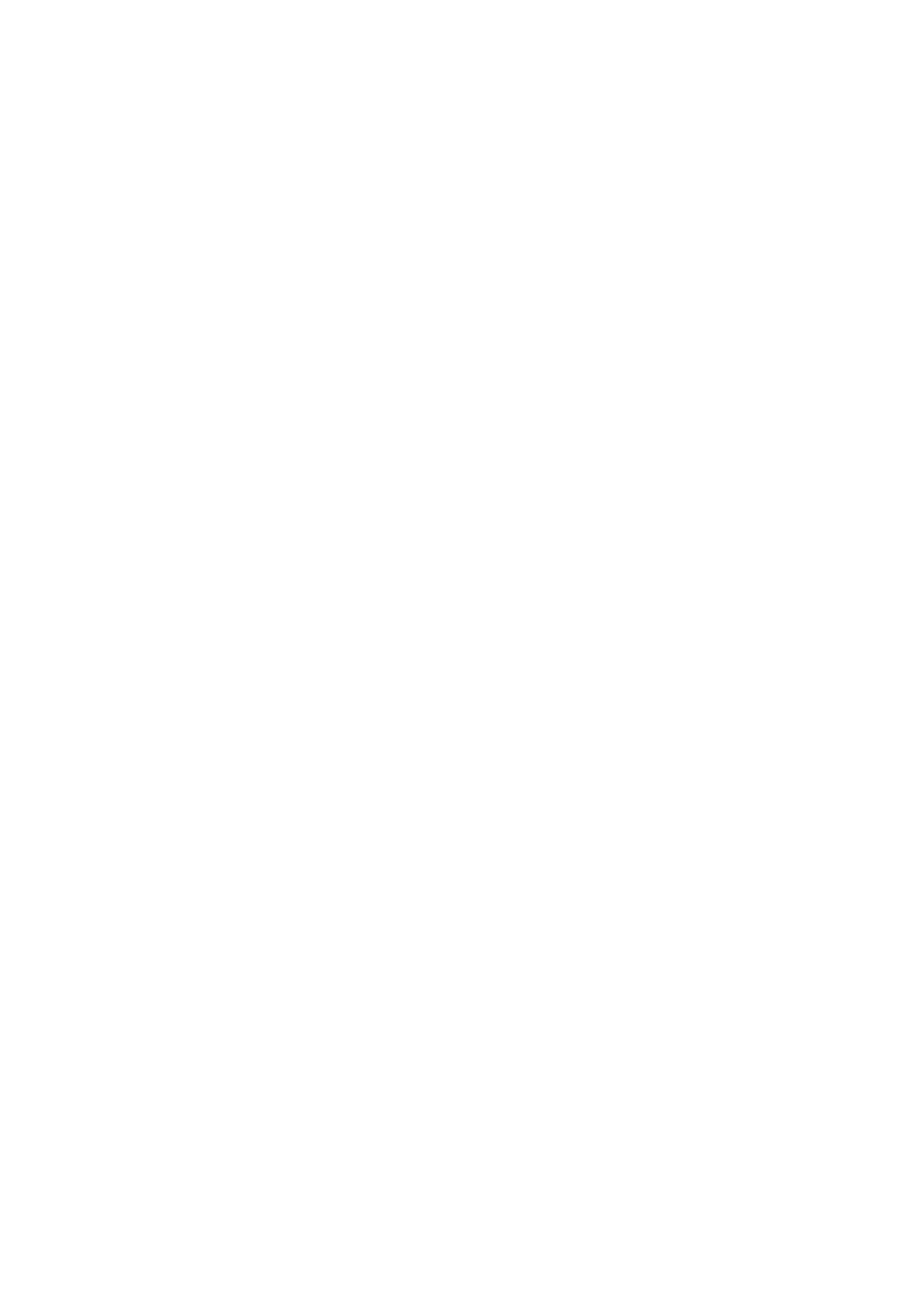### **Lilaca for Beginners Finger exercises in lilaca**

by Sunya de la Terra

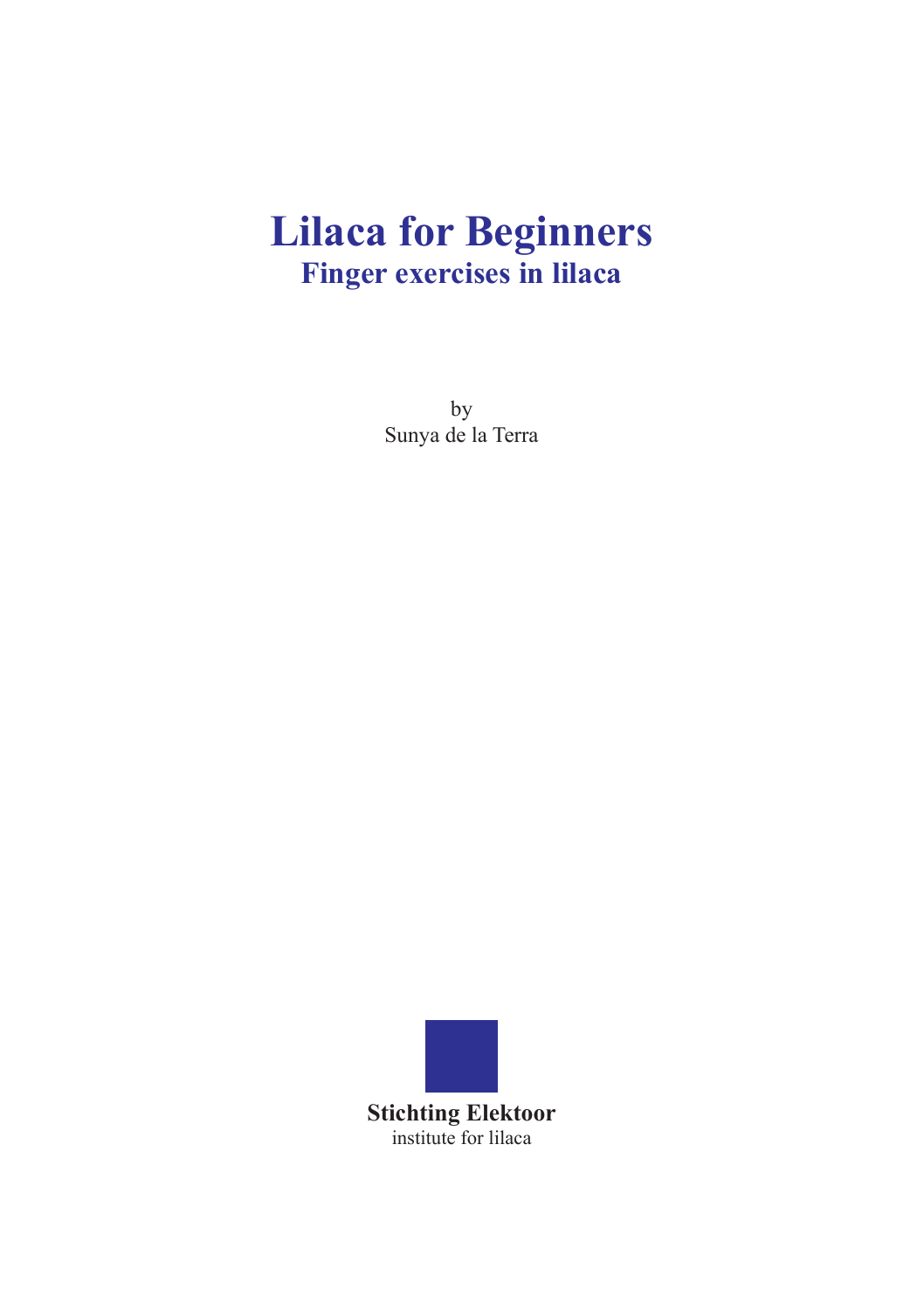© 2022, Stichting Elektoor Rucphen



ISBN 978-90-8923-063-8

All rights reserved. No part of this publication may be reproduced, stored in a retrieval system or transmitted in any form or by any means, electronic, mechanical, photocopying, recording or otherwise, without the prior written permission of the publisher.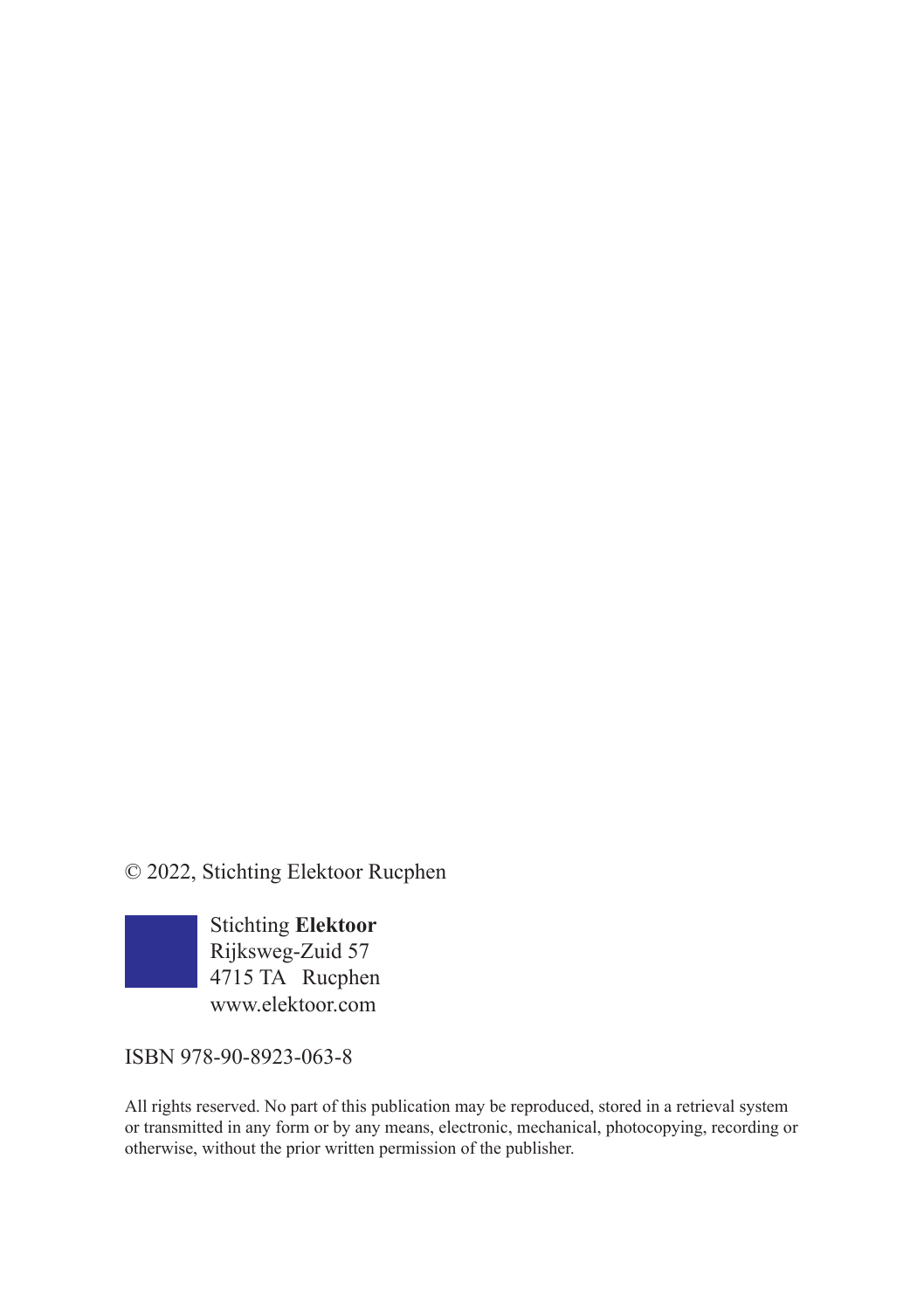#### **Inhoud**

| $\mathbf{1}$   |                                                                                                         |  |  |  |
|----------------|---------------------------------------------------------------------------------------------------------|--|--|--|
|                | $History \dots \dots \dots \dots \dots \dots \dots \dots \dots \dots \dots \dots \dots \dots$<br>1.1    |  |  |  |
|                | 1.2                                                                                                     |  |  |  |
|                | 1.3                                                                                                     |  |  |  |
|                | 1.4                                                                                                     |  |  |  |
| 2              | The totality of oneself $\dots \dots \dots \dots \dots \dots \dots \dots \dots \dots$ .9                |  |  |  |
|                | 2.1                                                                                                     |  |  |  |
|                | 2.2                                                                                                     |  |  |  |
|                | 2.3                                                                                                     |  |  |  |
|                | 2.4                                                                                                     |  |  |  |
|                | 2.5                                                                                                     |  |  |  |
|                | 2.6                                                                                                     |  |  |  |
| 3              |                                                                                                         |  |  |  |
|                | 3.1                                                                                                     |  |  |  |
|                |                                                                                                         |  |  |  |
|                |                                                                                                         |  |  |  |
|                | 3.2                                                                                                     |  |  |  |
|                | 3.3                                                                                                     |  |  |  |
| $\overline{4}$ |                                                                                                         |  |  |  |
|                | 4.1                                                                                                     |  |  |  |
|                | 4.2<br>The Unmanifested Reality24                                                                       |  |  |  |
|                | The Absolute Worlds of the Spirit25<br>4.3                                                              |  |  |  |
|                | 4.4                                                                                                     |  |  |  |
|                | 4.5                                                                                                     |  |  |  |
|                | 4.6                                                                                                     |  |  |  |
|                | 4.7<br>The Cosmos $\ldots \ldots \ldots \ldots \ldots \ldots \ldots \ldots \ldots \ldots \ldots \ldots$ |  |  |  |
|                |                                                                                                         |  |  |  |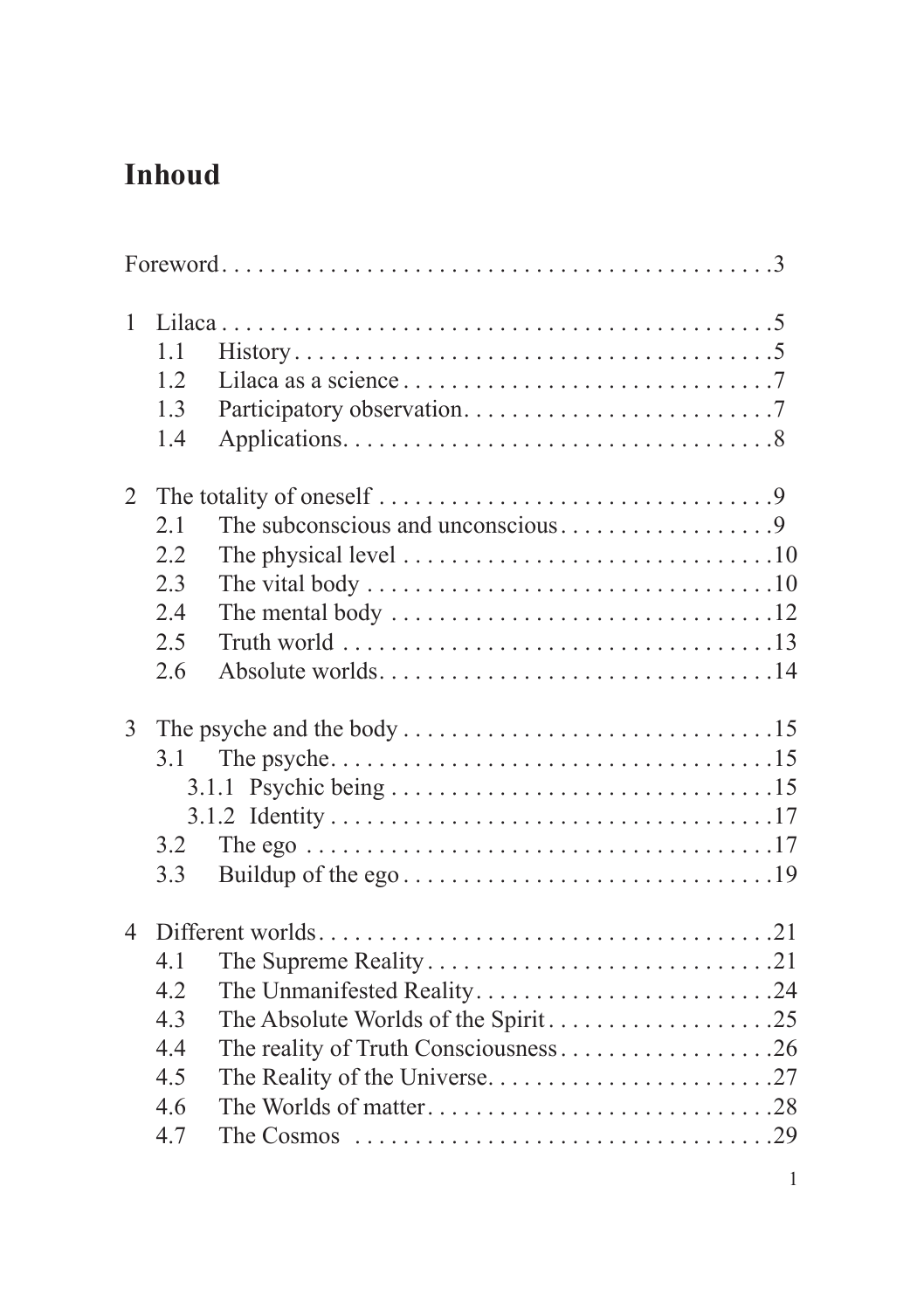| 6 |      |                                                                                                  |
|---|------|--------------------------------------------------------------------------------------------------|
|   | 6.1  | Substance and matter33                                                                           |
|   | 6.2  | Self and consciousness force 33                                                                  |
|   | 6.3  |                                                                                                  |
|   | 6.4  |                                                                                                  |
|   | 6.5  |                                                                                                  |
|   | 6.6  | The psychic being $\ldots \ldots \ldots \ldots \ldots \ldots \ldots \ldots \ldots \ldots \ldots$ |
|   | 6.7  |                                                                                                  |
|   | 6.8  |                                                                                                  |
|   | 6.9  |                                                                                                  |
|   | 6.10 |                                                                                                  |
| 7 |      |                                                                                                  |
|   | 7.1  |                                                                                                  |
|   | 7.2  | Consciousness/consciousness force 42                                                             |
|   | 7.3  |                                                                                                  |
|   | 7.4  |                                                                                                  |
|   |      |                                                                                                  |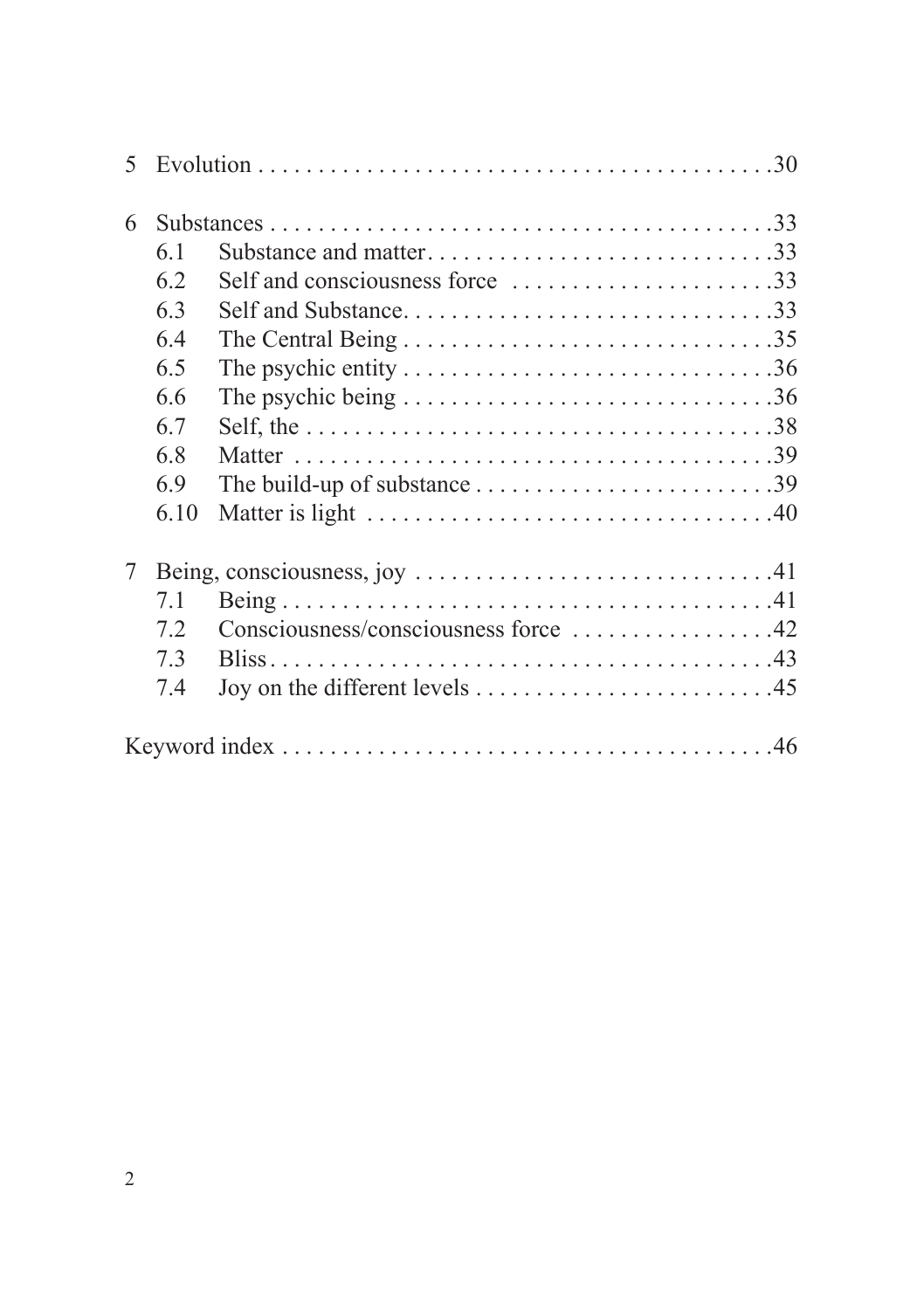#### **Foreword**

This is the first textbook that appears about lilaca. Until now it was sufficient to indicate things in a rather narrative form, as the various previous publications in the field of lilaca show. But as the working method in training and research at Elektoor, the centre for lilaca, acquired a totally different character since May 2006, there is a great need among people interested, for a book in which the first principles of lilaca are written down.

In the series Delta a publication came out in 2007 with the title 'Basic knowledge of lilaca'. This publication already met a need, but turned out to be too intricate for many to get a substantial picture of lilaca. 'Lilaca for beginners' is kept shorter and more concise, meant for readers who do not know a thing about lilaca.

Lilaca is not a science widely known. The insights and concepts used are not commonplace either. It turned out to be a quest to see how everything could be displayed as comprehensibly as possible.

Even so, an attempt has been made, in terms as simple as possible, to express something which is beyond human imagination. Lilaca by its nature goes beyond the mental possibilities of men.

The result is here in front of you. Everyone will have to see if there is something to one's taste.

Although this book is called 'Lilaca for Beginners', it is far from a textbook in the classical sense. The subject matter covered in this book is too tricky, if not impossible, to understand with the mind. Therefore, this textbook is not intended for one to learn something, but to allow it to oneself. Furthermore, it is mainly a publication that puts the framework of concepts of lilaca in a proper perspective and clarifies where possible. This allows a comparison with concepts from other sciences.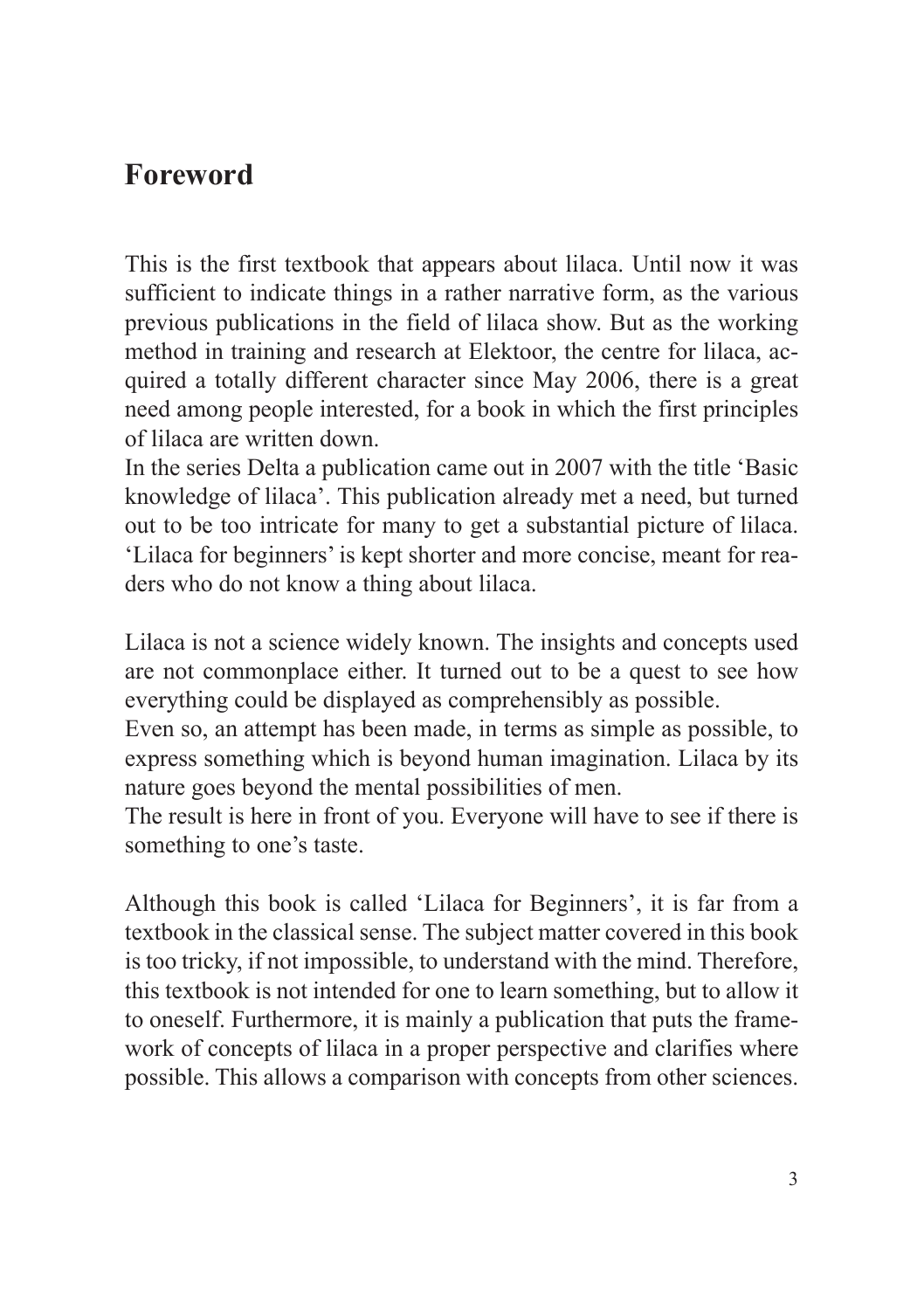The best attitude to read the content is a psychically critical mind-set. This attitude will certainly in the beginning not be obvious. In order to eventually come to a more psychic approach to things it will become necessary for one to increasingly detach oneself from the mental knowing, and consult one's person, one's being, one's psychic being.

In this publication no reference is being made to sources or to existing literature. The issues at hand have been noted down from living experiences.

Sant Julià de Lòria, January 24, 2014

Sunya de la Terra

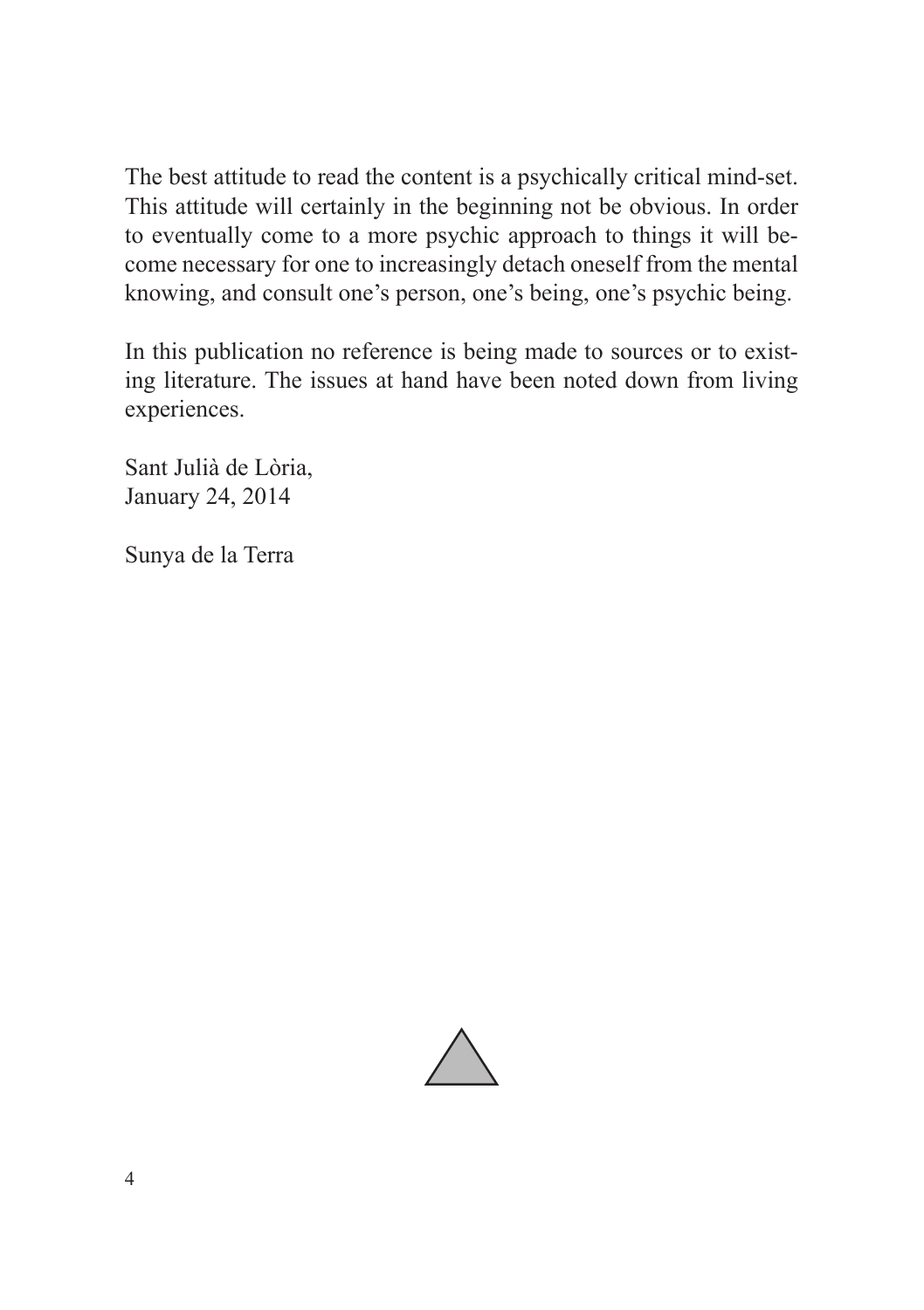#### **1 Lilaca**

Lilaca is a science that studies lila in all its forms of appearance. The lila is a universally working energy that was discovered around 1980. In lilaca, all the phenomena related to the lila are being studied. Research areas include:

- matter and its possibilities for change and transformation by the lila
- the different forces that work in matter, such as spirit, light and fire, and power, heat and electricity.

Lilaca is a practical science, which distills the theory from practical situations. So it is a science that starts from what there is and that which is being observed regarding the functioning of the lila energy all over the world.

It is a science that goes beyond the mental, the mind. This implies that the facts discovered from lilaca can be mentally ordered, but cannot be understood by the mental. The psychic being<sup>1</sup> in man is the appropriate instrument this knowledge can be conceived with.

#### **1.1 History**

Lilaca places itself in the tradition of the many researchers interested in the build-up of reality.

In antiquity, both in the ancient eastern and the western world, people searched for the building material of all existence. In the Vedas the rishis2 were the seers who beheld everything by means of a direct perception into the absolute worlds<sup>3</sup>. So this wisdom was absolute and unchangeable and sages and seers have recorded in writings or orally passed on a lot of knowledge concerning the existence and origin of

<sup>1</sup> See '3.1 The psyche' p. 15

<sup>2</sup> Rishis refers to the seers and the wise men of ancient India who wrote down their insights and wisdom in various texts, such as the Vedas

<sup>3</sup> See '2.6 Absolute worlds' p. 14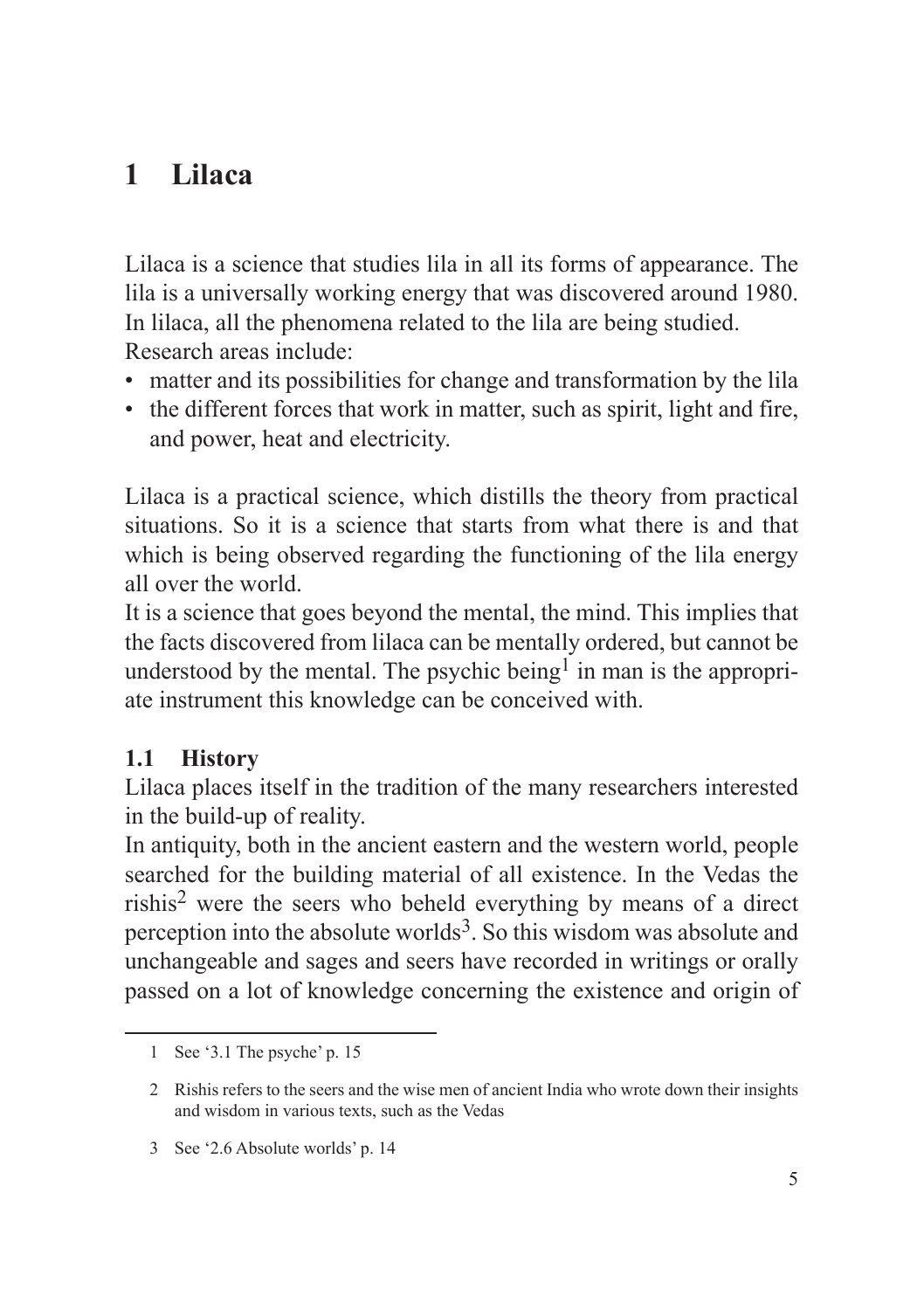things. In Greek philosophy it is Herakleitos for instance who discovers that everything is made of fire.

A lot of philosophers, from the Greek world to the present day, have found that the essence of things cannot be seized with the mind. Many have made frantic attempts to go beyond the mere sense in order to gain insight into the workings of matter.

The fiercely enforced separation between the humanities and the natural sciences from the sixteenth century onwards made it nonetheless increasingly difficult to reconcile the wisdom of the seers with the intellect that demanded proof. Hence spiritual knowledge was completely separated from scientific thinking.

In the second half of the nineteenth century Sri Aurobindo Ghose and Mirra Alfassa discovered the existence of a supramental energy in the world which was capable to bring the human body with all its electrons, atoms, molecules and cells into such a change that a further step in the evolutionary process became possible. They were convinced that man is not the end of the evolutionary process. They spent their whole life studying the processes in the human body matter. This approach is known as The Integral Yoga. Eventually, around 1970, they came to a first change in the body. This change took place on the socalled subtle physical level of the body. They called it the supramental transformation.

In the Netherlands a small group of people discovered around 1978 that a still unknown energy had become active in nature. This group launched an investigation into the properties and the workings of this energy. This new phenomenon was later called the lila energy. This phenomenon appears to be the building block of all existing reality. It exerts a great influence on man's life and existence. The lila is the force of evolution that has always worked in the evolution of matter. The lila energy opens up possibilities to again take a new step in evolution. After the discovery of the lila, it was investigated how this energy could help to get further in a development of the human body matter.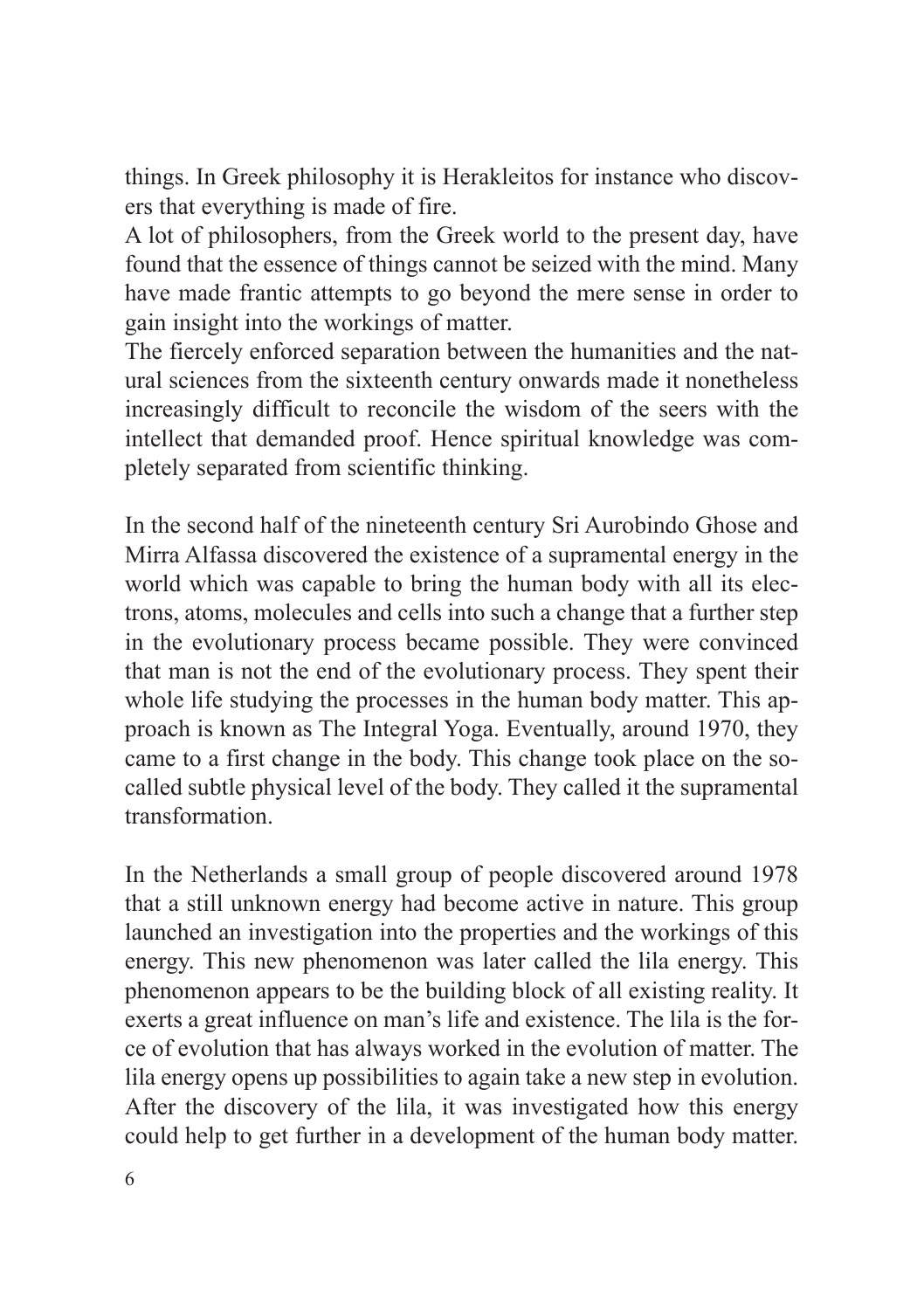It is soon discovered that a next step in evolution can be taken, and even an accelerated evolutionary process comes into the bounds of possibility.

A research project is set up in which various people from diverse groups of society participate. Soon the name emerges for this new science: lilaca. The field of research appears to cover a wide area and have a lot in common with various fields of science.

#### **1.2 Lilaca as a science**

Lilaca will not readily be recognised as scientific by the established sciences. Lilaca actually houses two things that have become incompatible nowadays and that is spirituality and scientific knowledge with its evidence. Lilaca is a science which is seen as a going together of the knowledge of the spirit and of matter. It can therefore be characterized as a spiritual science, or, as the physics of the spirit, as in lilaca it has been discovered that spirit is identical to matter, spirit and matter are only two aspects of the same thing.

#### **1.3 Participatory observation**

In lilaca, the method usually used is the one known as the participatory observation. Thereby the researcher is at the same time participant and observer in any given situation. This implies that a lilac researcher takes part in what happens but also observes what happens.

This is the very characteristic of any investigation that takes place in lilaca. As a researcher he is at the same time actively involved in every event which occurs and which is being investigated. Yet, he is also observing the situation, watching it from a distance. If carried out correctly the investigation becomes an unbiased and objective whole, in which everything is considered and described neutrally, as far as both oneself and the other is concerned.

Besides, in lilaca it is assumed that everything is present in the researcher himself. Everything he experiences takes place in himself and every person or thing or creature involved, always also exists within himself.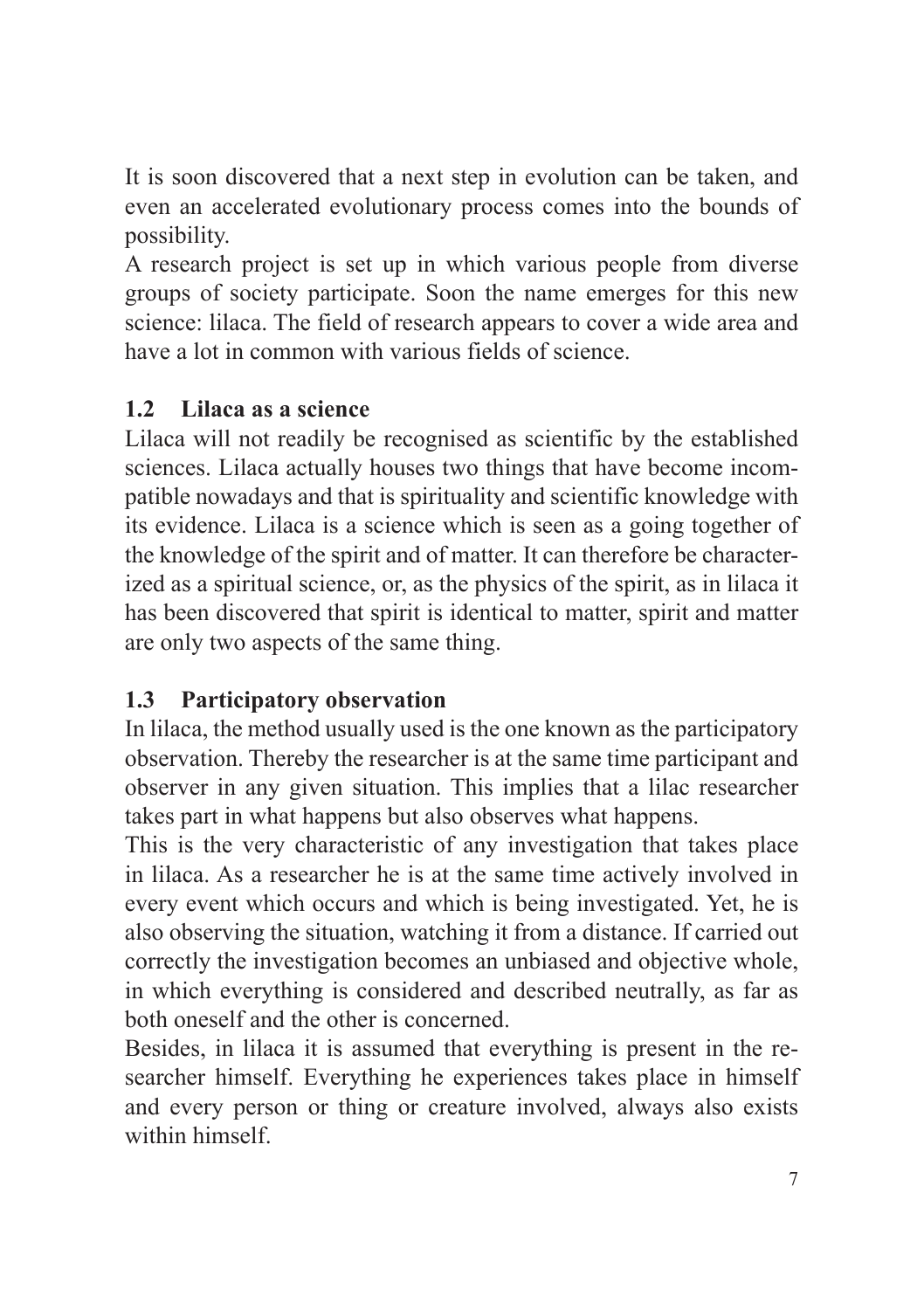This method of research can, in terms of reliability, be equivalent to other research methods, provided it is accurately and exactly conducted and described.

#### **1.4 Applications**

The uses of lilaca in practice are numerous. Insights and skills can for example be applied in various business processes and in scientific research in various disciplines.

The primary applications focus on the transformation of matter and on an acceleration in the evolutionary process of man.

- The study of the lila energy and the possibilities to use this lilac energy for the transformation of matter and to effectuate changes in the electron, atom, molecule and cell. As a result, more knowledge is being generated about the workings of matter.
- A practical application of the possibilities of the lilac energy to effectuate changes in matter in the researcher himself to come to a next step in the evolutionary process.

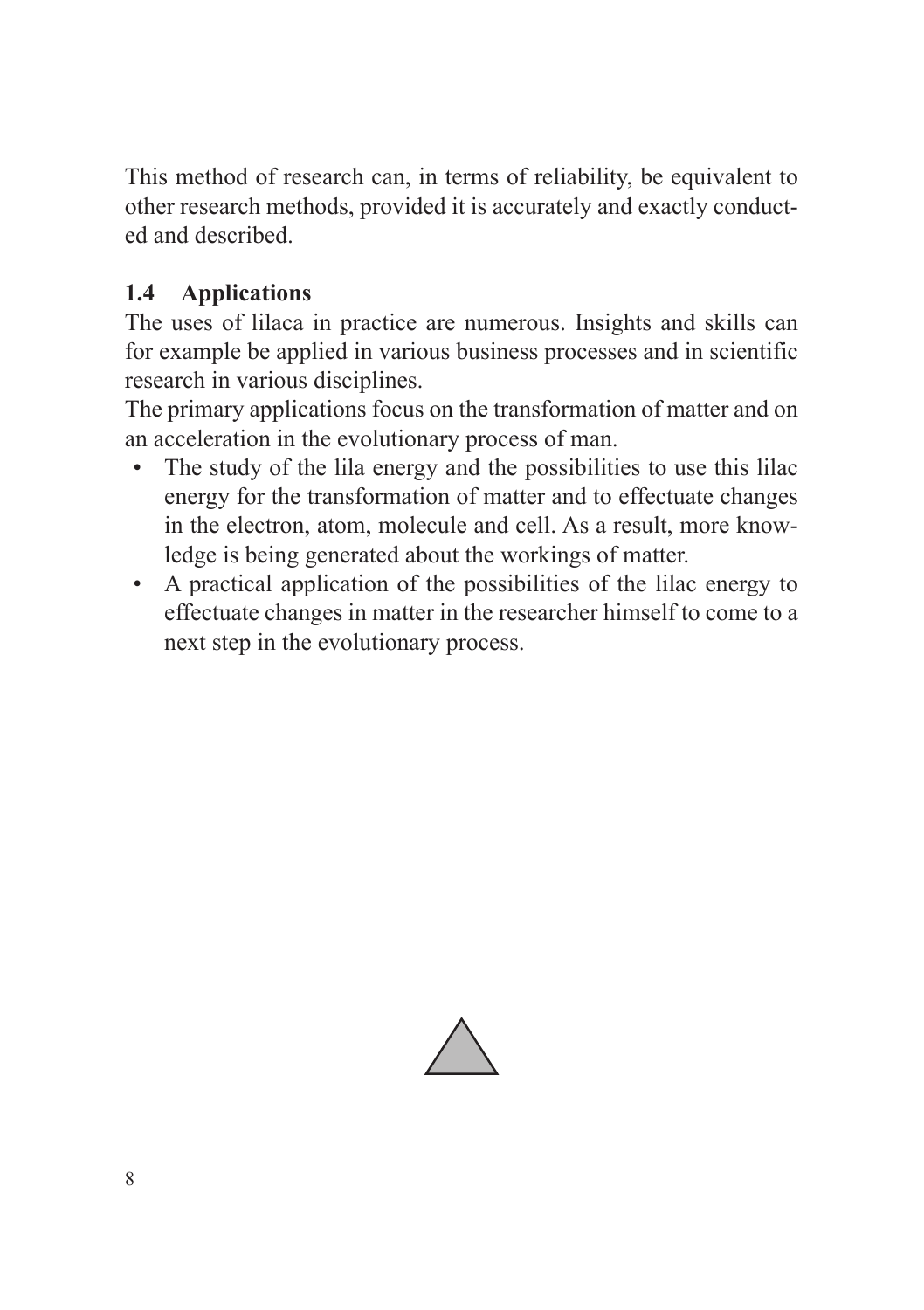#### **2 The totality of oneself**

The totality of oneself includes much more than the average person is aware of. A human being is usually fixed on the body he has. The body means his identity to him. His self usually turns out to be his own body.

In official terms the body is also referred to as something you are yourself. On identity documents there are pictures of a part of the body, usually the head. That is you, as a human being.

The body also receives a name, that's the identity. Fingerprints are also part of the identity. In short, a person's identity is his body, that goes for the majority of mankind.

Yet there is significantly more to see in the totality of oneself. A human body consists of many levels of consciousness and to such a body indissolubly belongs the psyche, the core which contains the identity of the person.

Which levels can be distinguished in very general terms?

#### **2.1 The subconscious and unconscious**

Under the feet are the lower layers of the physical body. Here is the seat of the unconscious and the subconscious.

In the unconscious lies death, especially in the bones, teeth and similar hard parts of the body. Here total darkness reigns and the hardness of a rock. There everything is divided to the extreme, although lying behind it is always the oneness from which all matter and also the spirit originate. It is the atomic level of the body.

The subconscious is situated just above the unconscious. It is the molecular body. These molecules rule the body through the fixed patterns laid down in it. The DNA molecule is an example of this. It is full of automatisms and it repeats everything.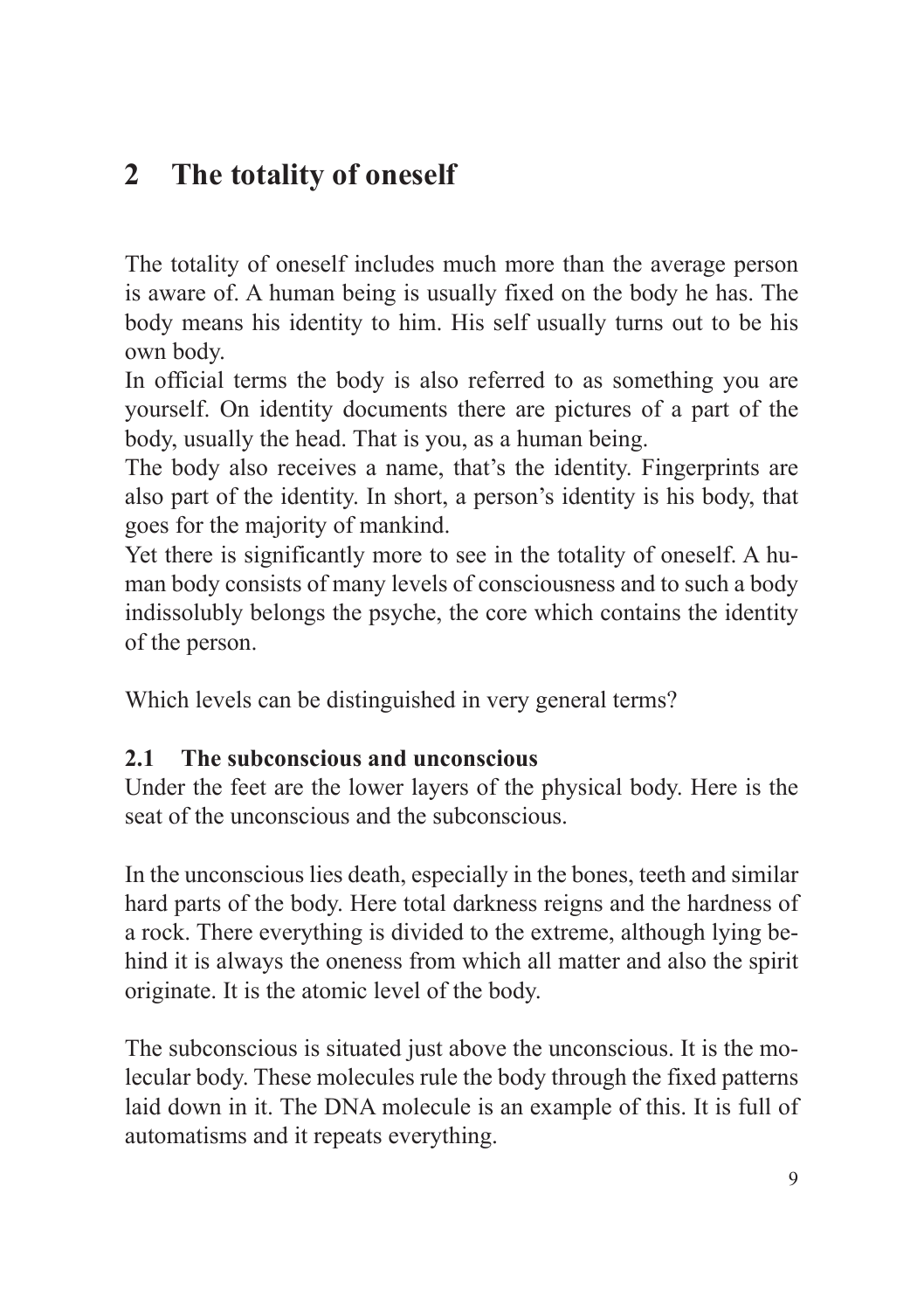From this area the eternal repetitions stem in which people continually lapse into.

Also habits lie fixed here. It is a very subconscious, unreasonable thinking that plays first fiddle.

These two areas consist of material substance that is very ignorant and dark. It is also very unconscious matter these bodies consist of. Normally people do not know what is going on in these areas and what kind of impact they have on their actions.

#### **2.2 The physical level**

This is situated at the level of the legs. It is the level of the body cells. At this physical level there is also a thinking, the thinking in the cells. This thinking is called the mental physical. It has a large influence on what people do and don't. It is a fixed thinking that sets everything. It is also unreasonable, there is no talking to it. This also holds for the subconscious thinking and the unconscious thinking of the foregoing levels.

On this physical level the centre of matter is also located, the 'matter factory'. It is closely related to the sexual centre, which is situated next to it. Sex as such is a vital movement aimed at procreation and therefore classified under the lower vital body.

The three levels of the unconscious, the subconscious and the physical are all considered part of the physical body.

#### **2.3 The vital body**

The vital body consists of four levels:

- The *lower vital* at the bottom of the abdomen, with its drives, anger and fears, sex.
- The *higher vital*, around the navel, with its power centre and the life forces.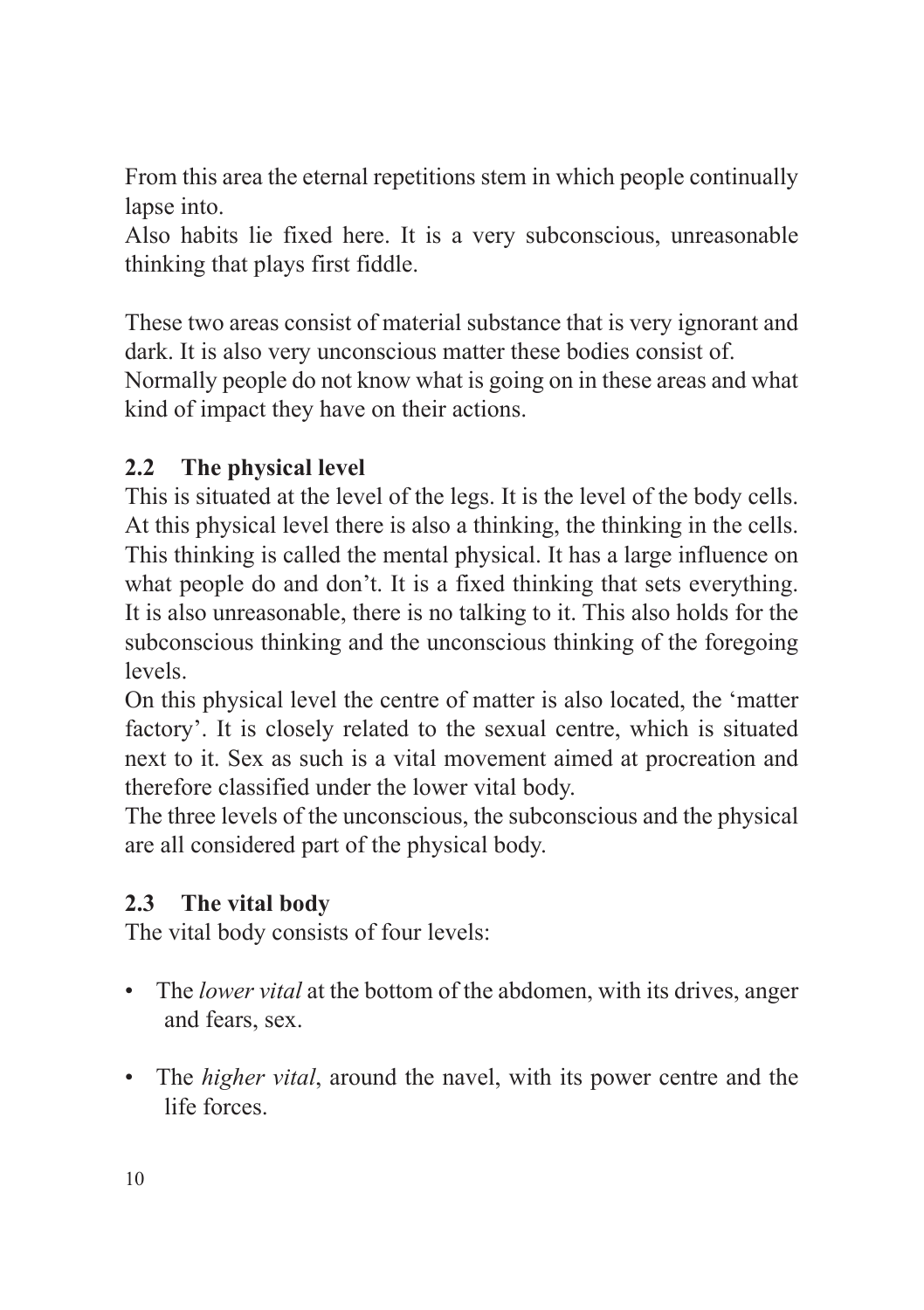

Figure 1: the totality of oneself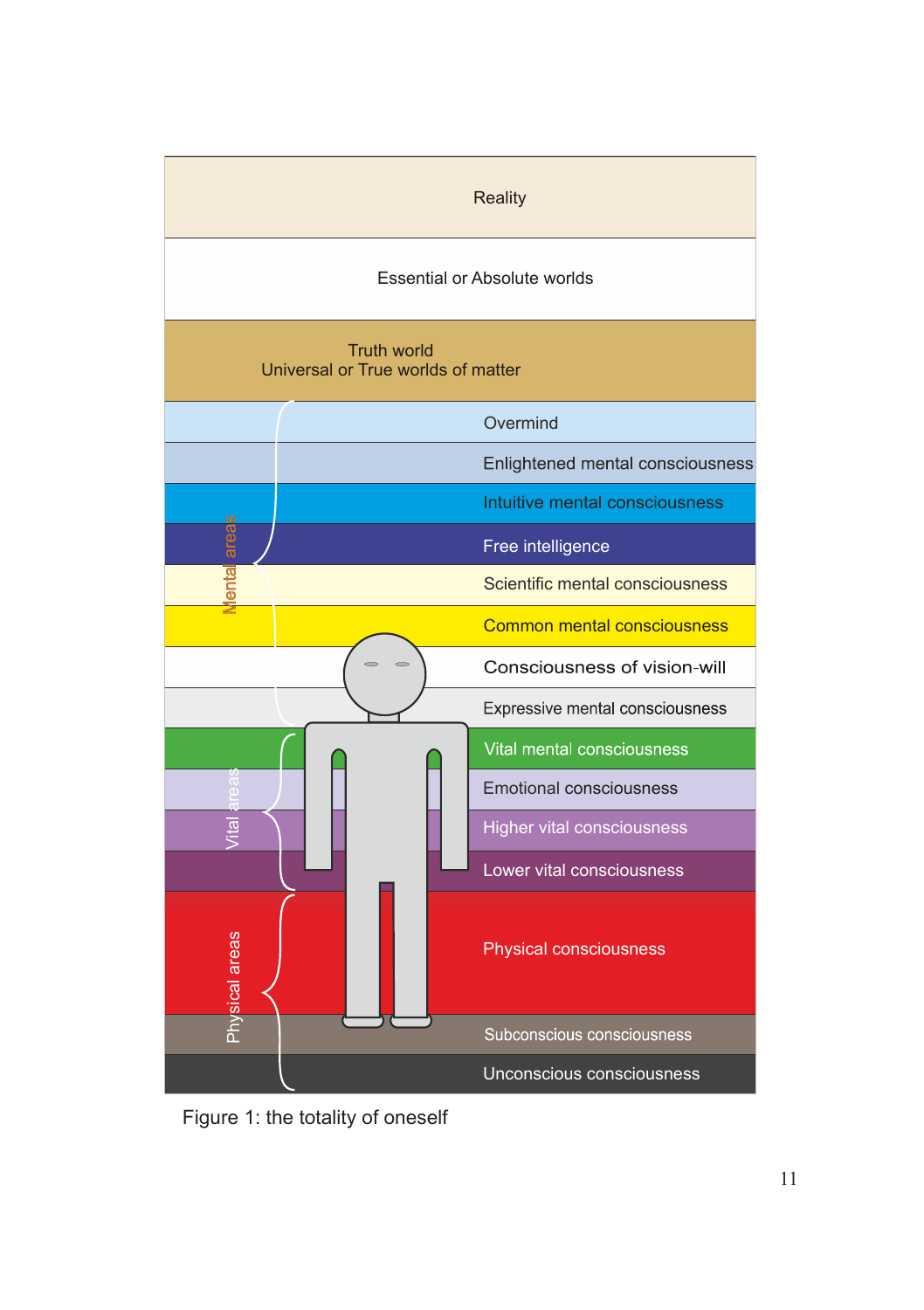- The *emotional vital*, in the chest. The place of affection, enthusiasm, sympathy.
- The *mental vital*, which makes vital formations. It is also an area that brings things living in the vital to the expressive mental, so they can come to expression. This is what happens, for example, with very emotional or vital expressions of artists.

#### **2.4 The mental body**

The mental body consists of many levels of thinking. Usually only a few are being used by man and far from all levels are well developed. The level of scientific thinking is the highest level man usually moves on, and then especially advanced thinkers. The levels to be distinguished in the mental body start from the expressive mental and end with the overmind.

- The *expressive mental* in the throat area
- The *vision-will* in the eye area
- The common *reasoning thinking*
- The *scientific thinking*, science and philosophy
- The *liberated intelligence*, a very free and creative thinkin
- The *intuitive mental*, intuitive flashes sometimes come from: Dante, Da Vinci, Einstein, Nietzsche
- The *enlightened mental*, a clear mental with a limpid view on the world
- The *overmind*, the world of the gods.

In most cases people use the mental in a way that does not put it in the place the mental has. The mental is above all an organizing principle that is structured in order to order, sort and count. This also includes a logical ordering. It is also at the basis of memory.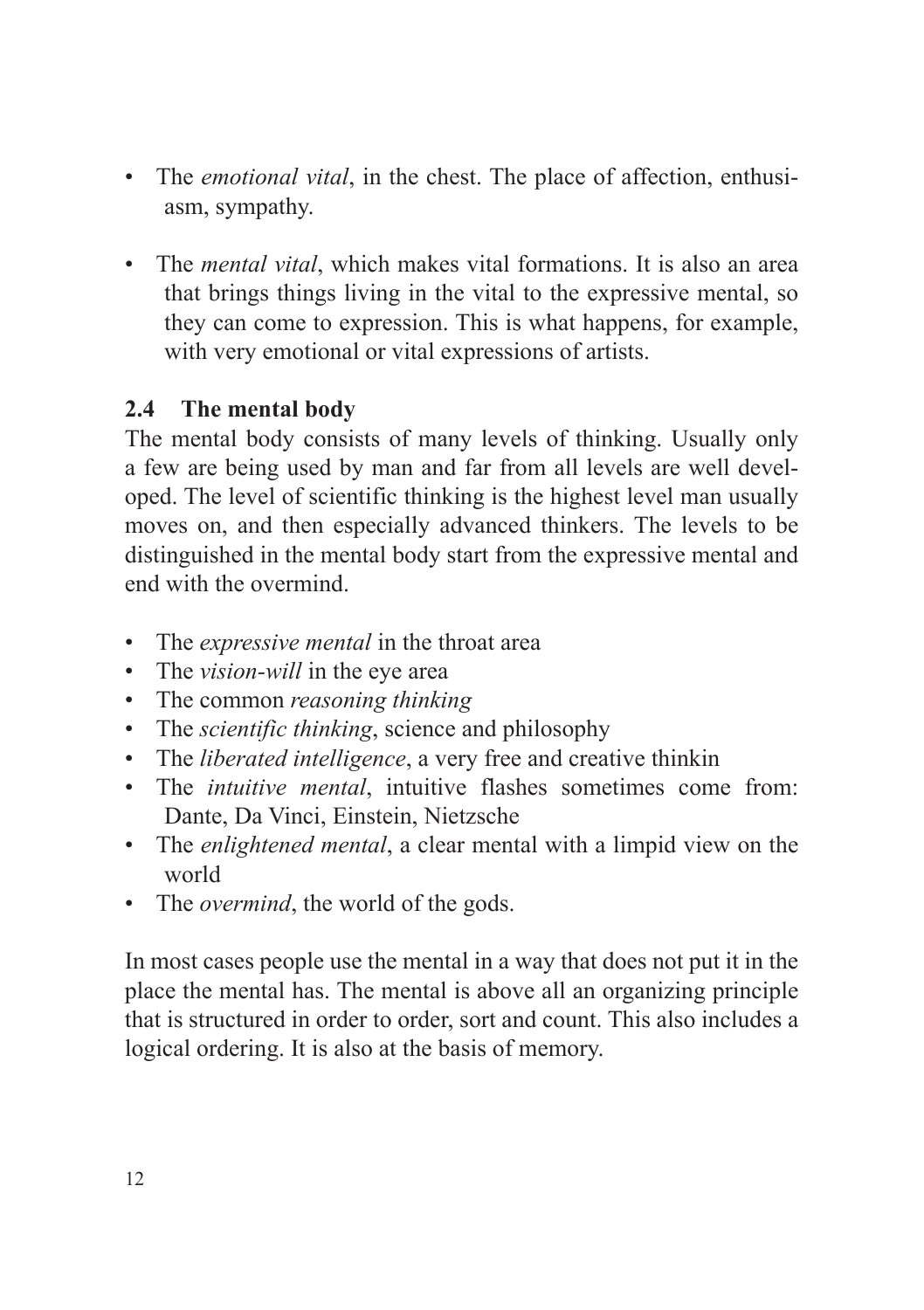The mind is most of the time sufficiently flexible to accept things it does not understand. Assumed is then that it is to a certain extent well developed, especially the reasoning mind, which is also called the common mind.

The mental, however, is not suitable to philosophize or to comprehend things of the higher worlds. It is not capable to do so, this goes beyond its abilities to order, sort and count. At the moment man asks something from the mental that is out of its league, it reacts to it by classifying it as something religious or incomprehensible. Or it is made into a faith. Or the mind says that it does not exist, and labels it as belonging to a sect, or as a special natural phenomenon or even a miracle.

All this shows that the mental is overcharged and then just makes up something. People go into it and often put up with it. They are ignorant of the fact that they are overcharging the mental. Hence there are many things people do not know where to place. There the mental falls short.

The funny thing however, is that people content themselves with it. They don't go looking for an instrument that can comprehend this knowledge, namely the psychic being. But this seemingly missing instrument is present in man, it is at hand. Because he is ignorant, and not ready yet to go looking for it, he does not know the instrument yet. The psychic being however, is in lilaca the instrument needed to know. It is the true knowledge tool in every human being that can look into all of the things hidden from the mental.

#### **2.5 Truth world**

Above the mental areas are the Universal or True worlds of Matter, the centre of our universe.

See also '4.4 The Reality of the Truth Consciousness'.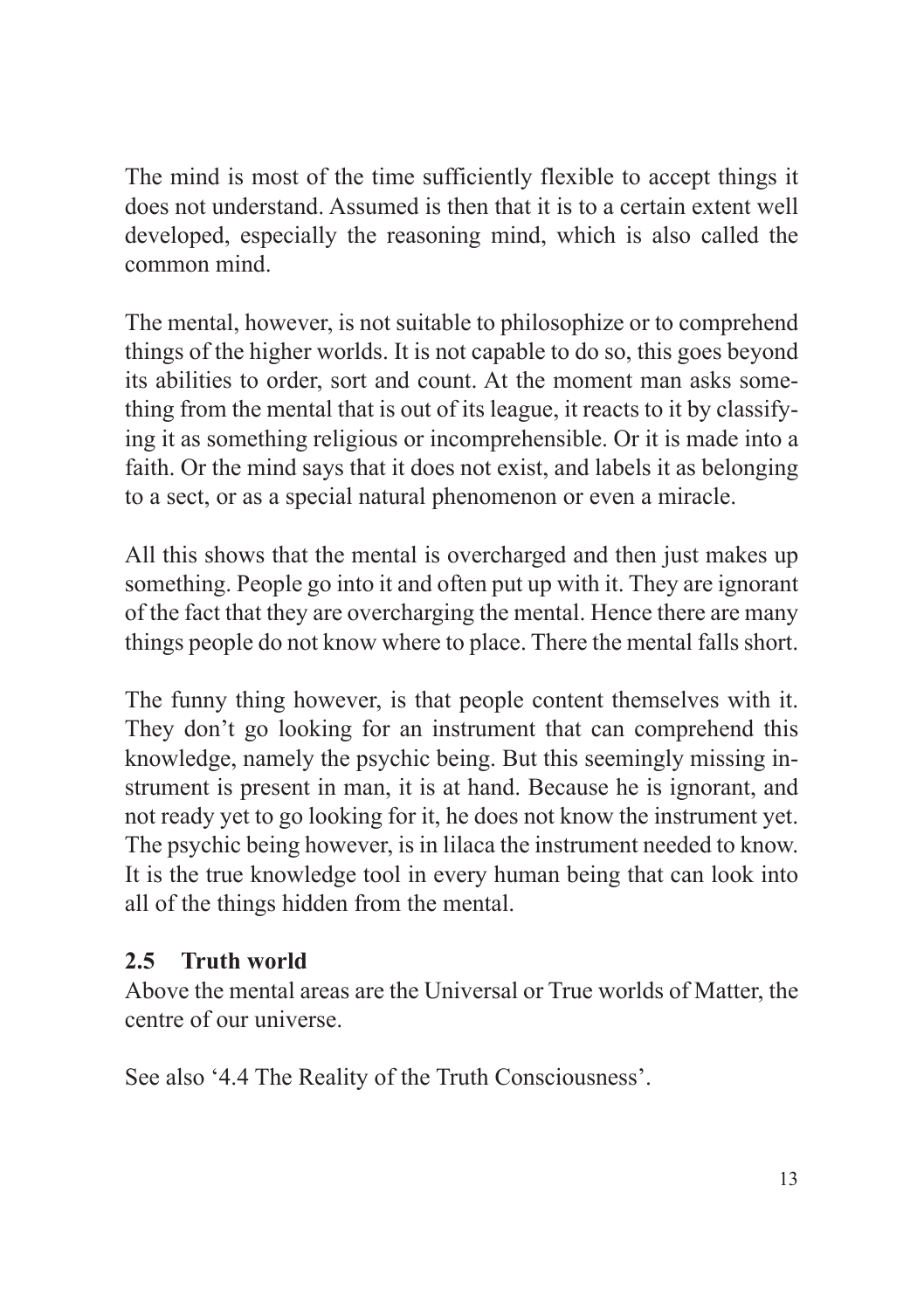#### **2.6 Absolute worlds**

On top of these are the worlds of the Absolute, where everything that exists below already exists in essence. They are the Essential or Absolute Worlds of Matter.

See also '4.3 The Absolute Worlds of the Spirit'.

The planes of the Truth World and the absolute worlds have to this day not been known by any human being and they are not being used as a source of knowledge either.

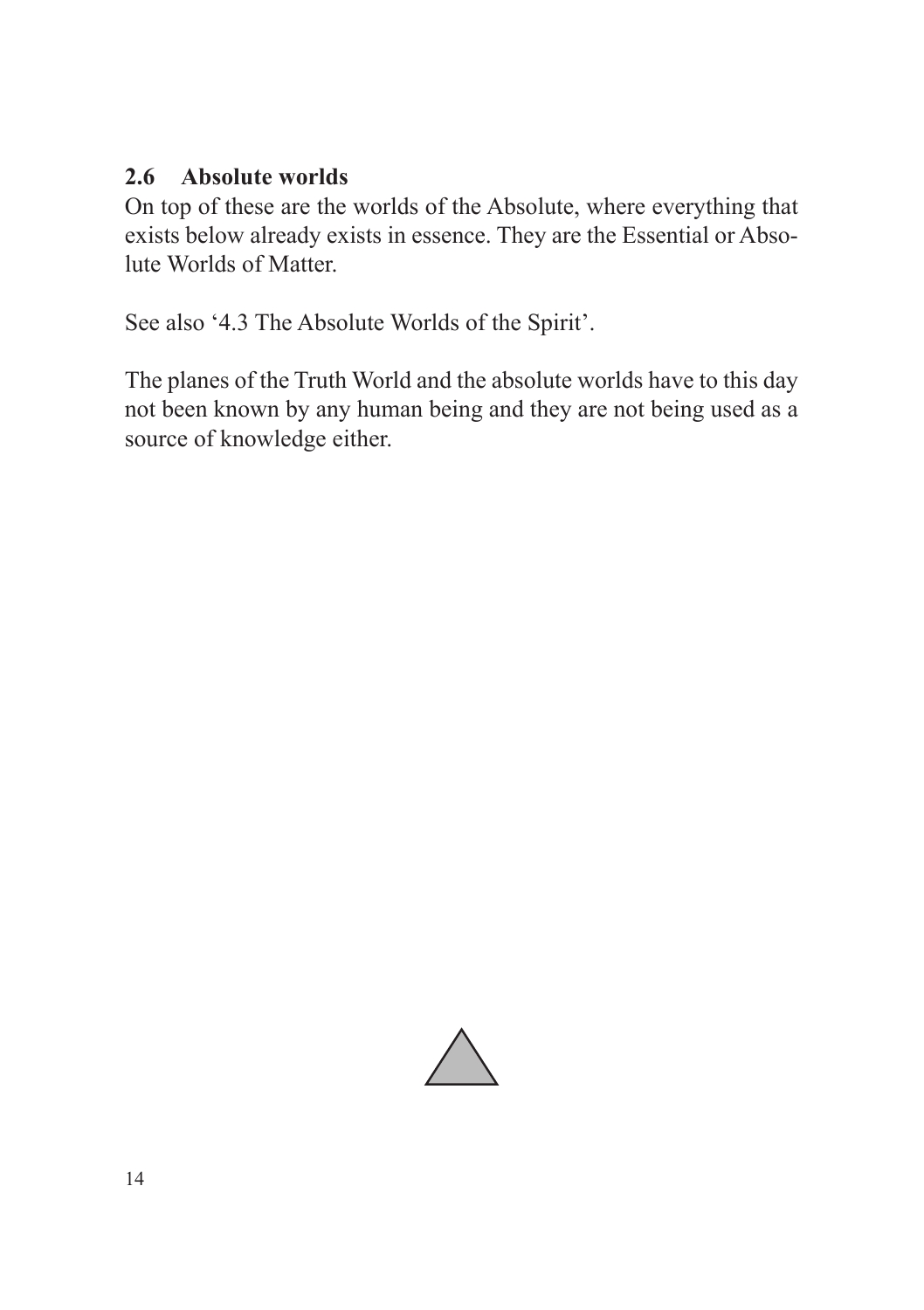#### **3 The psyche and the body**

#### **3.1 The psyche**

The body with its many levels is on the whole still very much unconscious. It is ignorant, it is divided. It wanders through the world without purpose. It is locked up in its own prison of thinking. This is of course what a mental body is for, it is guided by a world of thoughts, as well in the mental as in the physical body. Basically, the body should be guided by the psyche. In the practice of human life this is not the case. The body, the ego, is the boss and the psyche has little or nothing to put in.

#### **3.1.1 Psychic being**

The psychic being is that which a man is. It is a unique person with a unique identity. The psychic being consists of a core, the self. This is also the identity of the person.

This core is surrounded by a psychic body where the forces and powers are. These are also called psychic personalities. Around the core the four main forces or personalities group:

- Immortality (Being)
- Eternity Infinity (Consciousness-Consciousness Power)
- Truth
- Love and Joy.

These are the four main personalities or forces of the psyche.

Around this core many more personalities or forces are present. In 'Figure 2: the psyche' a number of them are named, grouped in a circle around the core. Yet around this circle another circle can be formed, and so on to infinity.

Colloquially the psychic being is also called the psyche.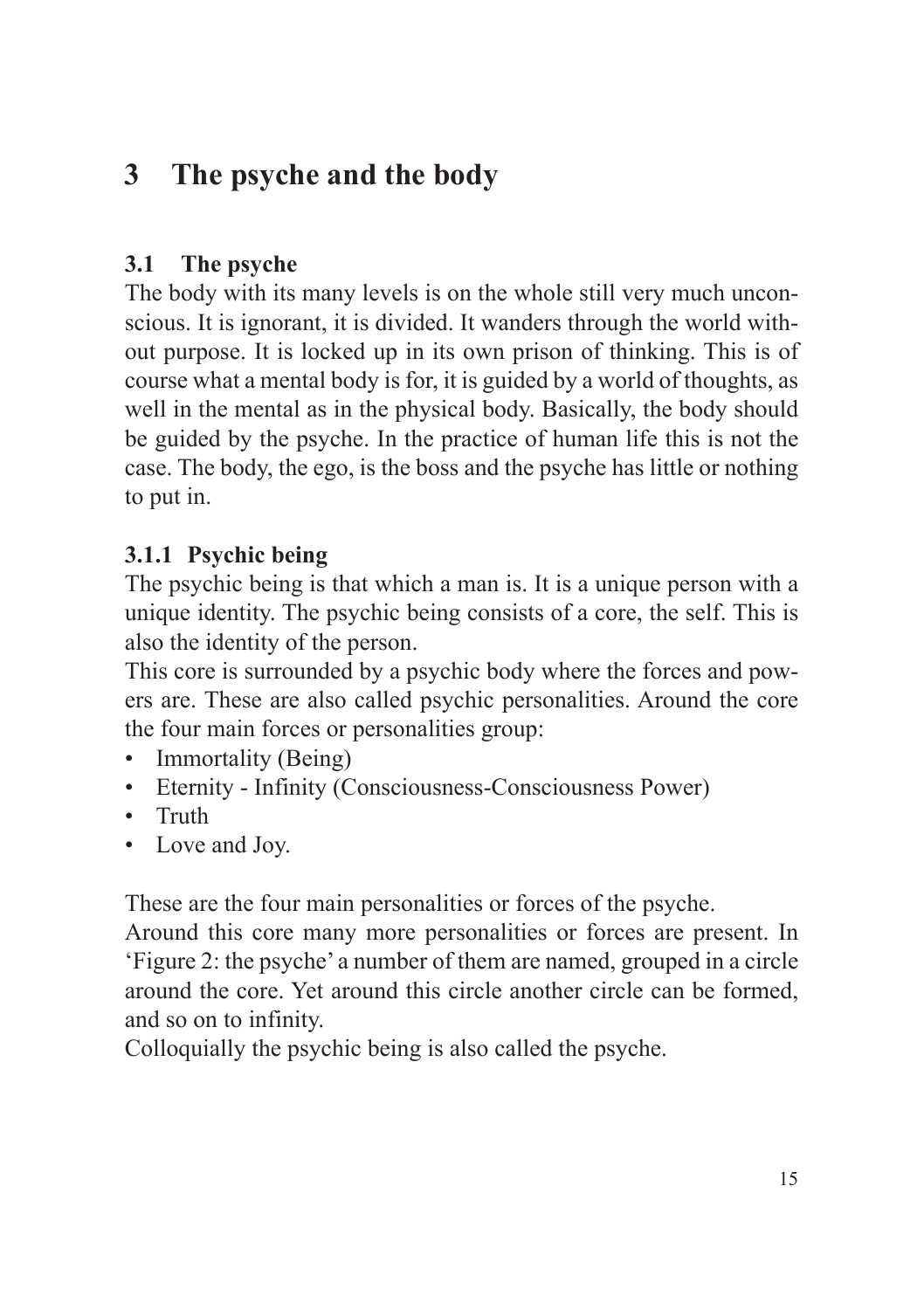

Figure 2: the psyche

- 1. Psychic core (identity)
- 2. Immortality
- 3. Eternity Infinity
- 4. Truth
- 5. Love and Joy
- 6. Courage (red)
- 7. Progress (dark orange)
- 8. Receptiveness (light orange)
- 9. Aspiration (yellow)
- 10. Perseverance (green-yellow)
- 11. Gratitude (green)
- 12. Humility (blue-green)
- 13. Sincerity (blue)
- 14. Peace (dark blue)
- 15. Balance (violet)
- 16. Nobleness
- (pale mauve)
- 17. Health (magenta)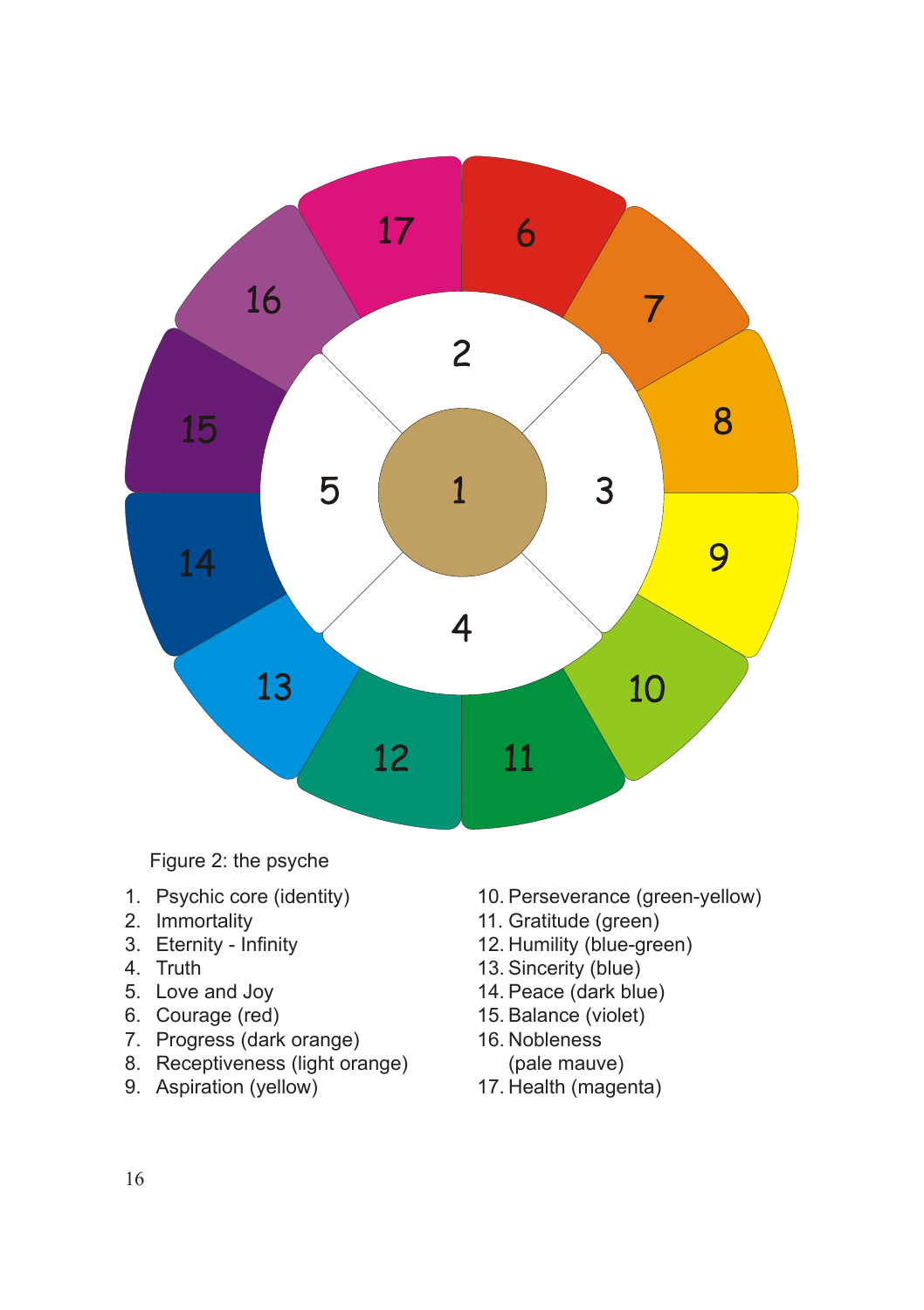In an average man the personalities and their forces are mostly fanned out all over the body, making them work like ego forces. This chaos affects the entire psyche. The psychic core has then become weak and incapacitated. Although the core is completely absolute and can never show a flaw, it cannot do anything any longer. It is immersed in the darkness of the body.

The psychic being is the one who, in an evolution of light, plays its game in matter, in a physical form. It builds up a complete psychic world of a psychic substance, with a physical world, a vital world, a mental world and eventually a truth world and a lila world.

#### **3.1.2 Identity**

The core of the psyche is a spark of the True Self, the Flame.

This core is absolute, true and ever existing. It comes directly from the absolute worlds. In contrast to the body, the core of the psyche is everlasting. It is forever identical to itself. Nothing or anybody can change anything about it.

Identity is essential and absolute, an essential reality. The core contains everything that exists.

The nice thing about an identity is that it also contains all the other billions and billions of identities.

It implies that when someone has become himself again, hence lives in a psychic way, he can know all the other identities within himself. This is called knowledge through identity.

Most people don't know their identities because they have no knowledge about themselves and the psyche.

#### **3.2 The ego**

The ego is the still dark and ignorant ego body. Everything in daily life is done with it. The mind thinks, the vital makes a fuss because otherwise it thinks it does not live. The physical must agree to what the mental and the vital want.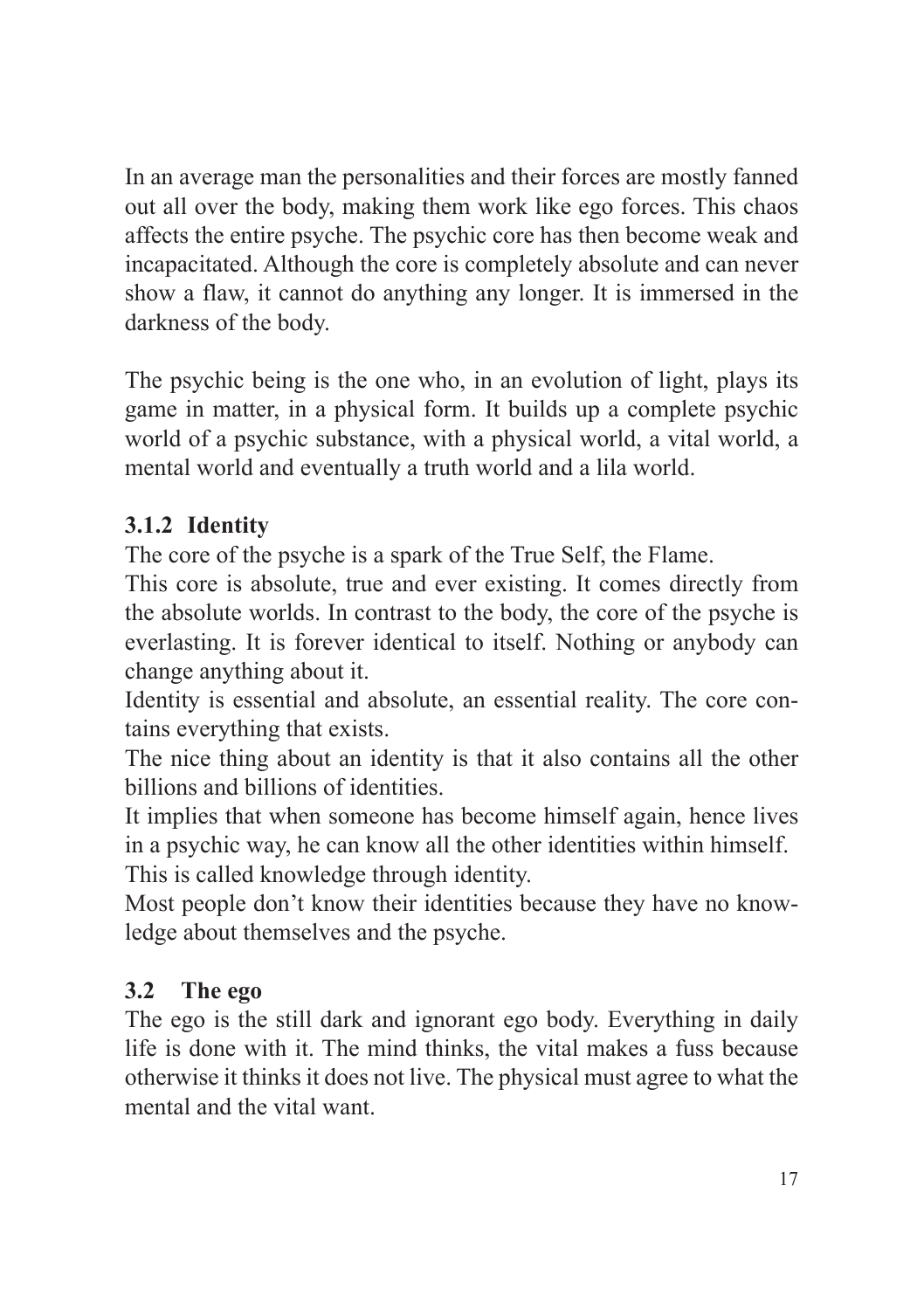Consequently the physical body has a really hard time in life. It is forced in everything by the vital, it must for example achieve great sports results.

Everything the mind makes up must happen.

So one always lives with an ego that is busy with things in a very compulsive way.

There is never really any tranquillity. Even if one wants to be quiet, one is not, because being quiet is compulsory too.

That is why people often get angry when they want peace and quiet. There isn't any calm then, because it will be disturbed anyway.

The ego plays the leading role in the whole of people's lives. As a result the psyche does not get a chance to get to do something. He is immersed in the mud pools and swamps of the vital and is totally blocked by people thinking so much. The physical is chased through the world, and is happy if for a moment it may sit in a chair. Also the physical body with its subconscious patterns and its irrationality is a source of ignorant matter.

For the psyche it is not or hardly possible to break through this.

A man in his ignorance thinks that he has a free will he can choose how to live with. In practice this turns out to be a delusion. Almost every human being is being lived and guided by what his ego body feels like. There is only the idea that it is not this way. This is how someone is fooled around by one's own ego, making one think that the choice for a certain life was made by himself, in all freedom.

But this is not so. If a man really wants to make use of his free will, he will have to become his true self and start living in a psychic way. This is something completely different from living with the ego.

In order for this to happen, a man will have to take a different path from the one he is walking now. And, it is not quite a walk in the park. Although the will is often there, in practice it turns out to take some doing.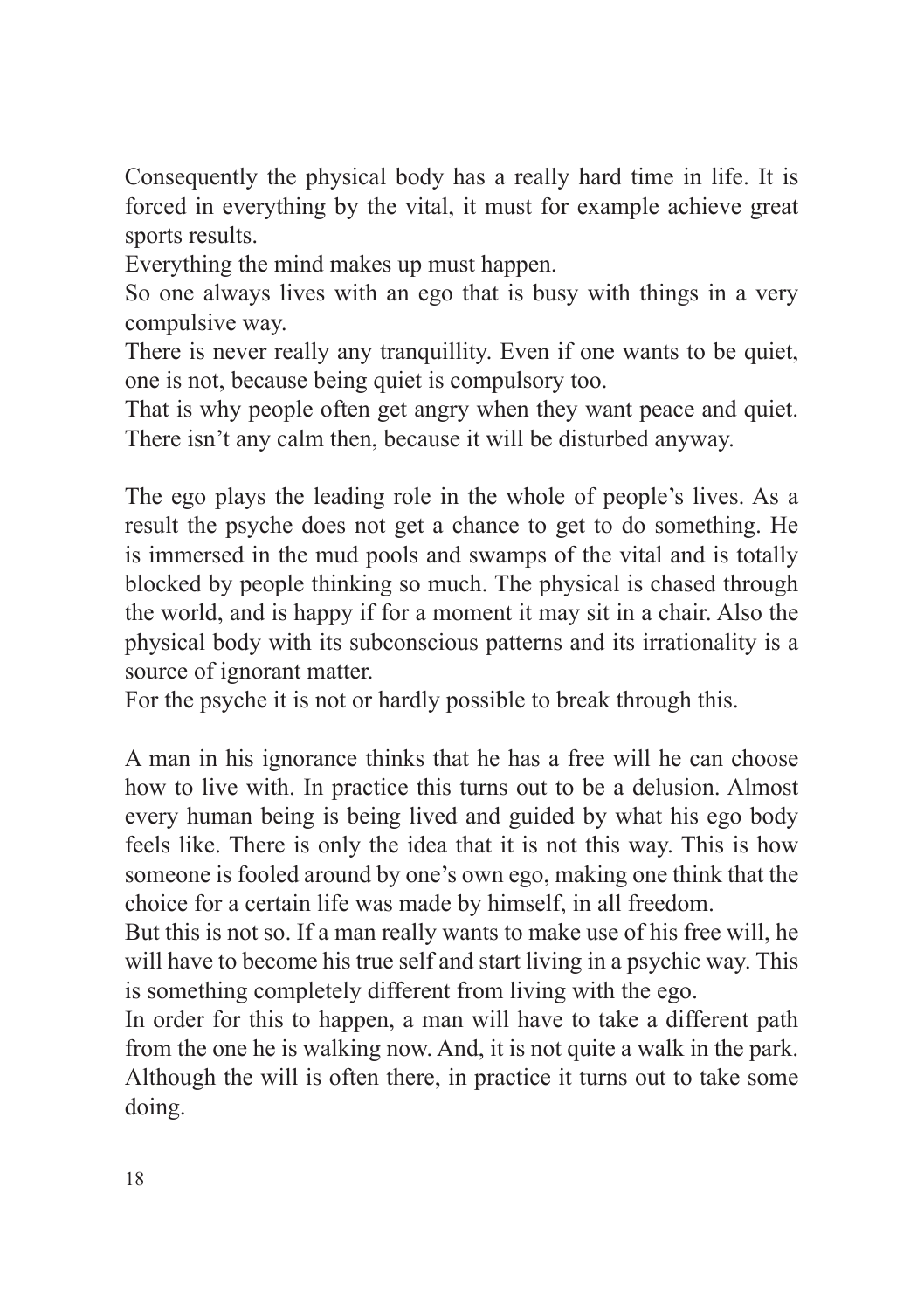In the table below a number of characteristics of the psyche and of the ego are listed. These are just some of the characteristics, there are a lot more to be mentioned.

| The psyche                                    | The ego                             |
|-----------------------------------------------|-------------------------------------|
| absolute and a unity,<br>is undivided         | divided in everything               |
| unfolds naturally<br>in wisdom                | blind and unconscious               |
| reliable                                      | unreliable                          |
| sees reality because<br>the psyche is reality | unreal and blind                    |
| true                                          | a delusion                          |
| knows true love                               | knows only hate                     |
| exists                                        | non-existence                       |
| unity                                         | division in thoughts, life and body |
| cannot get ill                                | suffers from diseases               |
| purposeful                                    | full of confusion and chaos         |
| free                                          | unfree                              |
| immortal                                      | mortal                              |
| independent                                   | dependent on external things        |

Table 1: characteristics of the psyche and the ego

#### **3.3 Build-up of the ego**

The ego particularly consists of man's outer body.

The outer body consists of a gross material body and a subtle physical body.

The gross material body is the body as everyone knows and sees it. This body is built up by the subtle physical body that lies behind it and cannot be perceived through the normal vision. Both bodies have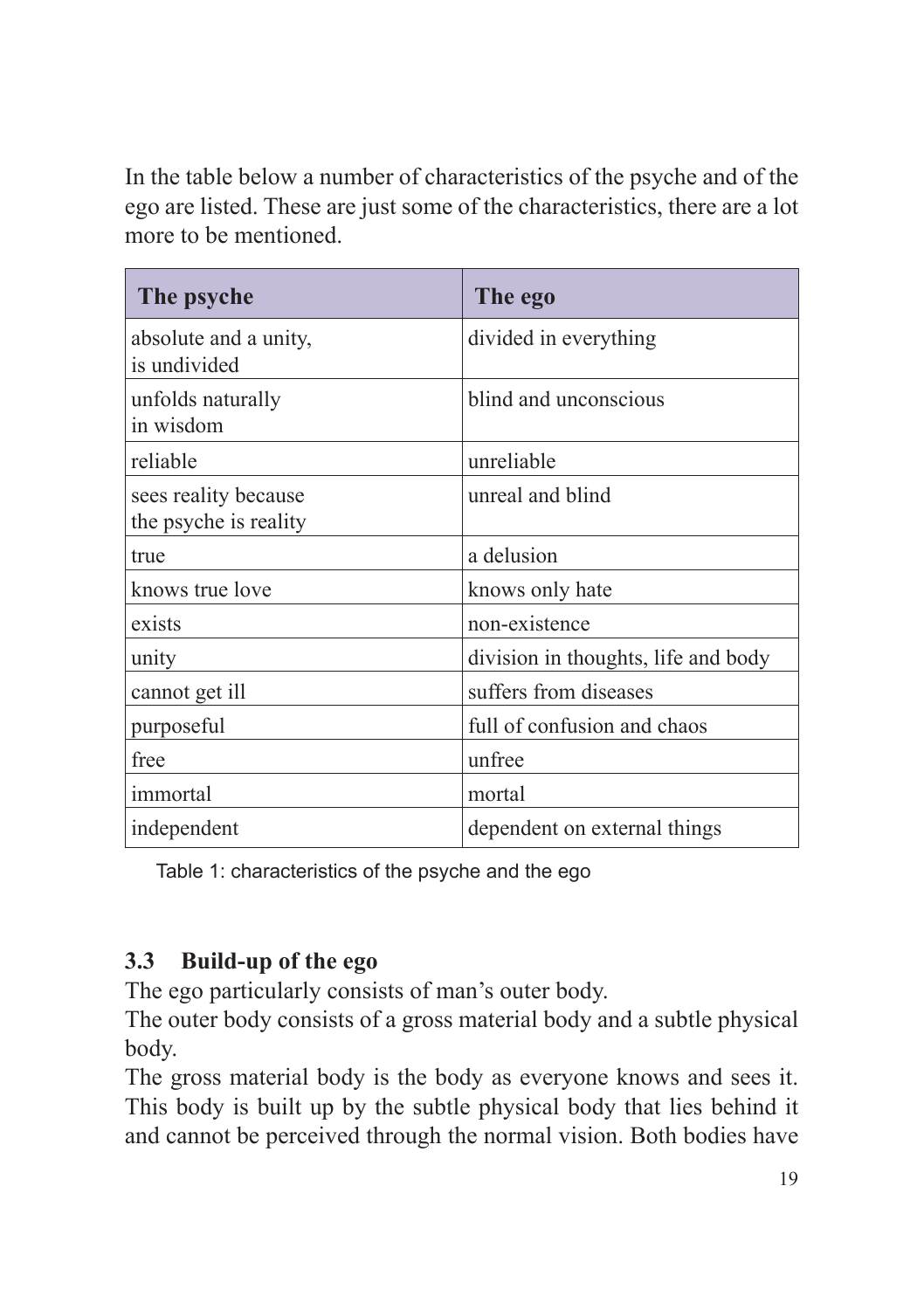the levels of consciousness already mentioned, from the unconscious to the mental consciousness. Behind the subtle physical body is the place of the psyche. The place can be situated on the back behind the heart region.



Figure 3: the outer body

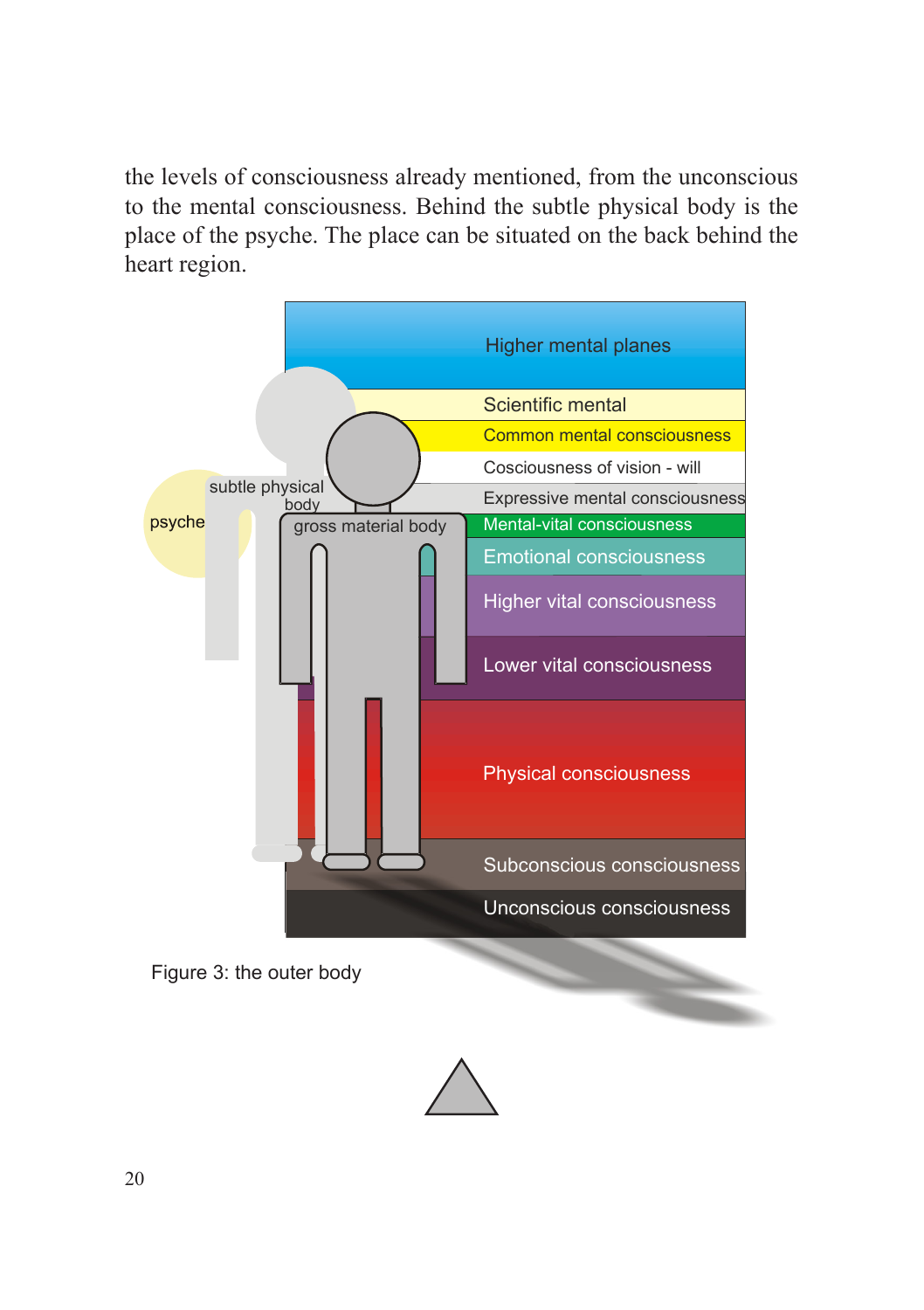#### **4 Different worlds**

The different worlds that exist are being described from top to bottom, as the lila usually shows them to those who want to take note of it. Those worlds are everywhere. There is in reality no above and below. The Supreme Reality is everywhere, and also the most divided matter in the cosmos is everywhere.

#### **4.1 The Supreme Reality**

.

The Source of All Being is the Supreme Reality.

The lila is the One, Essential Spirit or Self, the Supreme Reality.

From the Lila everything that exists comes forth, as well in the transcendental worlds as in The Truth World and the relative world. The Lila is The Oneness of all there is. He is The One Light that is all Lights.

There is nothing that might exist if it were not already present in this Supreme Reality. Everything that exists is there and also everything that has not come into existence yet, is there.

There are many, many realities that have not been expressed yet in a form on earth.

The Lila is The Source of all Matter, Light, Energy and Power. He carries all Being, Consciousness and Bliss within him.

Being, Consciousness and Bliss are substances everything consists of. They are the basis of all material things.

The Lila lives beyond Time and Timelessness and is bounded by nothing.

He is The Veiled One, The Nothingness that is All and with The Supreme Power with Her Wisdom, Love and Power.

There is no one who can know the Lila if he cannot form, both psychically and physically, a oneness with The Lila. To this end a transformation of the body's matter is necessary.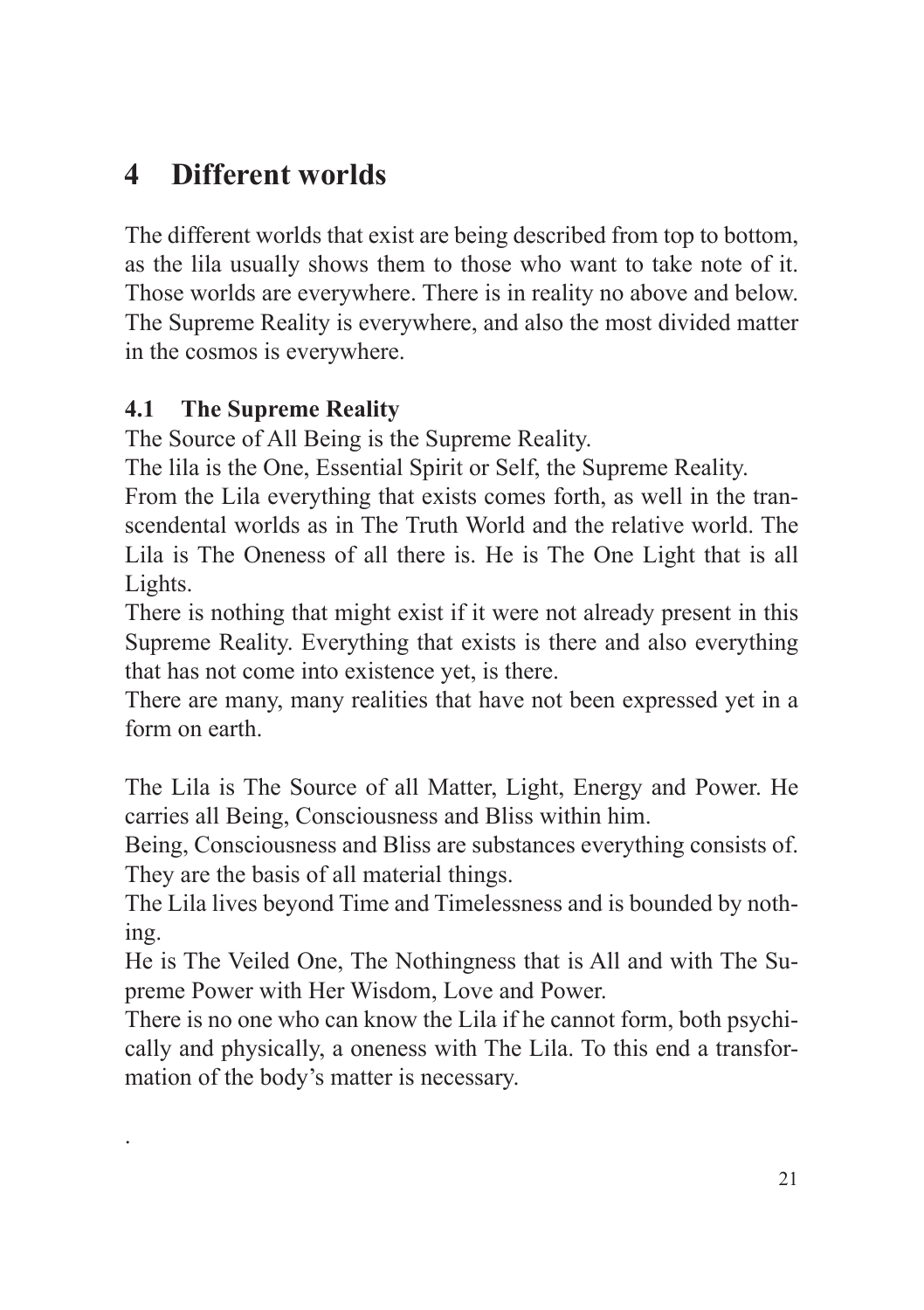#### **THE LILA THE SUPREME REALITY**

The veiled One: the Void that is the Fullness, the Nothingness that is All with The Supreme Mother of Love, Wisdom and Power Above time and space

Τ

#### **UNMANIFESTED REALITY**

The Eternal in his trance universe The Supreme Mother with billions of absolute heavens kept hidden in her womb Above time and space

#### $\perp$

#### **THE SPIRIT**

The absolute reality God in the Absolute Divine Reality, Heaven. Absolute pure Being, Absolute pure Consciousness, Absolute pure Joy The Absolute Mother creating billions of heavens In eternal infinity

#### T

#### **THE REALITY**

#### **OF THE TRUTH CONSCIOUSNESS**

The Self-Determining Infinite Consciousness The Truth-Mother who emanates billions of universes and transforms Spirit into Matter In eternal time and infinite space

#### $\downarrow$

#### **THE REALITY OF THE UNIVERSE**

Universal mind, life, physical In time

#### $\perp$

#### **MATTER**

The worlds of infinite division The iridescent fire

#### $\mathbf{I}$

#### **The Cosmos**

Ocean of original cosmic ignorance

Scheme 1: Reality - devolution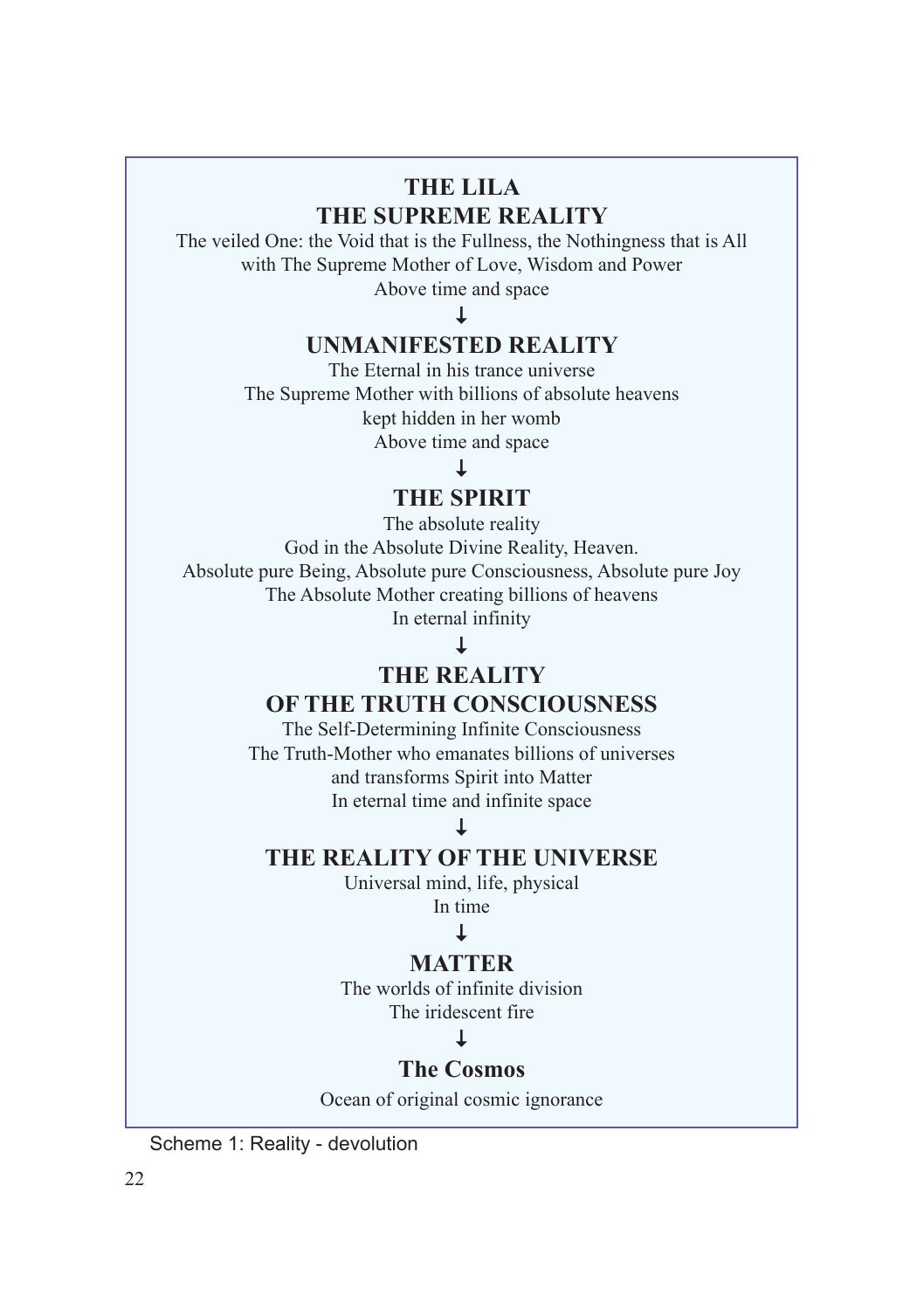#### **The lila on earth**

The lila from above on earth Above time and space

#### $\uparrow$

#### **The truth being on earth**

The psychic man In eternal time and infinite space

#### $\uparrow$

#### **The mental being**

Man In time

#### $\ddot{\uparrow}$

#### **The vital being** The animals In time

#### $\ddot{\tau}$

#### **The physical being**

Plants Things / body. Earth In time

#### $\ddot{\phantom{1}}$

#### **The Cosmos**

Ocean of original cosmic ignorance

Scheme 2: Reality - evolution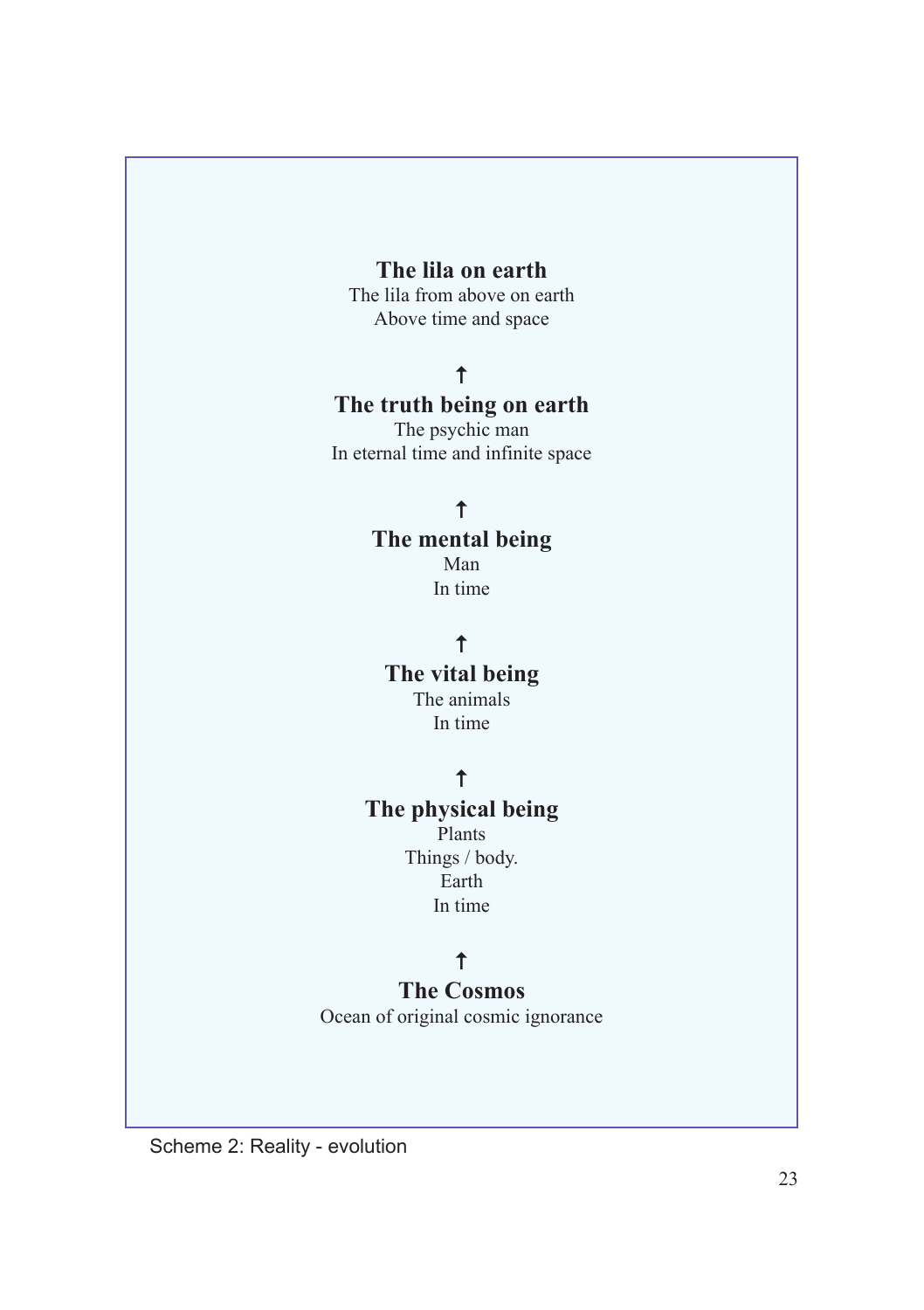In lilaca, the word lila is also used in the following meanings:

- The lila: a being that has reached the end of its evolution and whose psychic being as well as the gross material body have become lila. This means that the psychic being and the body can form a oneness of light. The lila is a a creature of oneness, a creature of bliss that carries the truth in itself. In the lila the lightening spirit which was locked up in electrons, atoms, matter, is liberated again. The lila has become all that exists and thus encompasses with its being the Transcendent, the Truth World, the psychic world and the relative material world.
- The lila: the lila energy that works in everything in the worlds of matter, as well as in the transcendent worlds, the truth world and the relative world. This is the consciousness force that builds the worlds.
- A lila: the creations of a lila, a lila work.

#### **4.2 The Unmanifested Reality**

From the Lila, the Supreme Reality, the transcendent worlds originate with the Unmanifested Reality. These worlds are above the Universe. Everything in this world is made of Spiritual Absolute Substance, which is very, very airy. It is the causal matter out of which everything can be created that exists. The oneness is still predominant here, although a certain amount of division can already be discerned in the background.

The Unmanifested Reality is the Universal Absolute Self and the Supreme Lila Force who still keeps all realities hidden in Her womb. Everything is there, yet there is nothing to be seen. No manifestation has taken place yet. However, many realities can be born at any time. Everything is present in the womb of the Force, the Lila Mother of All Matter. Again and again, new absolute realities emerge from Her. She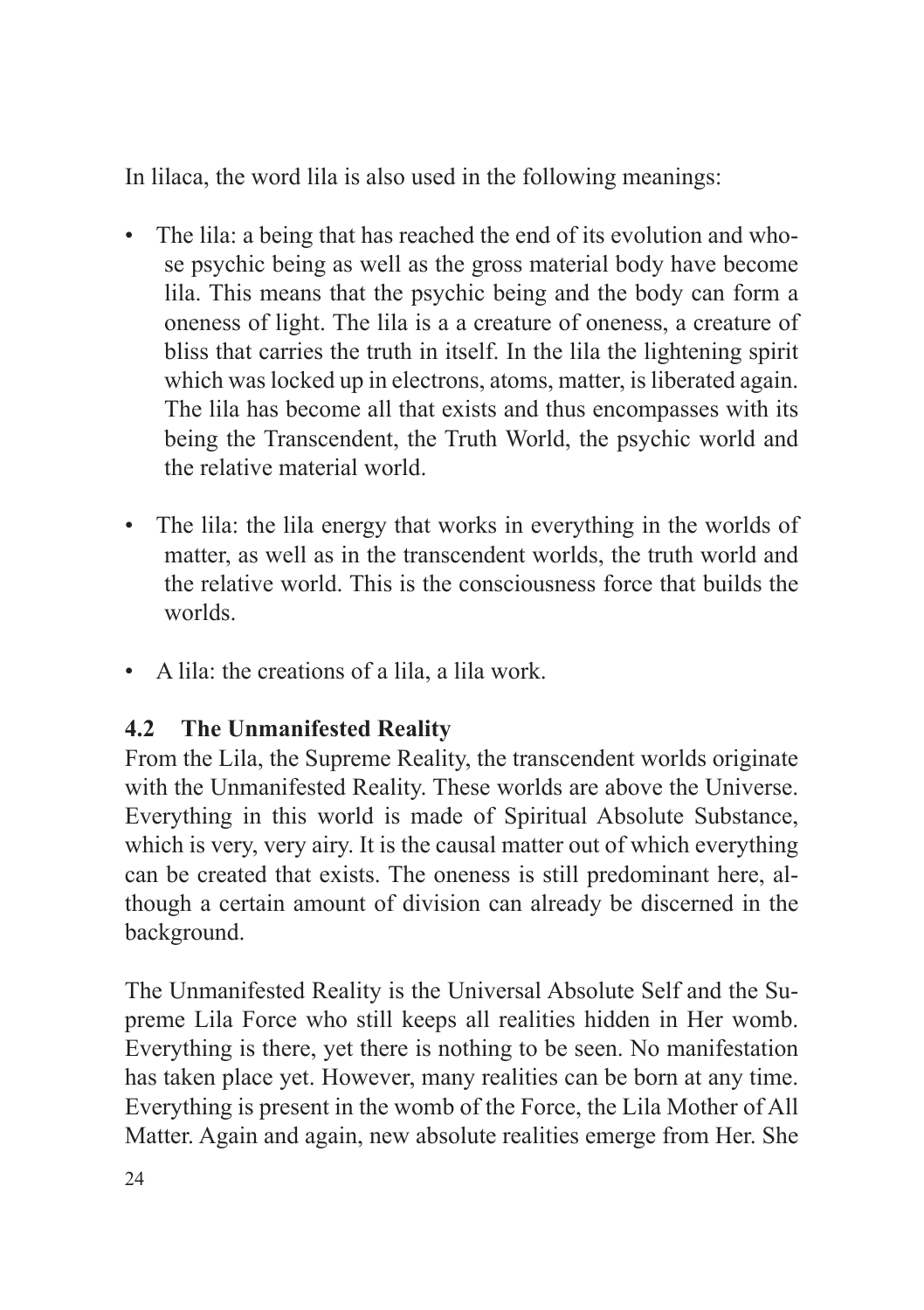also has the heavens in Her womb, the heavens that this unmanifested reality is.

These heavens are the Worlds where the Spirit can dwell, the Spirit of the Worlds of Infinite Oneness that is the Absolute. However, these too have not been manifested yet.

This is the world of the Eternal Manifestation.

This world is above Time and Space.

#### **4.3 The Absolute Worlds of the Spirit**

The Spirit is The Absolute Reality, Heaven. There is in this Absolute world an Absolute Being, an Absolute Consciousness and Absolute Bliss. The Individual Absolute Self is there with the Supreme Absolute Lila Force that creates billions of Heavens for the Spirit here. They form an aspect of the Universal Absolute Self. Here are the Worlds of Infinite Unity, an Absolute Reality.

This is a world of very dense light, a compact bliss. These Heavens consist of Absolute Substance, the spiritual substance which is so airy that it is almost imperceptible.

Everything here is marvellous and beautiful, there is nothing dirty or damaged.

In the Absolute it cannot be that something would be broken or be imperfect.

There is a pure Being, Consciousness and Power, there is pure Bliss. Everything there is lightening and whole. In this world lives the Individual Absolute Self, also called the Central Being, which watches over the Flame in the evolution. The Central Being is a sun full of selves, full of identities or realities.

From this Central Being the Psychic Entity originates, but also the Psychic Being.

This Individual Absolute Self is not in evolution, but watches over all individual manifestations.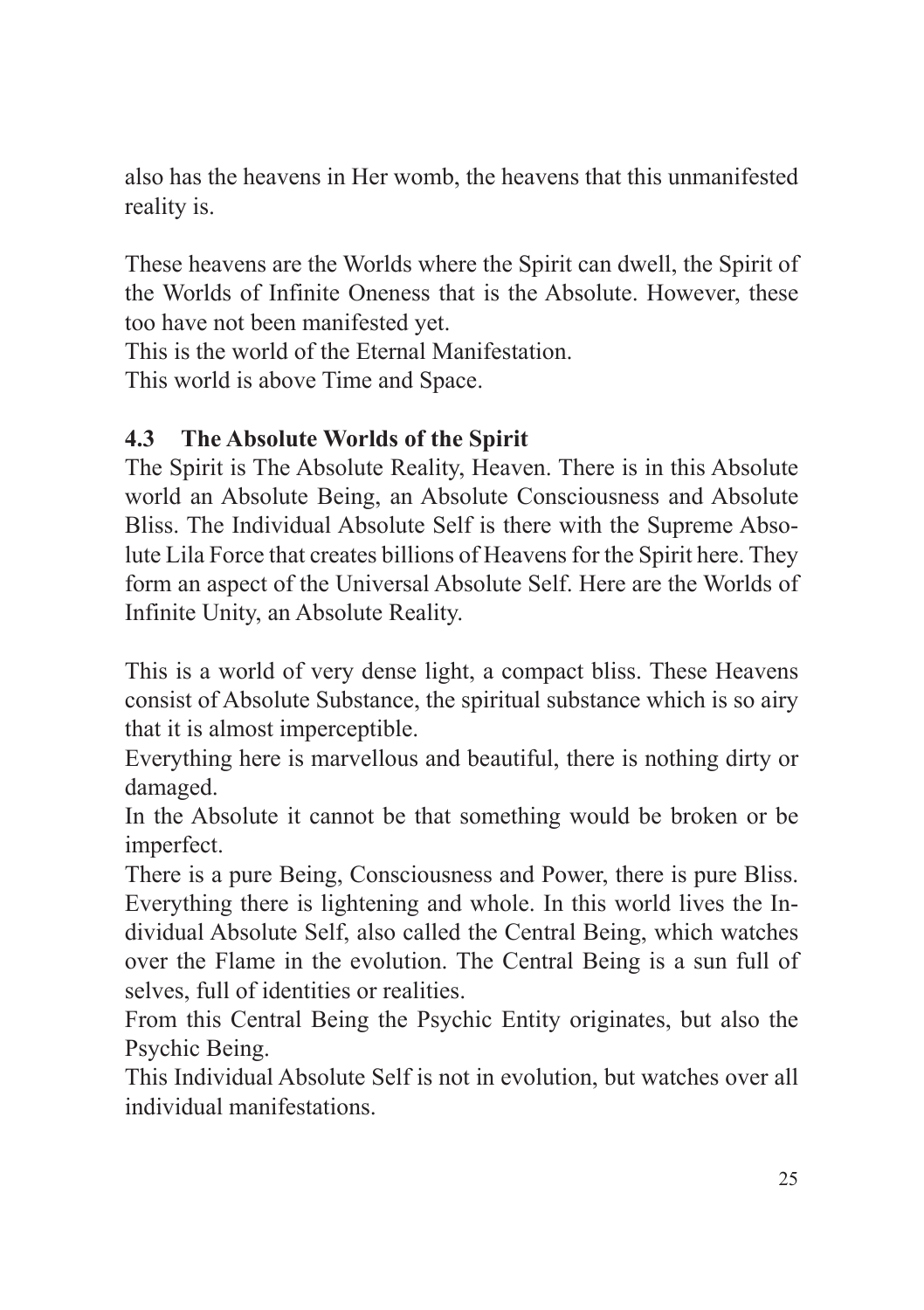In these Worlds of the Spirit the Oneness still predominates, but there is already something noticeable of the multitude that this Oneness also carries within. It is the oneness in diversity. This world is in the Eternal Infinity.

#### **4.4 The reality of Truth Consciousness**

The worlds of the Supreme Reality, the Unmanifested Reality and the Absolute worlds can also be called the Transcendent Universe or the Transcendent worlds. On this transcendent Universe borders the Truth World.

This is a world where everything from the Transcendent World, the Heaven and everything in it, is being transformed into the earthly worlds of Matter, so also the earth on which people live with the firmament included and its sun, moon and galaxies. It is a world of transformation. Here Spirit is being transformed into Matter and Matter into Spirit. This means that a world of division can be created now.

This is a world of very compact Being, the Truth World.

This is a World of very compact Consciousness, the Truth Consciousness.

This is a World of very compact Consciousness Force, the Truth Life. This is a World of very compact Joy, the True Joy.

This very dense, very compact substance is a Truth Form of True Substance in Eternal Time and in the Infinite Space.

Here the free spiritual Knowledge, the Gnosis, is present.

It is also the Self-determining Infinite Consciousness/Consciousness Force which converts Spirit into Matter.

It is the Truth Force that emanates billions of universes from Herself and transforms Spirit into Matter for the temporary manifestation on earth. In the Truth World everything visible is True. Gold is the colour and the material everything is made of. Golden electrons and golden atoms form buildings here, creatures, animals, waters that are crys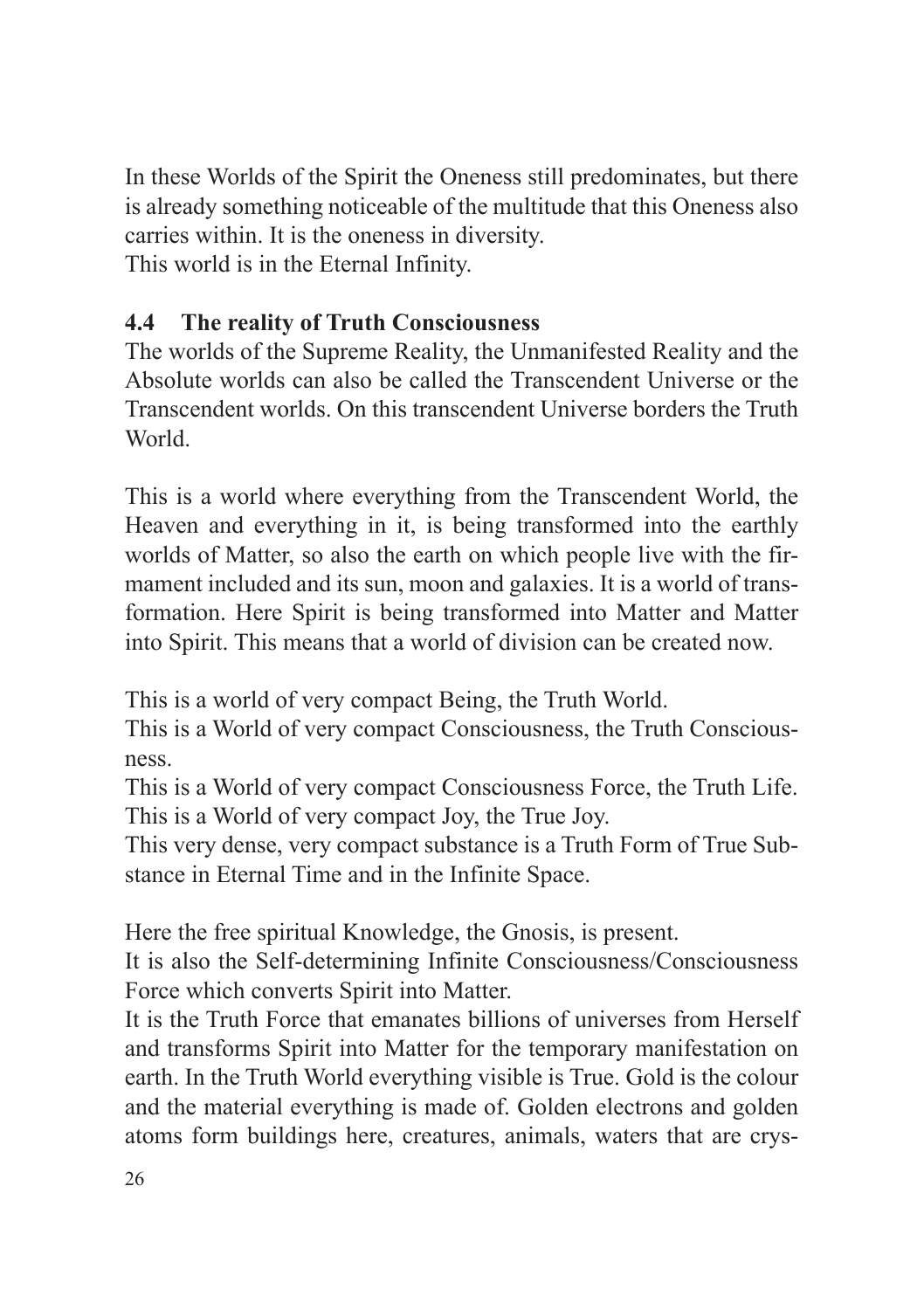tal clear gold. Everything is limpid, full of True Power and Might. There are also Truth Beings with lightening golden bodies and magnificent clothing that never perishes or decays or wears down. Their clothing is their body. There is true peace and freedom, true harmony, true wisdom, true might and true perfection. There is an abundance of trees, flowers and fruits and everything is full of beauty and lustre. The lightening world of truth bathes in the golden rays of the Truth Sun that always shines and never sets.

The Truth World is the reality from which, under the supervision of the Lila, billions of truths, lights and powers are brought down. So that also in mankind the truth being can get born.

The Truth World is a universal world in the Eternal Time and Infinite Space.

#### **4.5 The Reality of the Universe**

This is the reality of the Universal Mind the Universal Life the Universal Physical.

In this Universe the Universal Force is the one who creates all universal beings and things. Behind her stands the Supreme Lila Force that supports the Universal Force in Her creations.

The Overmind lies at the top of the Universe; there the Gods live in their Kingdoms full of Light. The division is obvious, they all live in their own Kingdom. Yet, they receive a massive amount of light from the Truth Consciousness, the world that lies just above it. Every Kingdom is based on an Absolute Truth. These Kingdoms do not, however, form an Absolute Oneness, as is the case in the Absolute where they stem from. They each form a world of their own. This is the first division of the spirit in its Absoluteness.

It is also the first division there is in the Universe. Descending in the Universe, this division will become increasingly noticeable. At the bottom of this relative Universe an extreme division of the spirit has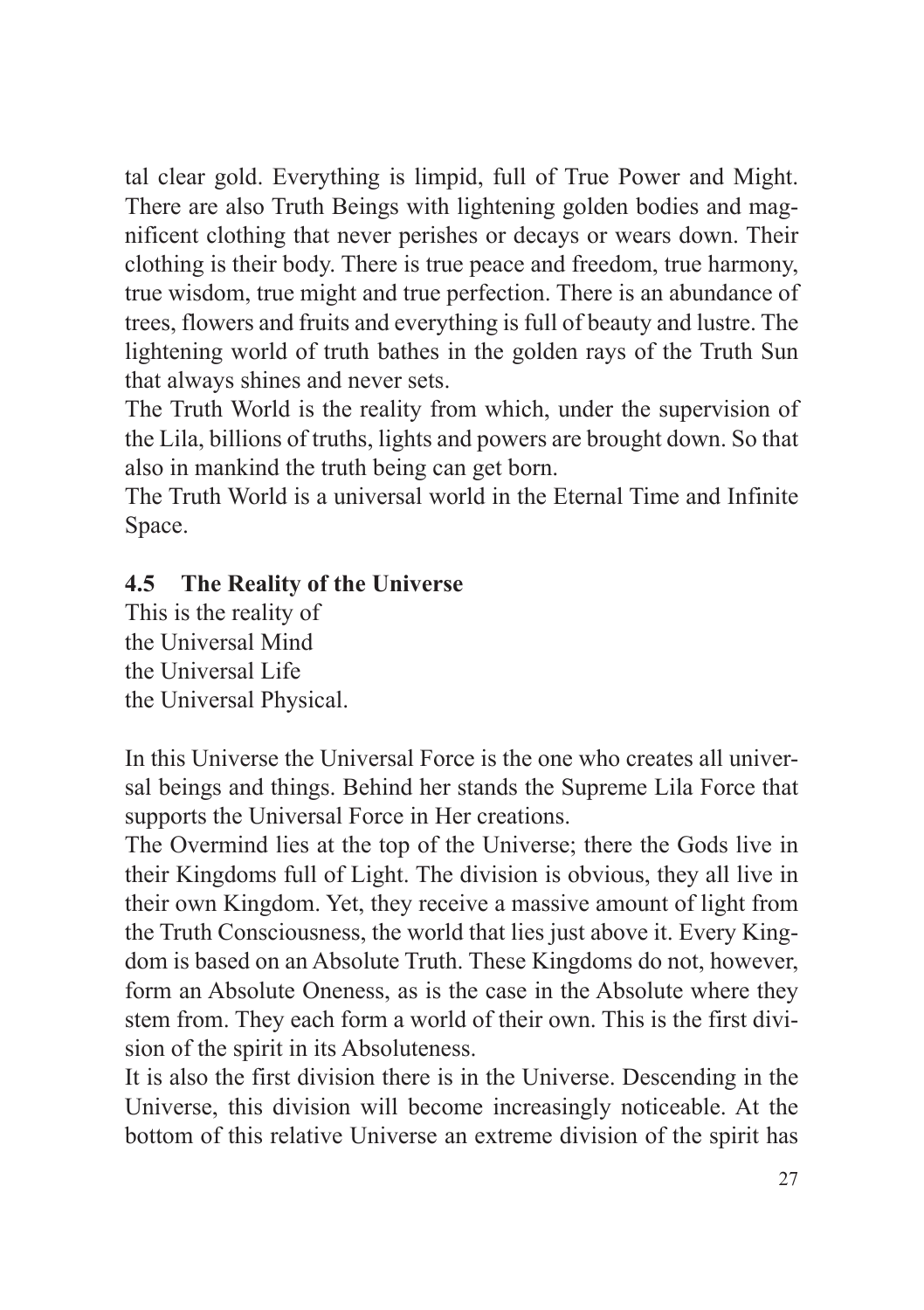been reached. Then Being has become non-being, Consciousness has become Ignorance, Consciousness Force Incapacity, Joy has become Suffering.

Among all these things move the hostile forces, the beings without a soul.

The Universal Mind, Life and Physical is the truth consciousness subject to the play of the Overmind. It is limited and defined and it is for true but very limited creations in time. They are also referred to as the Mental Principle, the Vital Principle and the Physical Principle.

Under the pressure of these Principles, forms can arise in the gross material matter under the guidance of the Lila and the psychic being.

The indication Universal can be used in the wide sense for the entire reality of the universe. It is broader than the denotation Cosmos, a designation that can only be used for the levels existing from the overmind to more lower lying levels.

For convenience sake, the term Universal is often used for these realities.

The worlds of the universe are in time.

#### **4.6 The Worlds of matter**

The worlds of infinite division, the iridescent fire.

In matter is the reality of the infinite division. The One Light of the Absolute, the Spirit, is completely divided here, into very small matter particles. The Absolute Light has become an iridescent fire containing all the colours of the rainbow and countless more. They have all become small particles of fire. An ocean of iridescent fire.

#### **4.7 The Cosmos**

The fire cools down and locks itself up in matter. From the matter particles formed in this way the whole universe is built up. The cosmos comprises an ocean of particles the consciousness of which has been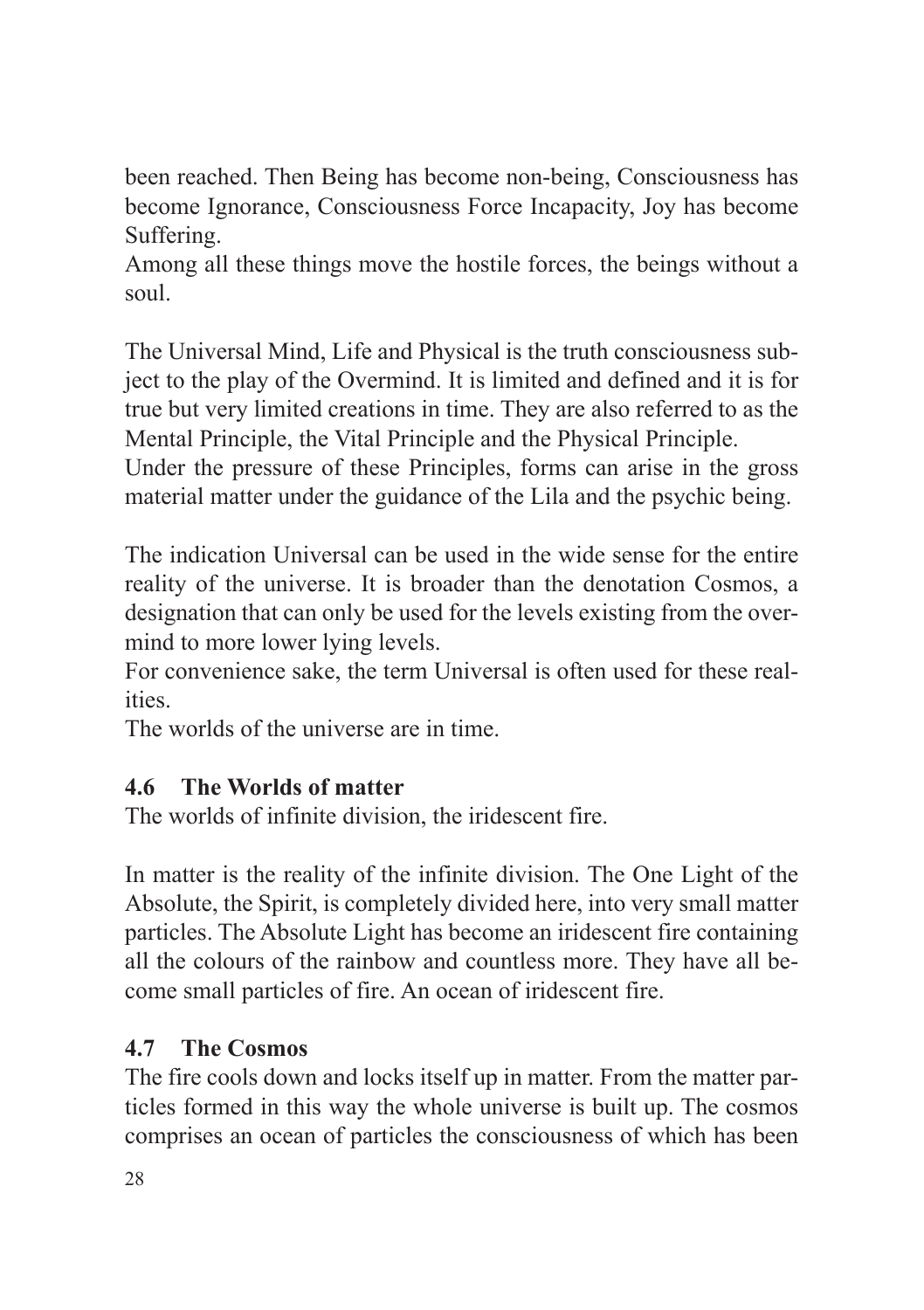totally obscured. Hence it is an ocean of original cosmic ignorance, an original ignorance, born out of the absolute worlds through a transformation by the Truth World.

An exchange takes place with the universal worlds of matter to enable an evolution back to the origin.

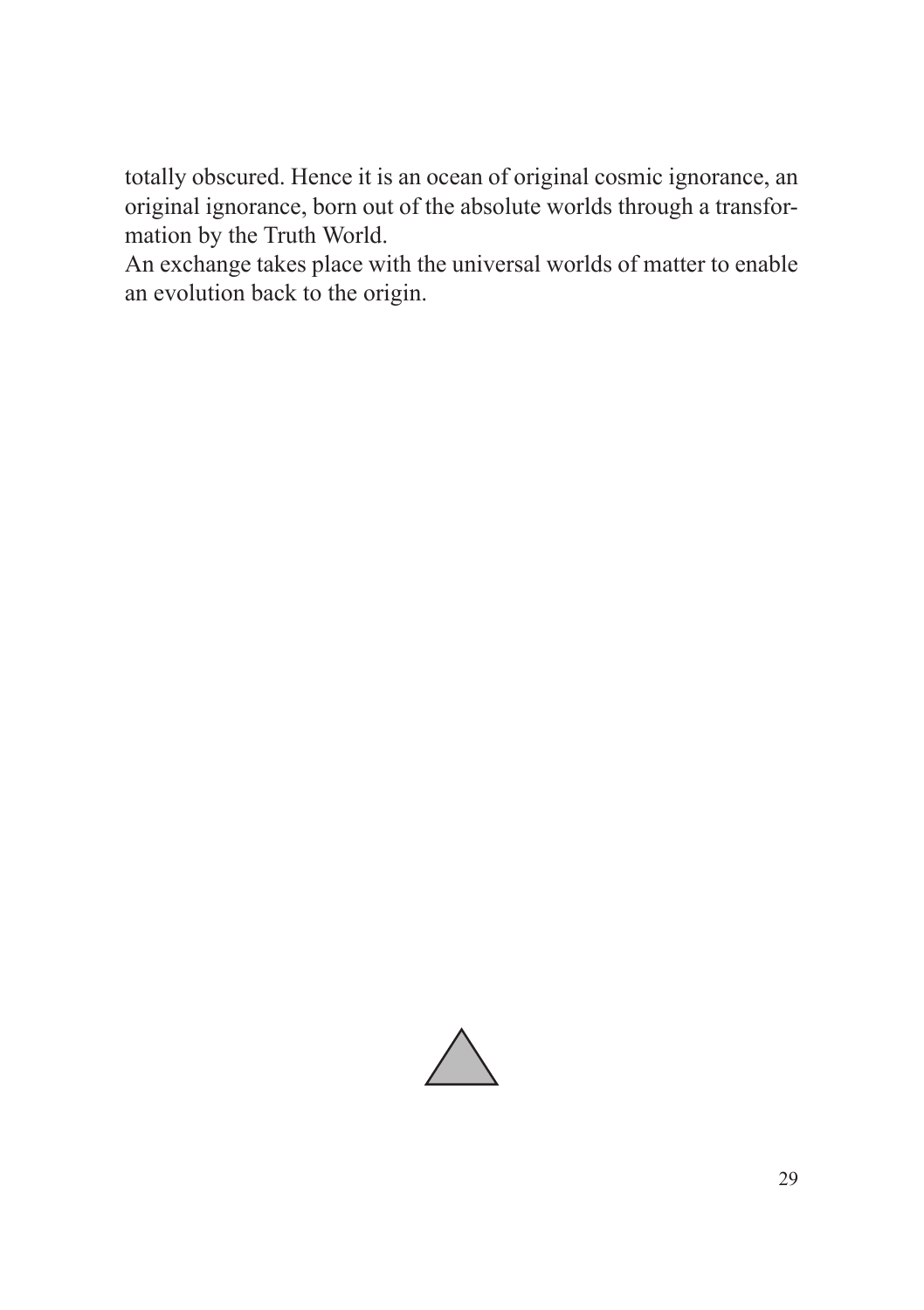#### **5 Evolution**

In the previous chapter the devolution of matter from the Supreme Reality, through the Unmanifested Reality, the Absolute Worlds, the Truth World, the universal mind, the vital and physical, up to the worlds of matter has been outlined. This is how the One has become totally divided, to the extreme, into a world of iridescent fire and subsequently got trapped in a dark ocean of ignorance. Then the way back begins, the way of the evolution of matter back to its origin, the Lila.

Through the working of the Universal Physical Consciousness or the Physical Principle, out of the cosmic ignorance a world is born of physical beings, bodies and things. The earth, but also celestial bodies, mountains, stones, everything is being born out of this ocean of ignorance as photons, the light particles, start to form electrons with many different contents of 'colours'. The electron determines the structure of the atom. It also determines what kind of substance something is going to be: wood, iron, aluminium, but also whether it is going to be a mountain, a celestial body or the earth.

Under pressure of the Universal Vital or the Vital Principle, life subsequently comes into being. Flowers and plants, the vital physical beings, are being born. They are transitions from physical to vital forms. And under the pressure of that same Universal Vital also arise vital beings, the animals.

Under the pressure of the Universal Mind or the Mental Principle, human beings, mental beings, are born out of living matter.

As the evolutionary process goes on, Truth Beings are being born under pressure of the Truth Consciousness, and in the end, under the workings of the Lila, lila beings are born out of the truth beings.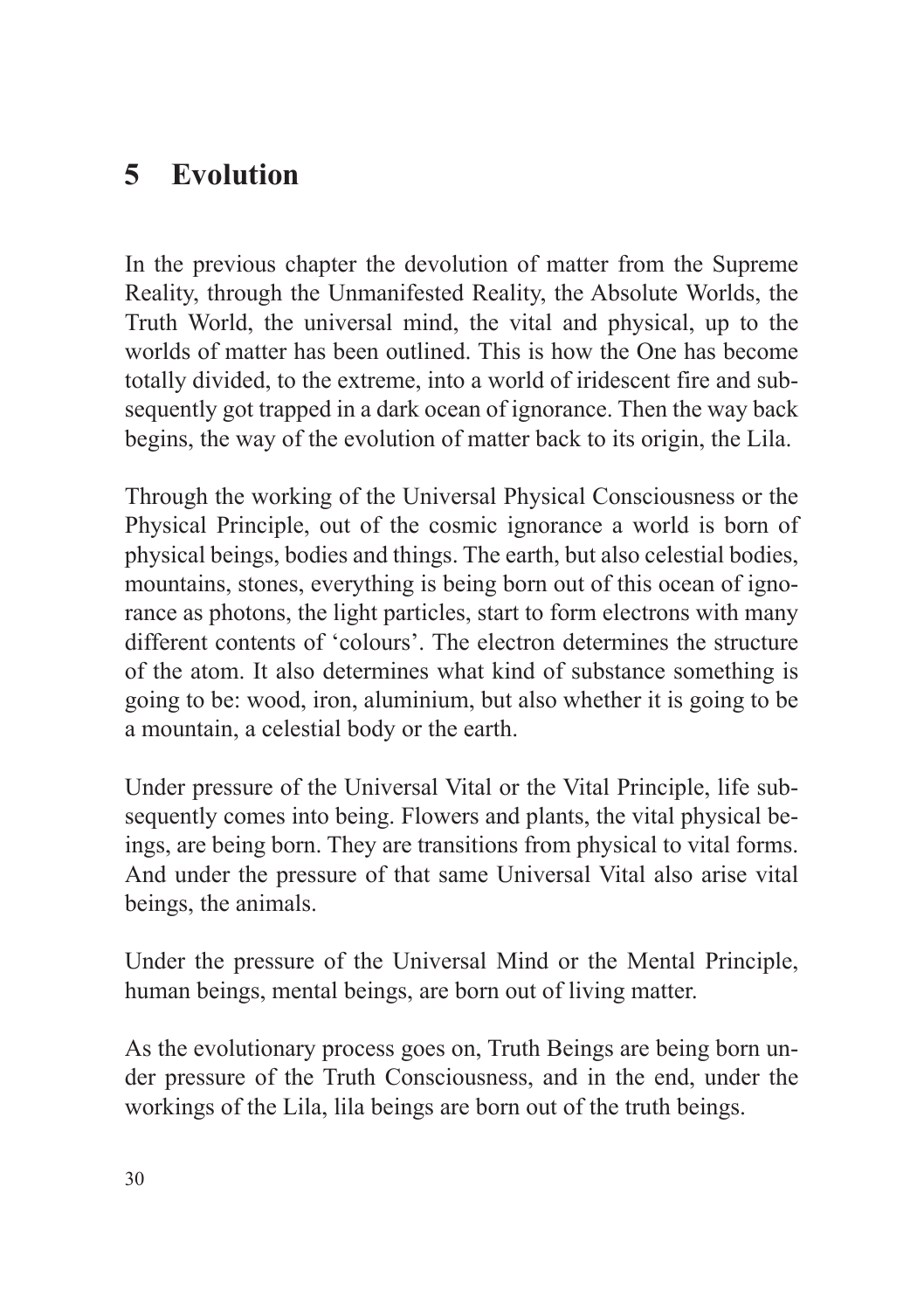

Figure 4: evolution of matter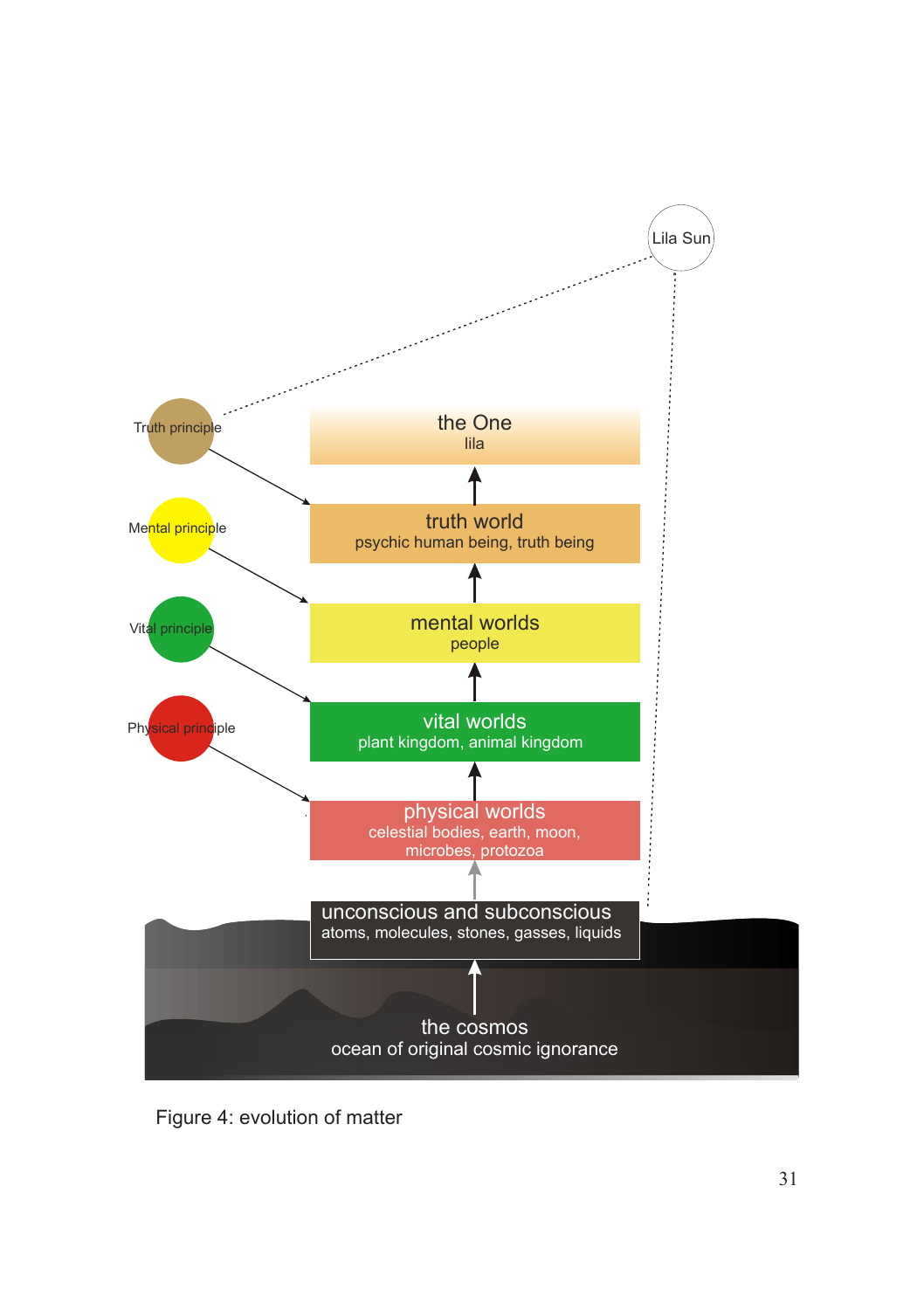Everything up to the truth being is under the direction of Mother Nature. She is the lowest Force in the Universe and creates the individual things and beings. Behind Her stands the Supreme Lila Force as the Force that rules everything in all worlds. Someone who is in a lila development can as a human being already experience the Lila Force in a very attenuated form.

The worlds that come into being in the evolution in the material universe are up to the truth world in time.

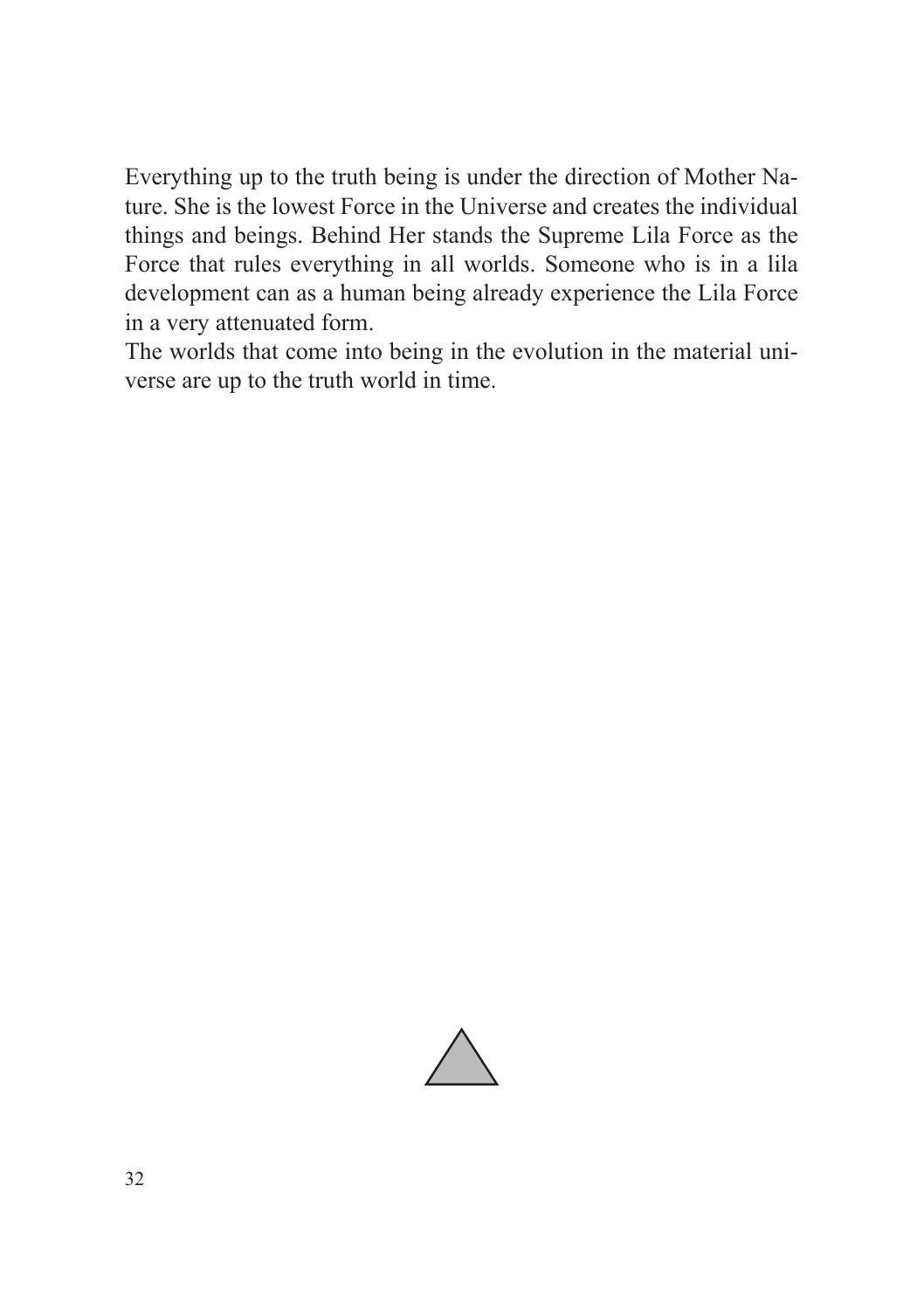#### **6 Substances**

#### **6.1 Substance and matter**

Everything in the material universe where man abides, consists of substance. Substance is the general word for many kinds of matter. Sometimes the term substance is also used when referring to matter.

But the most common designation is substance. (In Dutch one also uses the word 'stof' when substance is meant, as in 'zelfstof' or 'spirituele stof'.) Matter is generally reserved for the gross material substance of the outer bodies.

The word matter is actually unambiguous; it designates the gross material matter.

The word substance always needs a further indication of the kind of substance meant.

#### **6.2 Self and consciousness force**

In lilaca things can be considered from two perspectives. From the self, the person who looks on, and from the consciousness force, the dynamic action.

Mostly in the practice of the gota the dynamic action of the consciousness force is used, because it appeals more to lilaic researchers, called gotis, and it works faster than the beholding element.

It is also from this point of view that there are always everyday activities that are called gotas. From the gota, in which lilaca is practised, one comes to an outcome, which is looked at with the self, or often also with the mental.

Based on this, the lilaic research results are defined and research reports are drawn up.

#### **6.3 Self and Substance**

In the diagram 'self and substance' is indicated on the left what the substance is the various types of self consist of.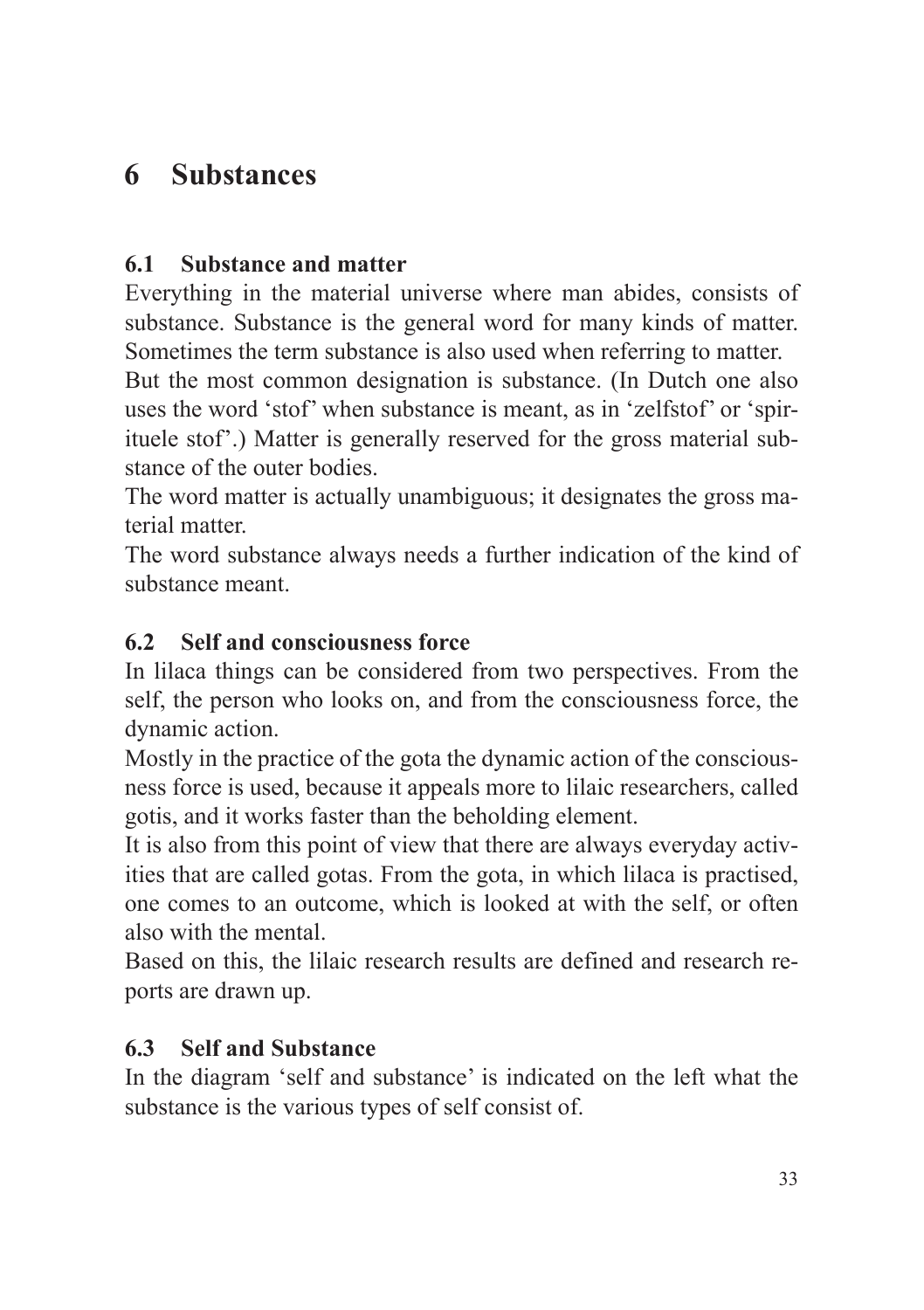#### **Self and substance scheme**



Figure 5: self and substance scheme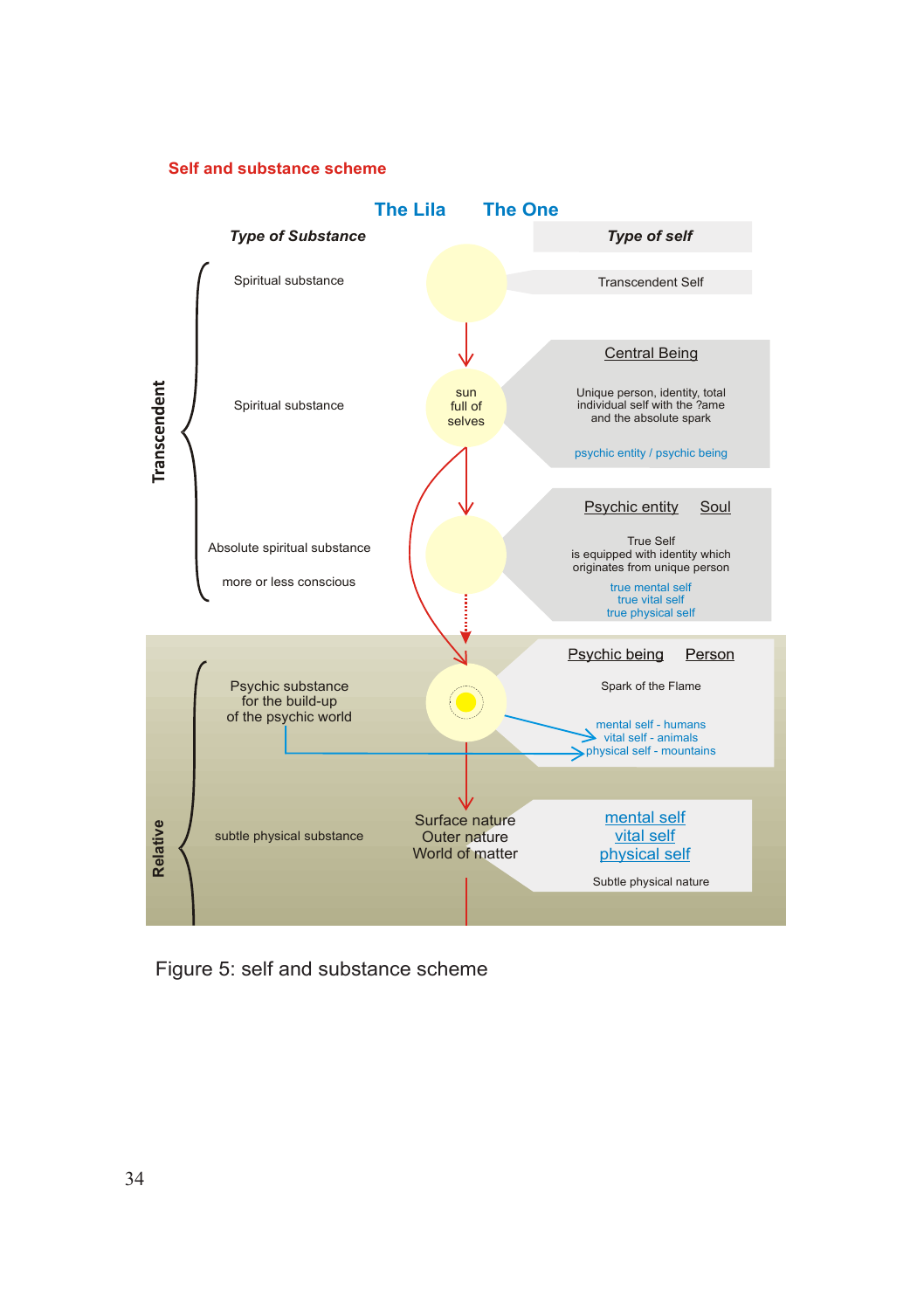On the right-hand side are the indications of selves which exist in the different worlds.

It is not so that the selves and substances mentioned here are described in their totality.

They are examples of selves and substances as prototypes in a particular world. All the selves and substances in a particular world are made of the same substance.

In the diagram three worlds can be distinguished:

- The World of the Supreme Reality, the Lila, with the World of the Transcendent, which comprises the Absolute Worlds.
- The Truth World with the True Self, the true mental self, the true vital self and the true physical self.
- The Relative Worlds with the outer nature, the subtle physical and the gross physical body.

#### **6.4 The Central Being**

The psychic being stems from the Absolute Worlds of lightening spiritual substance, where the Central Being dwells.

This Central Being is the unique Person, who carries all identity within himself. As Consciousness Force she is the one who holds all reality within herself. The Central Being is the One in All in the Transcendental Worlds. Out of it every identity arises.

This Central Being is not in development and not in evolution.

It sees to all individual manifestation. This implies that it is a contemplating person who watches how the psychic beings who did enter into an evolutionary process move in it.

It watches over the Flame in evolution, and it consists of spiritual substance. It holds the Absolute Spark in itself, the True Self.

Out of this Central Being both the psychic entity and the psychic being arise.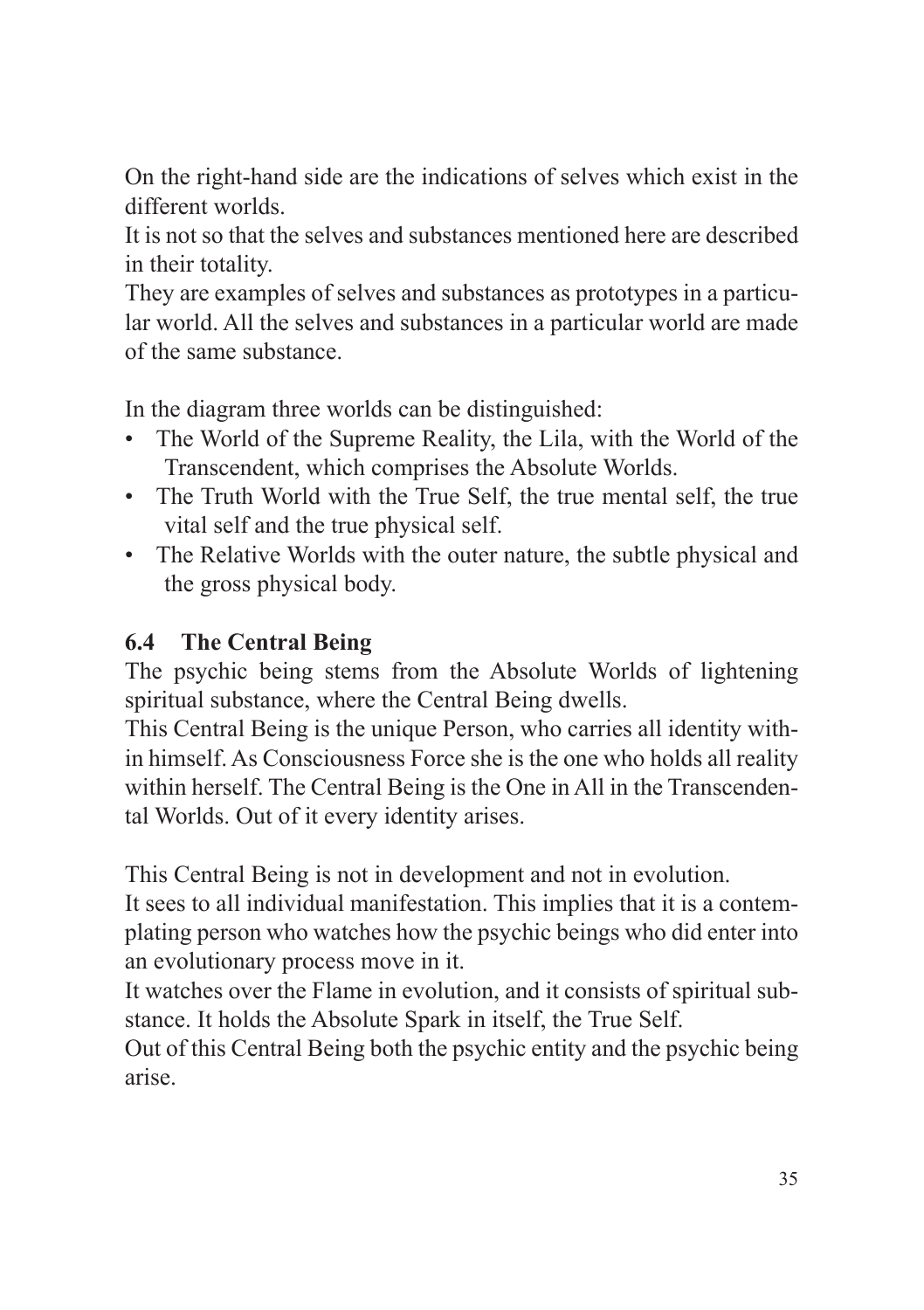#### **6.5 The psychic entity**

The psychic entity is also called the soul. This word denotes the material soul as it consists of psychic, absolute spiritual substance. It finds its origin in the Central Being, just as the psychic being.

There is, however, a great difference between psychic entity and psychic being.

The psychic entity is the soul who is the representative of the Central Being.

It is the True Self or Being, it is Being, it is the Flame of the lila in the core of the things.

He is the Flame of the True Self. This is an Absolute Flame, absolutely pure and it consists of spiritual existence substance.

The True Self always watches and is immobile in His Beholding.

The psychic entity is the thinking faculty, the fire, the heat of the consciousness force.

The proper psychic entity is not in evolution, it does support it and therefore develops a True physical, a True vital and a True mental, a Truth Being and a Lila.

The psychic entity is in the Transcendent World.

In general, the soul is often seen as a immaterial principle. In lilaca it is assumed that there is a material universe in which everything is substantial. So also the soul.

#### **6.6 The psychic being**

The psychic being or the person moves in the Relative World. It is The Spark which has come from the Flame of the psychic entity. Actually, it is the representative of the psychic entity in the relative world, and it also moves in an evolution process. It is a spark from the Lila, the absolute spark behind mind, life and body, the true self. This psychic being is in its core completely true.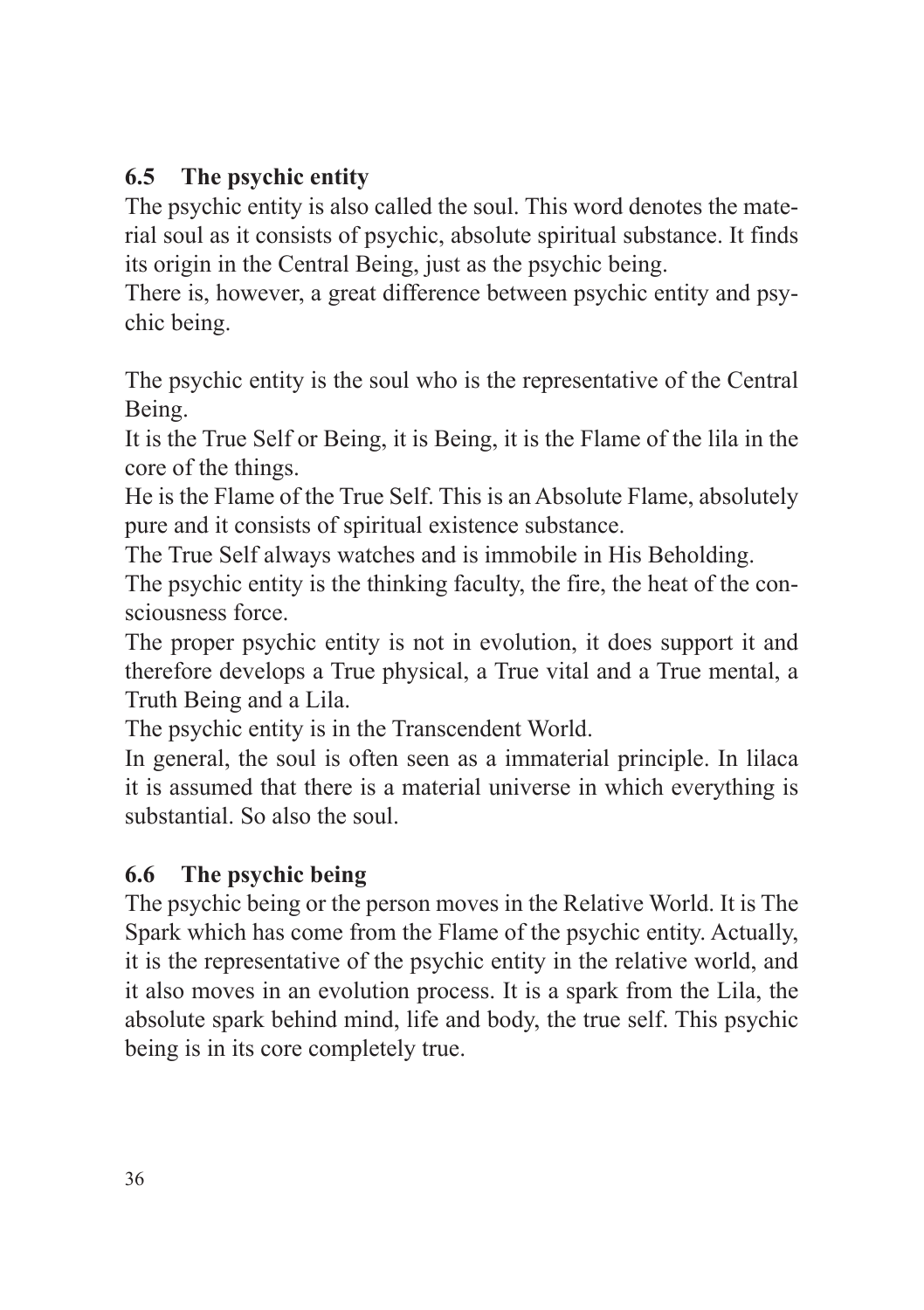

Figure 6: scheme psychic entity and being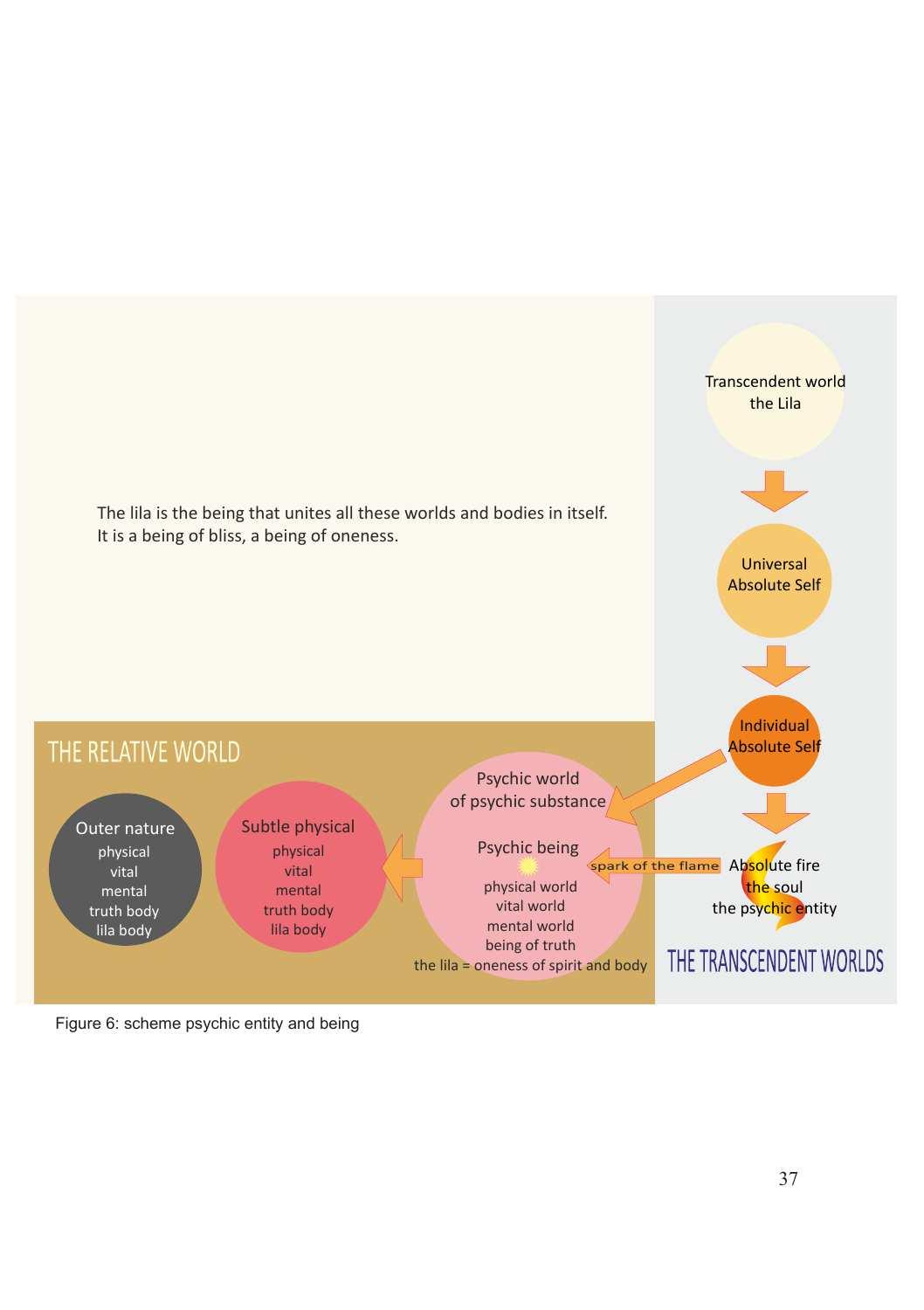The psychic being consists of the spark, the identity, and a psychic body with matching psychic forces.

This psychic spark of the Flame brings forth a psychic world with multiple psychic forms, like physical, vital and mental forms. They consist of psychic substance.

#### **6.7 Self, the**

The self is existence, being, spirit. Self is capacity to exist. It is essential being, the Existence being.

There are billions of selves of yourself. So, when someone speaks about 'self', he will have to indicate which self he means.

- There is an individual self
- There is a central being full of selves
- There is a universal self
- There is a true self
- There is a self of every cell in the body
- There is a physical self, a vital self, a mental self
- There is also an unmanifested self
- There is a self of the nose, the eyes, the nails, and many more.

There are in fact so many sorts of selves that it is obvious one cannot just speak about a self and be rightly understood by everybody. Yet, there is only one unique Person or Self, with a countless amount of selves. This unique Person or Self is somebody's identity.

The substance of the Self is Essential Conscious Substance. It is a substance which is highly refined and cannot be seen by the outer eye. It is clear radiation of light. A kind of daylight. So, the Self is like a crystal clear glass through which you look. It cannot be seen. Sometimes, in lila processes, the self can be perceived. Like a window with drops on, for example. Or like a form that looks like the outer body but moves freely through space.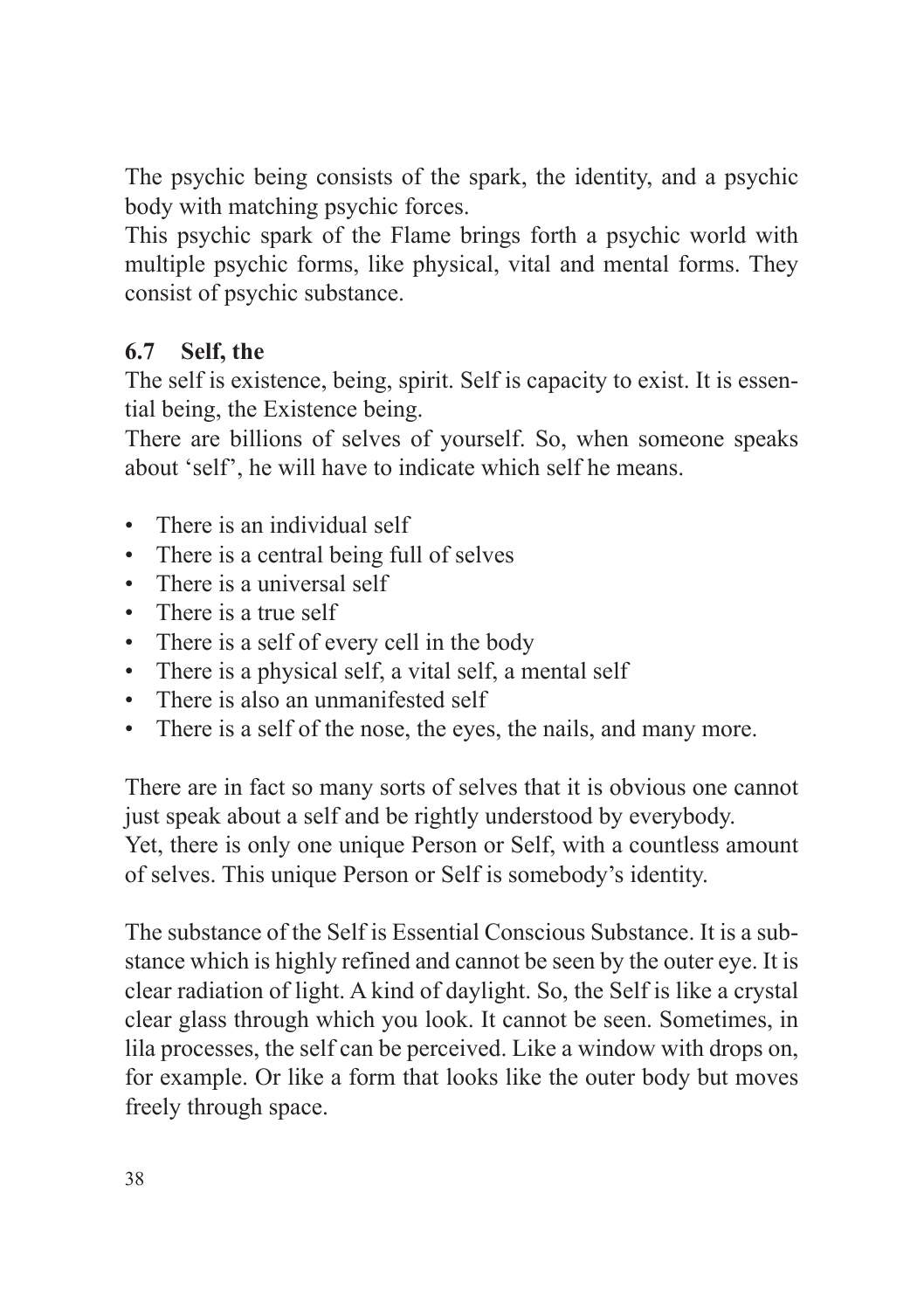It is not to be confused with the vital body, which also frequently moves through space when it gets a little looser from the physical matter.

#### **6.8 Matter**

People live in a universe of matter. Everything that can be seen in this universe is composed of it. The sky is made of matter, the earth too. The seas are of matter, the air, the rain, the clouds, the sun, the stars and the moon. Flowers, trees, animals, corals, stones, protozoa, spiders and human bodies consist of matter.

#### **6.9 The build-up of substance**

All substance or matter consists of Being, Consciousness, Consciousness Force and Joy.

There is nothing that does not consist of it. All particles consist of it. Electrons consist of it, atoms too, molecules and cells as well.

There are additionally different types of substance which can also be denoted precisely, if so required. The general term for all kinds of matter is therefore substance.

A lilaic researcher uses for the gross physical matter, the outer matter that can be seen with the outer eye, always the term matter.

The whole universe of matter both comprises the Transcendent Worlds with their airy substances, as well as the Truth World and the Relative Worlds with their more gross substances.

All these substances too are made of Being, Consciousness/Consciousness Force, Joy.

In the truth world there is the truth substance, resembling the more compact matter of the relative world. This truth substance is made of Being, Consciousness-Consciousness Force, Joy.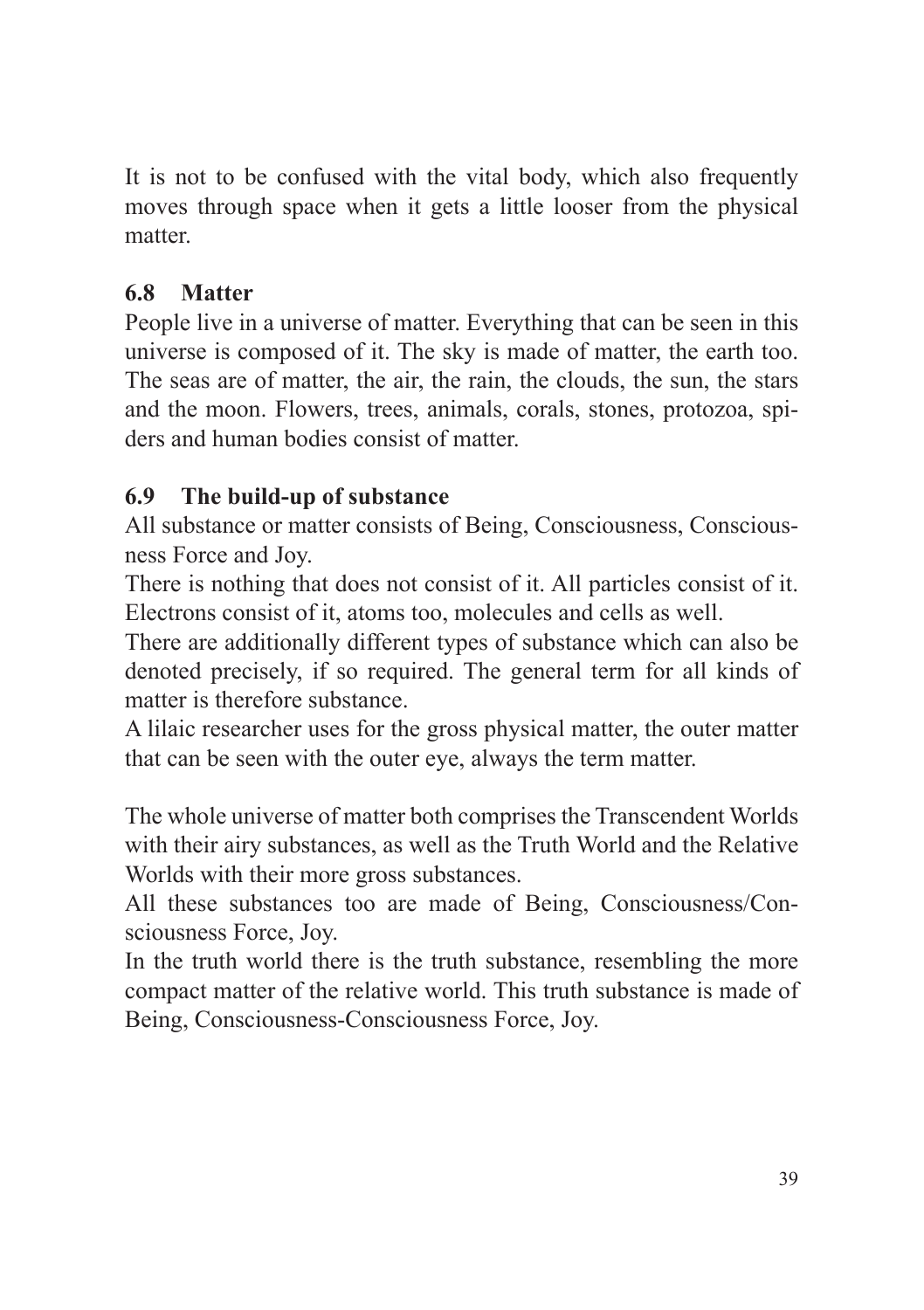#### **6.10 Matter is light**

In the transcendent world there is light substance. Bright radiation of being is light. It is light substance or essential substance. It is Essential Conscious Substance.

Consciousness is concentrated light of Being; it is Consciousness Substance with the Conscious Energy or Force. As the light becomes less an absolute oneness light, it gets divided and it also becomes increasingly hardened and compacted.

In the truth world the light is in a state of both unity and division. The truth world is a transitional world, a world of transformation in which the spirit, the light, more and more becomes solidified light.

In this world all unity of spirit is converted into the division of the earthly worlds. It becomes relative substance. Eventually it becomes an iridescent fire full of light particles that are highly divided, the Worlds of the infinitely divided Matter. These worlds debouch in the ocean of original cosmic ignorance. There a total darkness reigns.

In the line of evolution ascending again, a process in the electrons gets off in which the light is more and more liberated again. In the lila this process has been fully completed; the light has been freed from matter. In the world of division photons and later electrons are formed, but in the physical world the first forms can be seen as atoms. All these substances still consist of Being, Consciousness/Consciousness Force, Joy, only there is no more light visible. It is locked up in the matter particles.

At the moment atoms arise, a visible physical material world has come into being in which there is no unity to be found any longer. The light has disappeared, in any case it cannot be seen any more.

The light has got completely locked up in matter. The lightening spirit and the lightening consciousness with its force have become obscure and powerless. Still, they do consist of Being, Consciousness/Consciousness Force, Joy.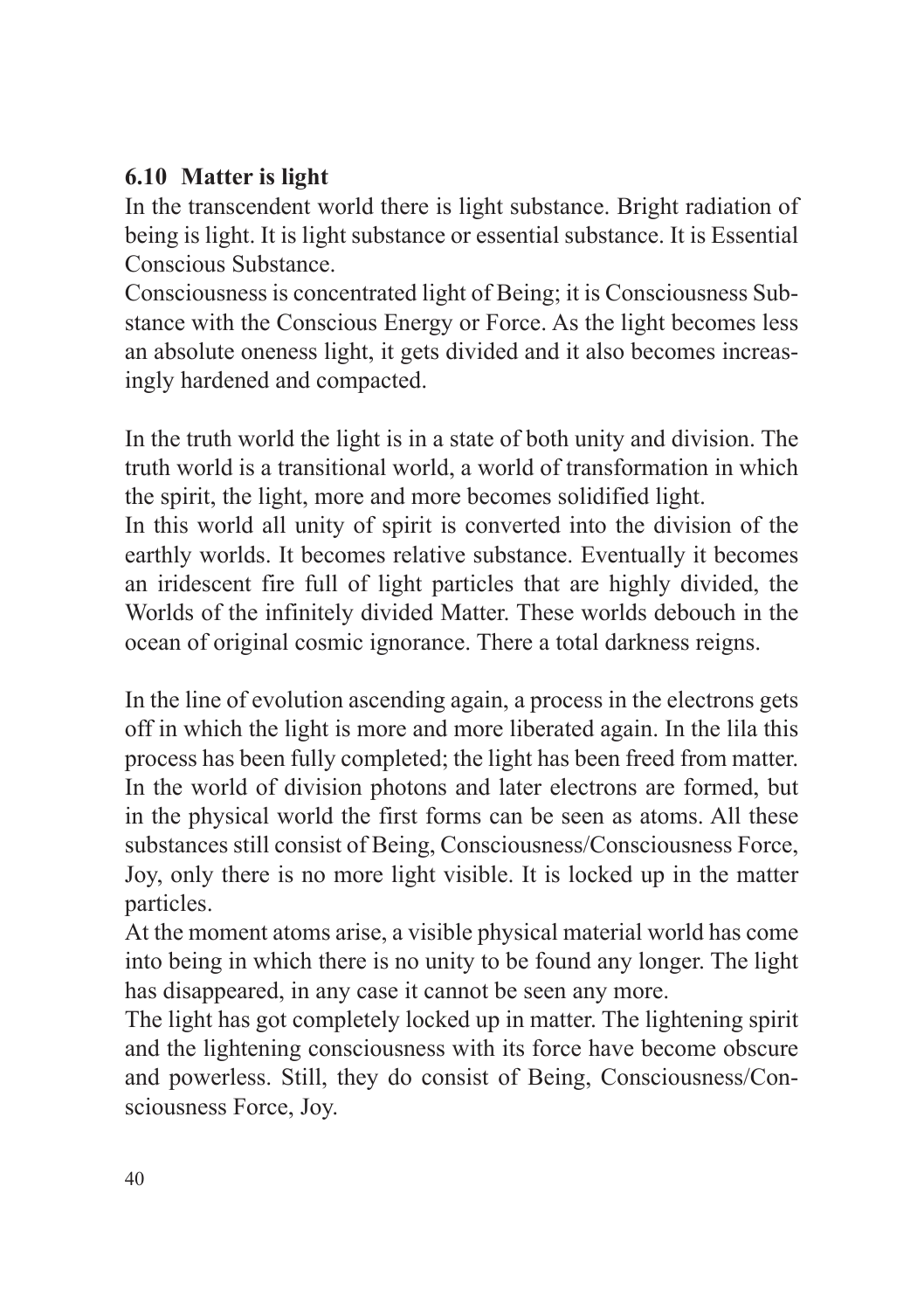#### **7 Being, consciousness, joy**

#### **7.1 Being**

Being is Self or Spirit or Essential Conscious Substance. It is the self substance of the self, which dreams itself the worlds in its own way. This dreaming is not dreaming like people do.

The Being dreams, this means it would like to see itself in billions of forms, shapes, beings and things, but then in earthly matter.

The self does not do anything. It beholds and dreams its own creative dreams about everything it would like to see of itself in the worlds of division. And the ultimate dream is to see itself in an earthly form in which it is all like itself in Its Transcendent World. Only, it then consists of earthly matter, with a body that looks just the same. A body that is all-powerful, that is immortal. That is the dream the self dreams itself and since it is a true, blissful dream, it will come true one day.

The self is the one who provides the fabric for all the substances existing in the universe and beyond. The Essential Conscious Substance lies spread out over all worlds in various states of being. It is its presence.

If there is an impetus to creation through vibration, it is its power. If there is an initial movement in this self substance, it is the beginning of a creation the self dreams itself, it is its impulse. Out of being everything is created, by its presence, by its power, by its impulse.

Mostly the self can hardly be perceived by humans. The substance is so clear, so limpidly translucent, so crystalline, that nobody sees it. That's how for most people the self is something beyond their understanding. It cannot be grasped. They cannot imagine what it is like.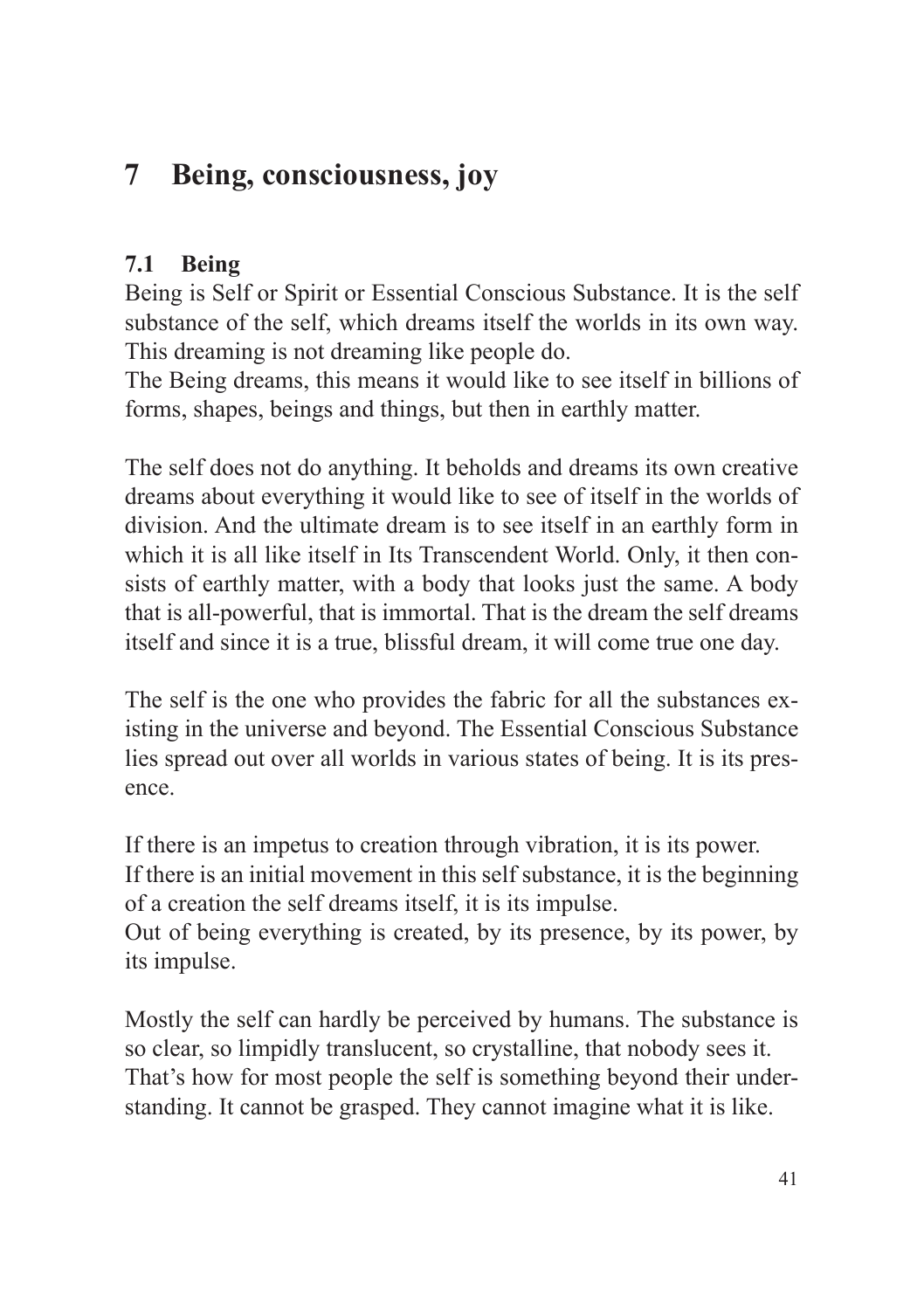The word 'self' is therefore mostly used to refer to the ego.

In church the spirit is denoted as something immaterial. It also belongs to the sacred things.

In lilaca, the self, the spirit or the being is very material. The spirit is present in everything that exists, it is present even in the tiniest neutrino, in the quark, in the electron, the bosons.

The spirit is in the Transcendent Absolute of airy lightmatter, and goes from airy to more and more compact to hardened and solidified light matter.

Everything is light, the spirit as well, even in its form of elementary particle or compound particle.

#### **7.2 Consciousness/consciousness force**

Consciousness is light, knowledge. Consciousness is the capacity of knowledge or being aware. The Will to Know. Spiritually speaking it is the self-knowledge and the awareness of the self, of its own reality or individuality.

Consciousness in the form of light is light of energy, which determines all other forms of light.

Consciousness is also seeing.

It is the computer memory of the mental psychic being in which it stores all experiences that matter. It is mental vital in nature, so it can store in its memory the things of the mental but also of life. It can also store mental physical data from the body.

In his consciousness all creation is supported, in all its vastness, in all its stability, in all its substance.

Consciousness, however, cannot exist without the consciousness force. The two are inseparably connected to each other. The two are together the creatrix of the worlds, the power to create forms out of the self substance of being. They can also be called He and She, the Father and the Mother.

Consciousness is fiery white light, the capacity of knowledge to create forms. She is White Heat, Fire, Electricity. Being Energy She creates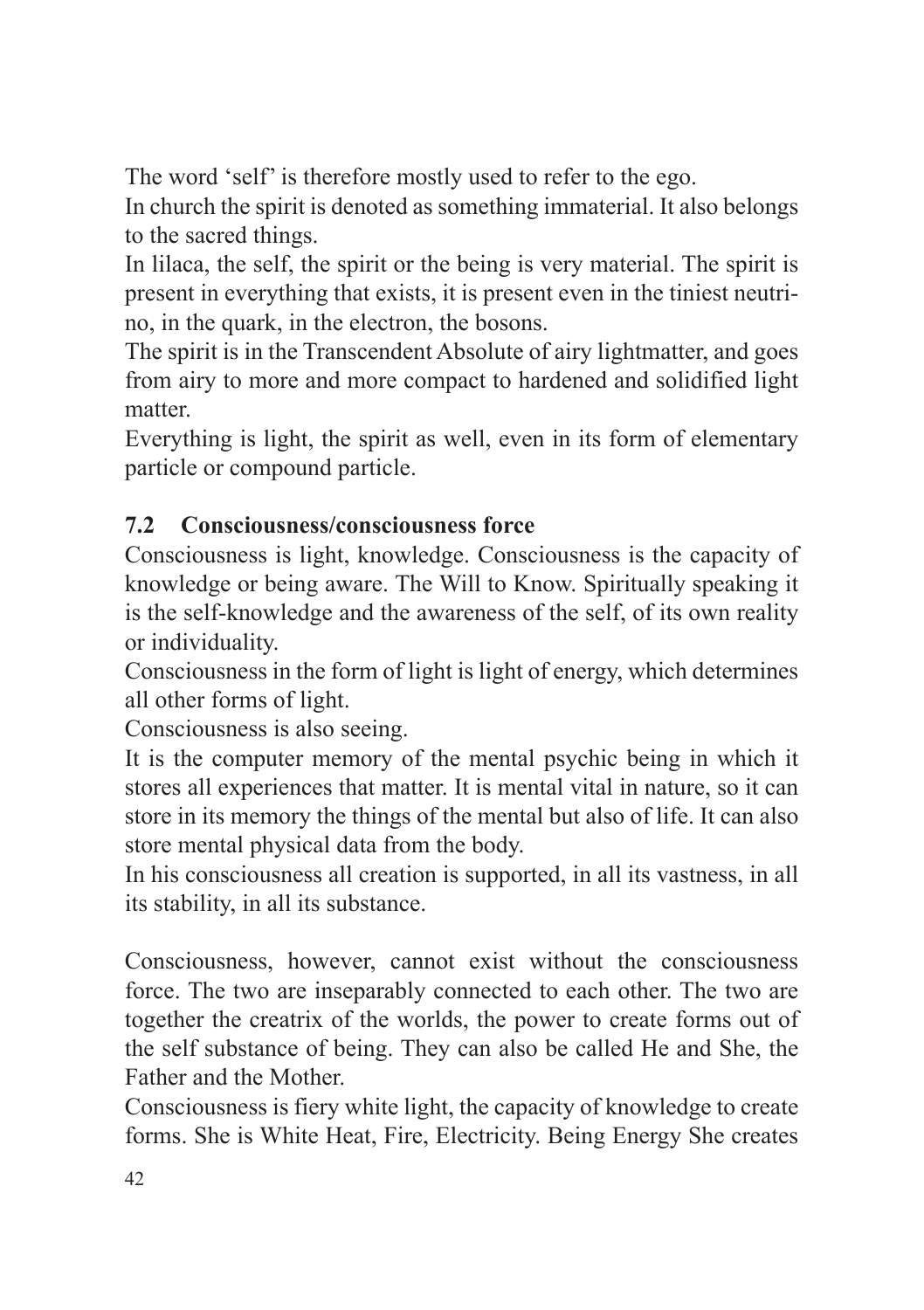the worlds; it is a conscious force that builds the bodies of all that exists, including those of the human beings, the truth beings and the lila's.

The consciousness force is the Life Energy; it is the energy, the conscious capacity to create, maintain and structure the worlds.

Everything is created by Her, through her passion, through her rhythm, through her concentration.

Consciousness Force includes all forms of force: will, energy, power, gravity, strength force.

This force is also a hidden presence in every electron. The electron is the Radiant Sun, hidden under the rock that is the human body. It is the vehicle, the body of the Consciousness Force in the worlds of Matter. The light is the vehicle of the knowledge and the power.

The consciousness force is the fire from which heat arises, from heat arises light, from light arises electricity. They are all forms of fire.

Consciousness and consciousness force are:

- Vision-Will, it is essential knowledge that takes the form of force
- Ability to be aware the power of force
- The conscious being energy of consciousness
- Essential Knowledge kinetic energy, life energy

Energy centres in the subtle physical body of man are centres of consciousness.

These have not been opened yet in present man, they are obscure, black suns, unconscious.

#### **7.3 Bliss**

Joy is a material substance, just as being and consciousness are. All this matter is light. Being is bright radiation, consciousness is a sun of balled concentrated light of the bright radiation. It is also electricity. Bliss is the most intense light there is, full of electrical sparks. It is a more intensified light of the sun of consciousness. These three kinds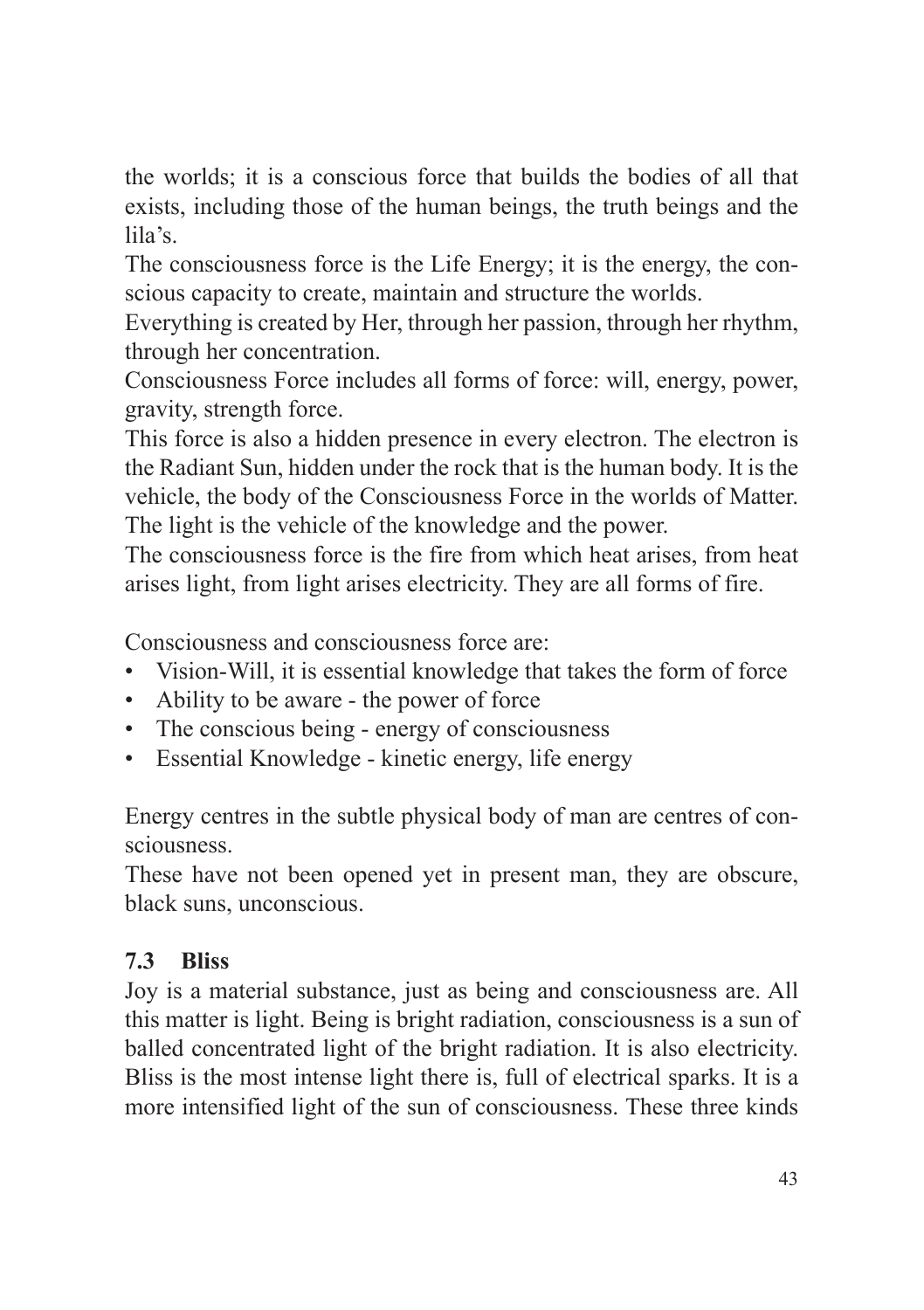of light together play the matter play in the universe of matter in which man lives on the earth.

Joy is generally considered a temporary state in which a man can find himself. Joy is never present all the time, it is momentary.

It can also turn into sadness very quickly. It is a mood which has its seat in the emotional area of the body, in the chest.

There, joy is felt as a tingling and joyous occurrence, it makes one perceives the world differently from when one feels sadness. Sadness is also an emotion that resides in the chest. It is the human experience of joy.

In the transcendent world of Reality, Bliss is an energy, a substantial or material substance. It is the source of the infinite and eternal nuclear fusions and thermonuclear reactions, whereby the intense heat released in the process is transformed into powers of many kinds. Among other things, photosynthesis, the basis of life, originates here. Via these processes things on earth can take shape through the creative fire of the vision-will, the consciousness force which acts and creates forms or bodies.

The Bliss, also experienced as the rapture, can be seen as a very intense diamond white sun one can certainly not look into with human eyes.

This joy or bliss wouldn't be bliss if it did not consist of eternal, infinite and immortal substance of being. Bliss in this world never ceases to exist; it is a conscious substance that is the joy bliss of being. Bliss is a play of electric sparks that connects being, consciousness and joy, so that they form a oneness. These substances can be discerned in this oneness, but not separated.

These three substances, which can also show themselves as persons, allow for all creation on earth in a material universe.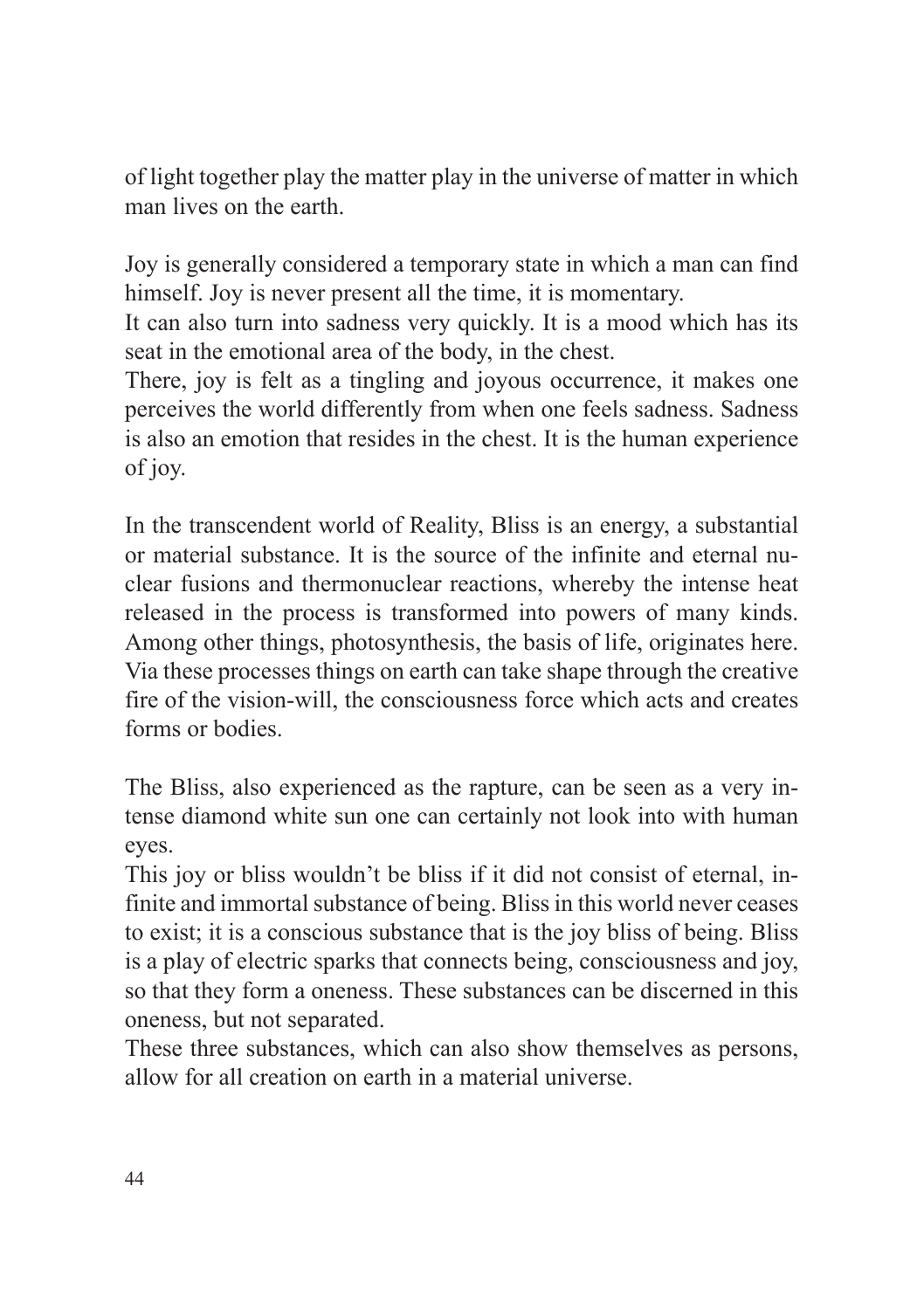#### **7.4 Joy on the different levels**

Joy is a substance that can be roughly divided into:

- the earthly joy of man, the ego joy that is momentary;
- the psychic joy of the truth being, the psychic substance of joy that lasts;
- the lila joy, named bliss of the One, the person who is all that exists, the lila substance of bliss.

The earthly joy of man is usually referred to as happiness. This happiness includes the material, physical, vital and mental joy. These can be subdivided in a more exact manner as in the following row whereby different degrees of joy are distinguished:

- the cheerfulness of the mental, yellow energy or light
- the merriment of the vital, green energy or light
- the pleasure of the physical, red matter or light
- the enjoyment of the material, brown matter or light.

Moreover, there is still to distinguish:

- the joy of the psyche, the truth being, golden energy or light
- the bliss, in the cells of the lila, the instasis, the One who is all lights, white energy or light.

A human being is born with a body that contains a certain package of properties. These material properties have been chosen by the psyche, yourself, as something that offers most possibilities to experiment further on the material level. For that's what the psyche has come into matter for. Everything around you, family, acquaintances and the like, he has also chosen as the ideal situation to get on discovering how matter works.

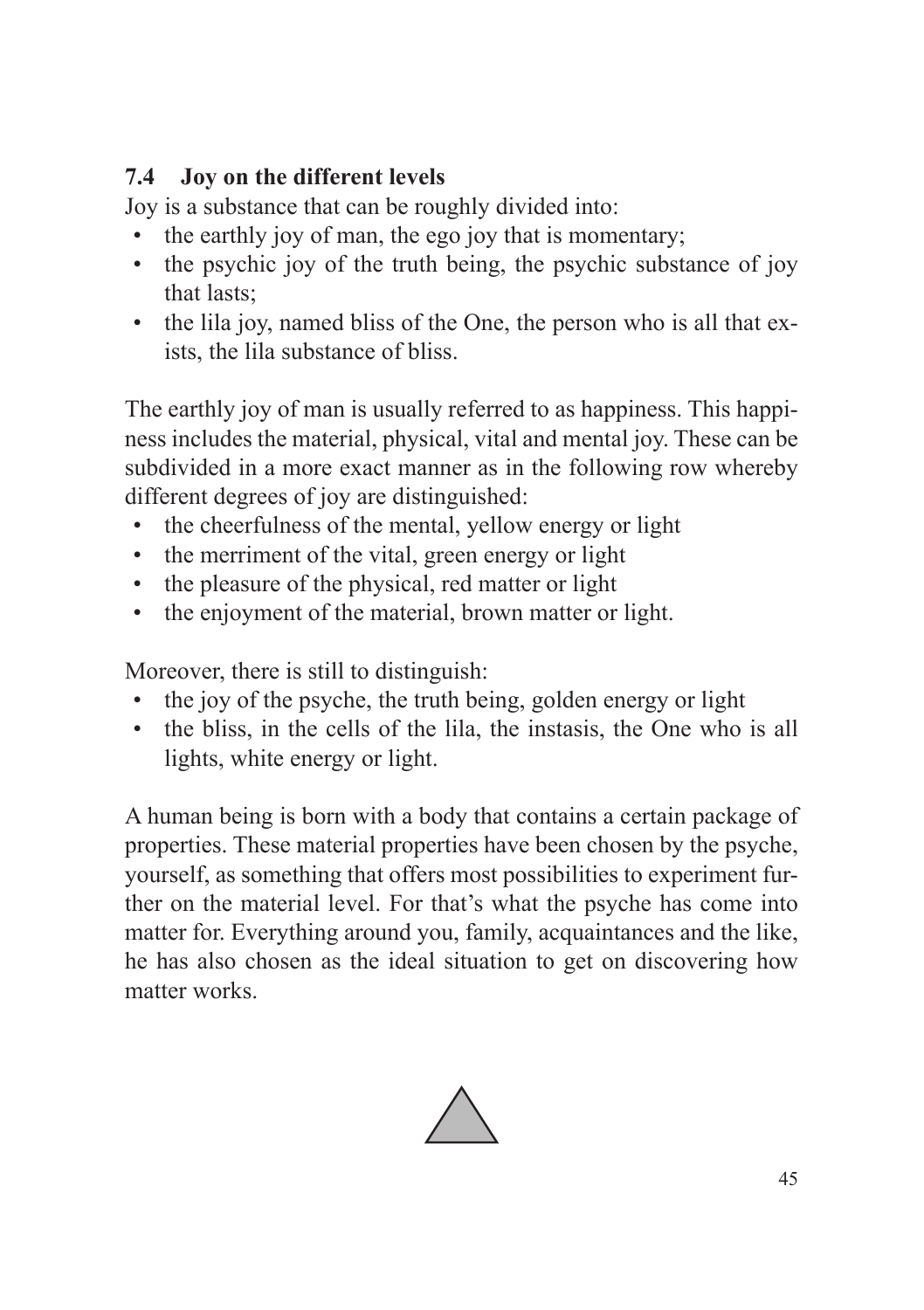### **Keyword index**

## $\mathbf{A}$

## $\overline{B}$

| Bodv |  |
|------|--|
|      |  |
|      |  |

## $\overline{C}$

## $\label{eq:1} \mathbf{D}$

|--|--|--|--|

## $\overline{\mathbf{E}}$

| Energy |  |
|--------|--|
|        |  |
|        |  |
|        |  |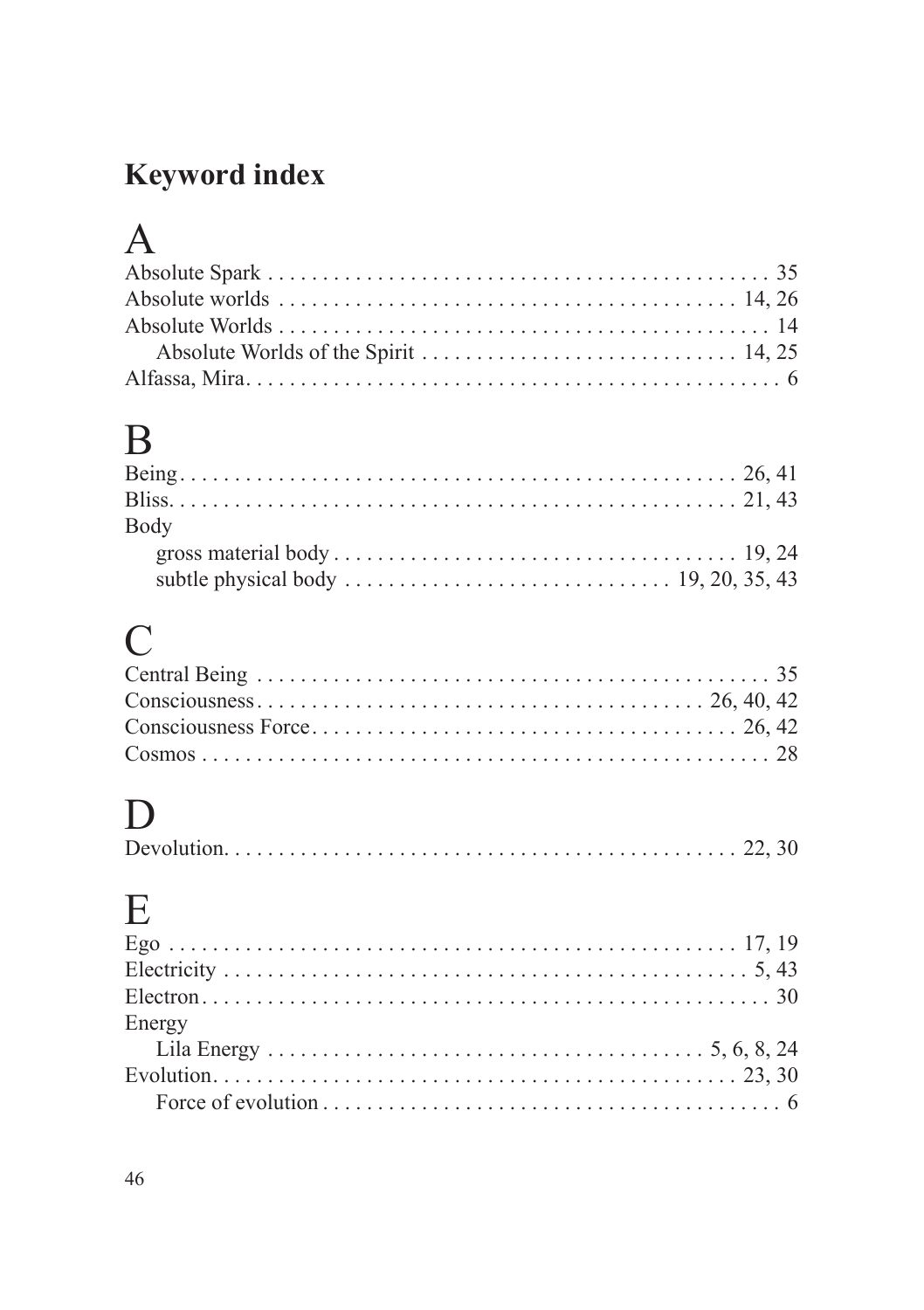## $\mathop{\mathrm{F}}_{\mathrm{Fire}}$

| r <sub>1</sub> re |  |
|-------------------|--|
|                   |  |
|                   |  |

## $\overline{G}$

| . |  |
|---|--|
|   |  |
|   |  |

## $\overline{\mathrm{H}}$

## $\mathbf I$

## $\mathbf{J}$

## $\overline{\mathbf{K}}$

|--|--|--|

## $\overline{L}$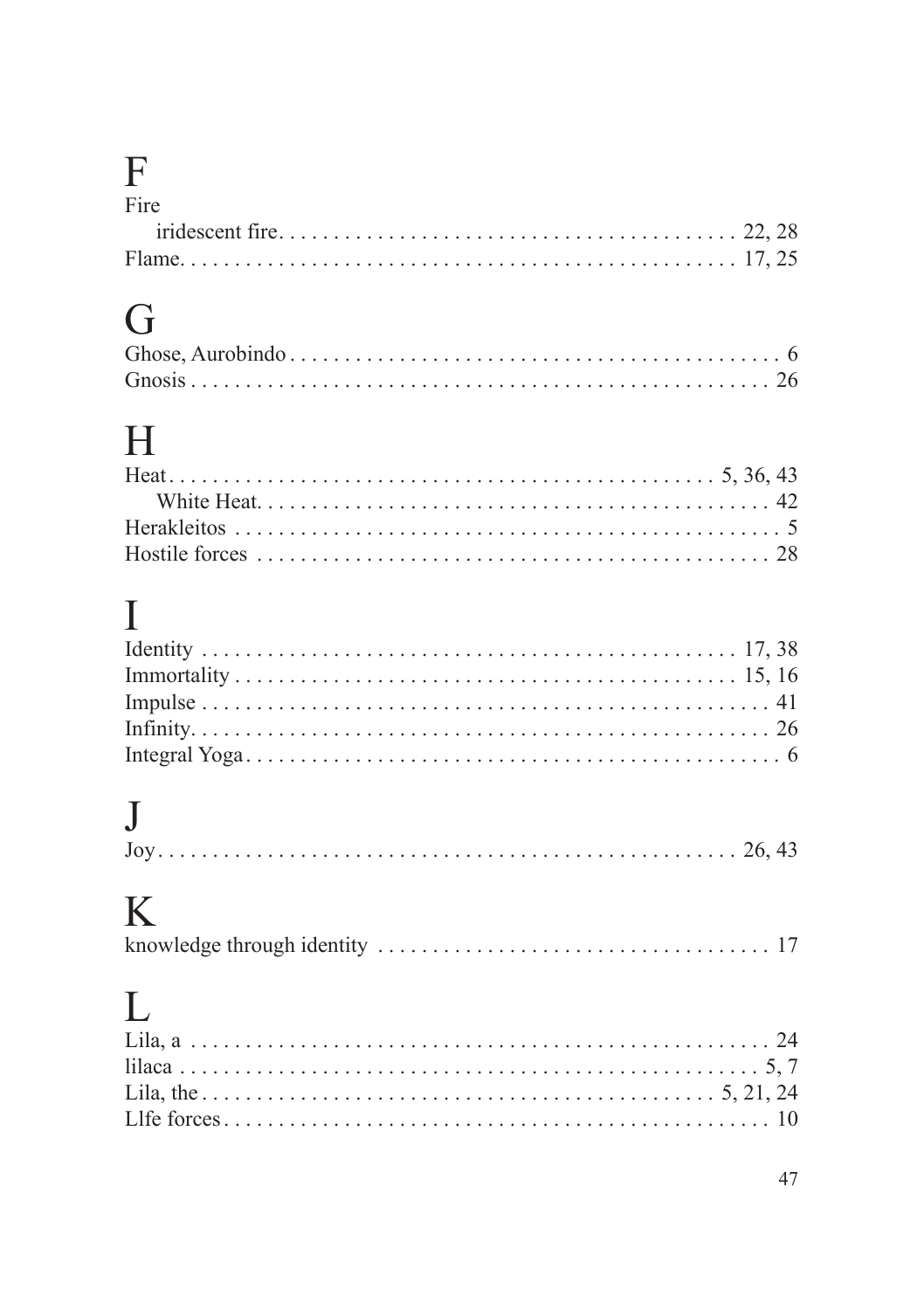## $\mathbf M$

# N<br>Notl

|--|

## $\mathbf P$

| Principle |  |
|-----------|--|
|           |  |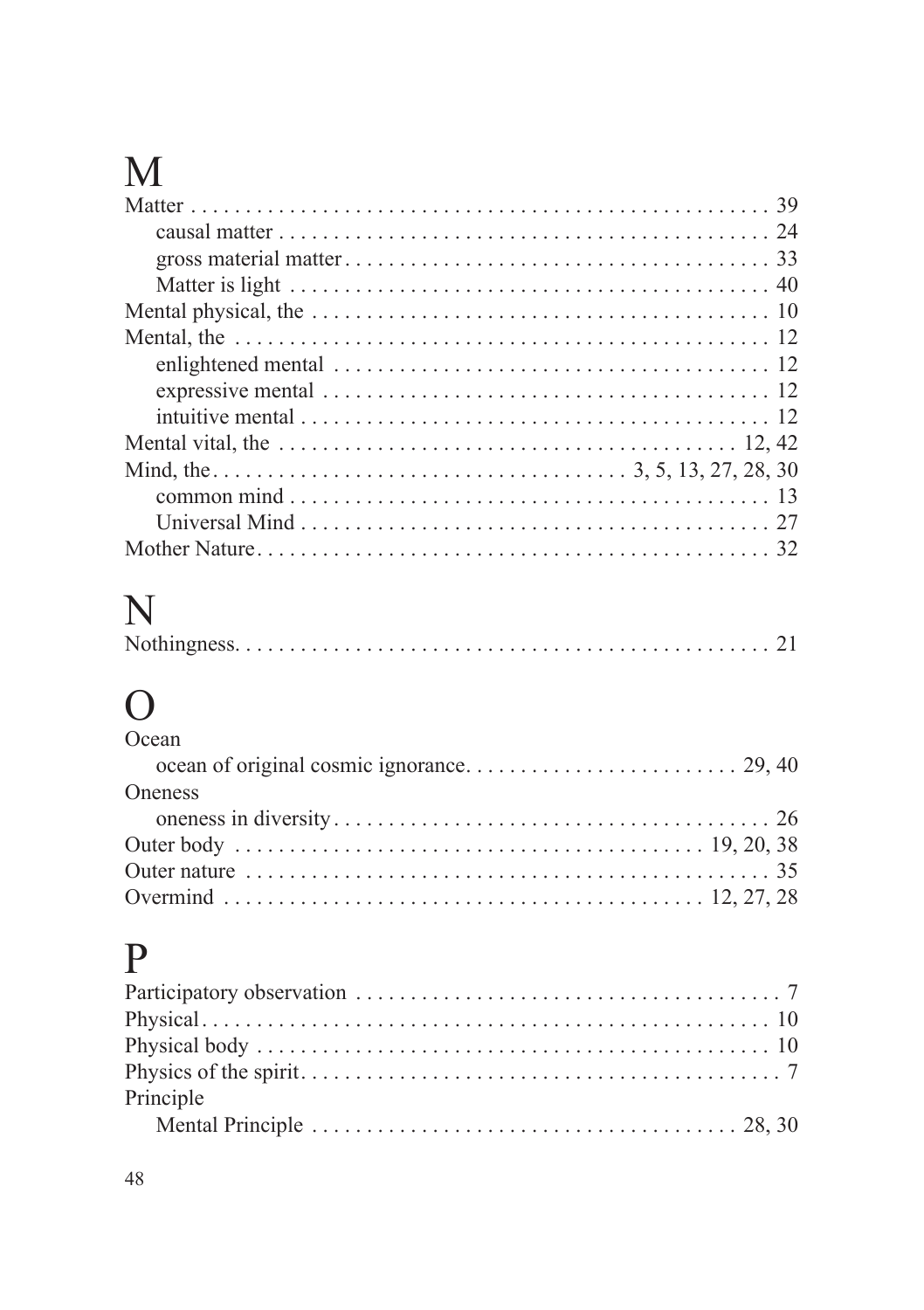## $Q$ <br>R

## S

## $\mathbf T$

| Transformation |  |
|----------------|--|
|                |  |
|                |  |
|                |  |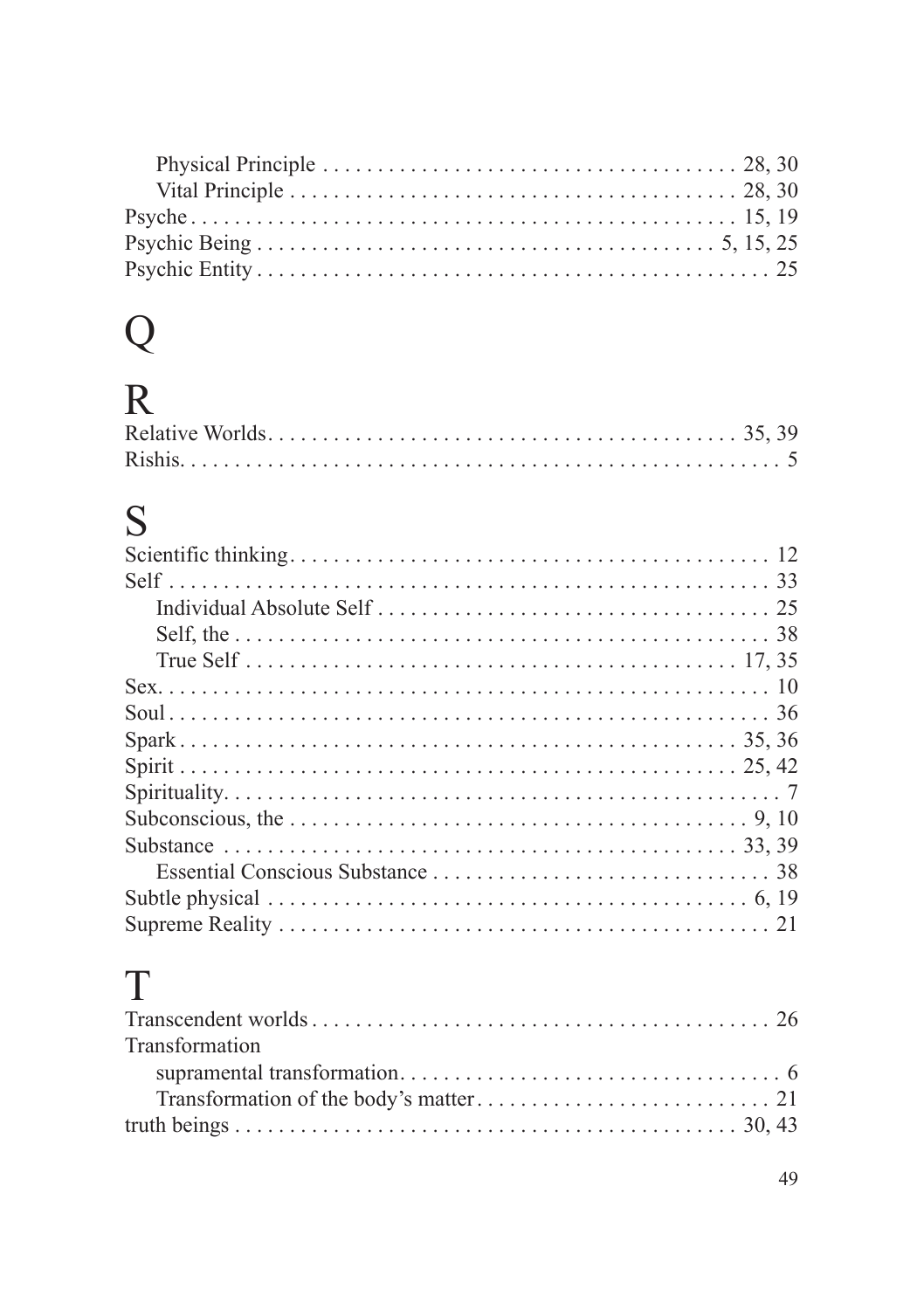## $\overline{U}$

## $\overline{V}$

| Vital body, the $\ldots$ $\ldots$ $\ldots$ $\ldots$ $\ldots$ $\ldots$ $\ldots$ 10 |  |
|-----------------------------------------------------------------------------------|--|
|                                                                                   |  |
|                                                                                   |  |
|                                                                                   |  |
|                                                                                   |  |

## World

|--|--|--|--|

## $\overline{X}$

## $\frac{Y}{Z}$